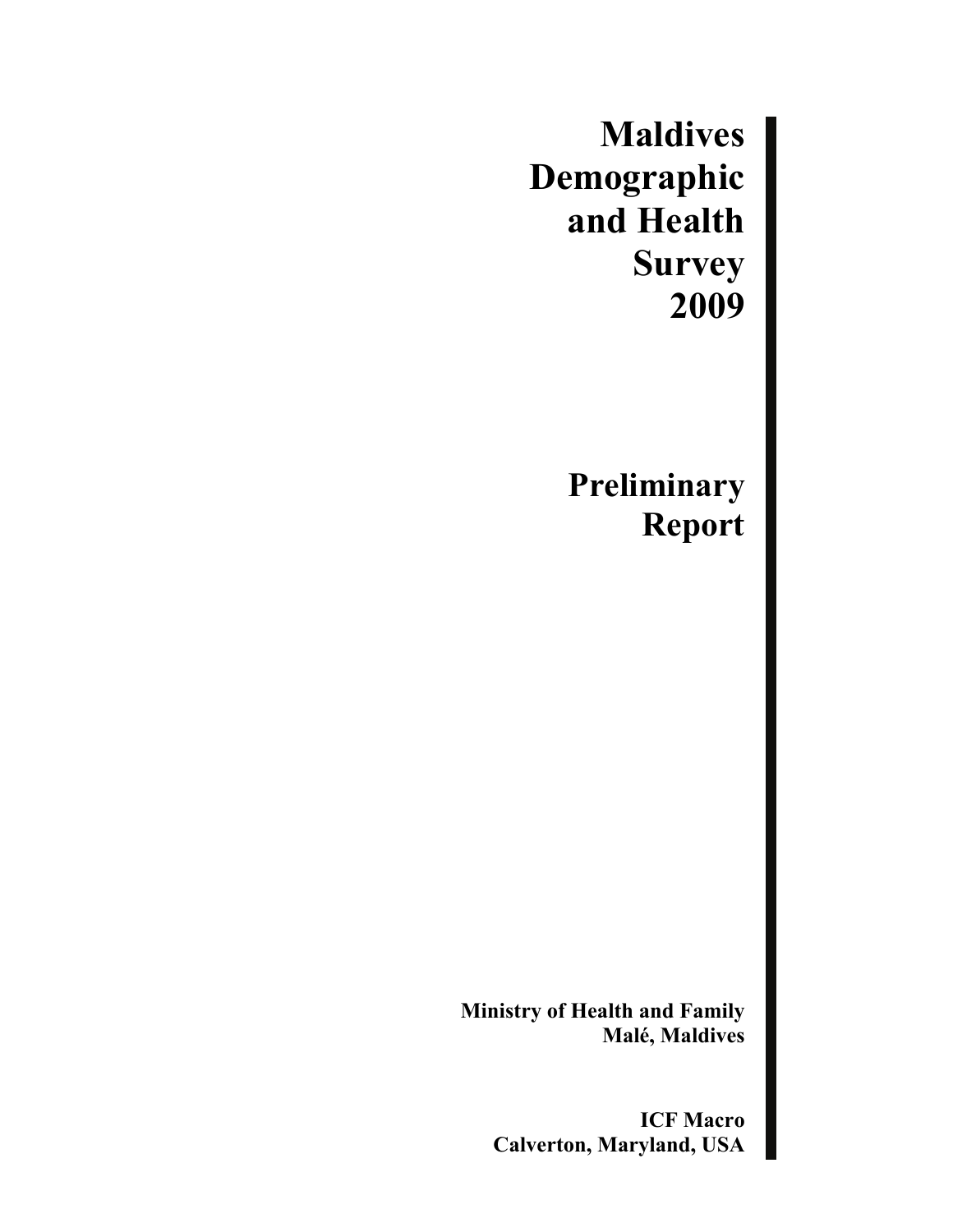The 2009 Maldives Demographic and Health Survey (MDHS) was implemented by the Ministry of Health and Family (MOHF) from January 2009 through October 2009. ICF Macro, an ICF International Company, provided technical assistance to the project.

Additional information about the 2009 MDHS may be obtained from:

The Ministry of Health and Family Street address: Ameenee Magu, Malé 20379, Maldives Telephone: (960) 332-8887 Fax: (960) 332 8889 Email: moh@health.gov.mv

Information about the DHS programme may be obtained from the MEASURE DHS Project, ICF Macro, 11785 Beltsville Drive, Suite 300, Calverton, MD 20705, USA; Telephone: 301-572-0200, Fax: 301-572-0999, E-mail: reports@macrointernational.com, Internet: http://www.measuredhs.com.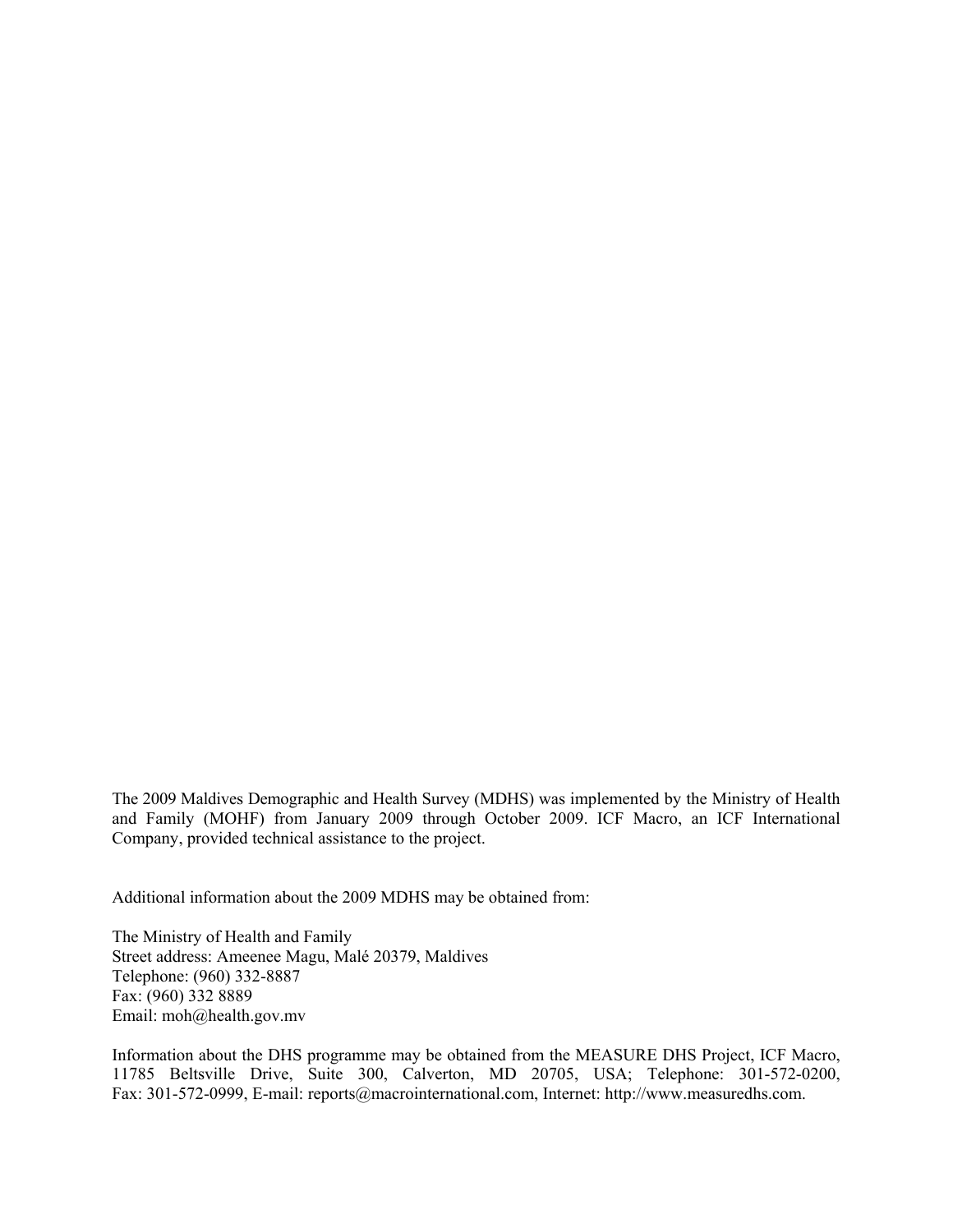# **MALDIVES DEMOGRAPHIC AND HEALTH SURVEY 2009**

# **PRELIMINARY REPORT**

**Ministry of Health and Family Malé, Maldives** 

**ICF Macro Calverton, Maryland, U.S.A.** 

**March 2010**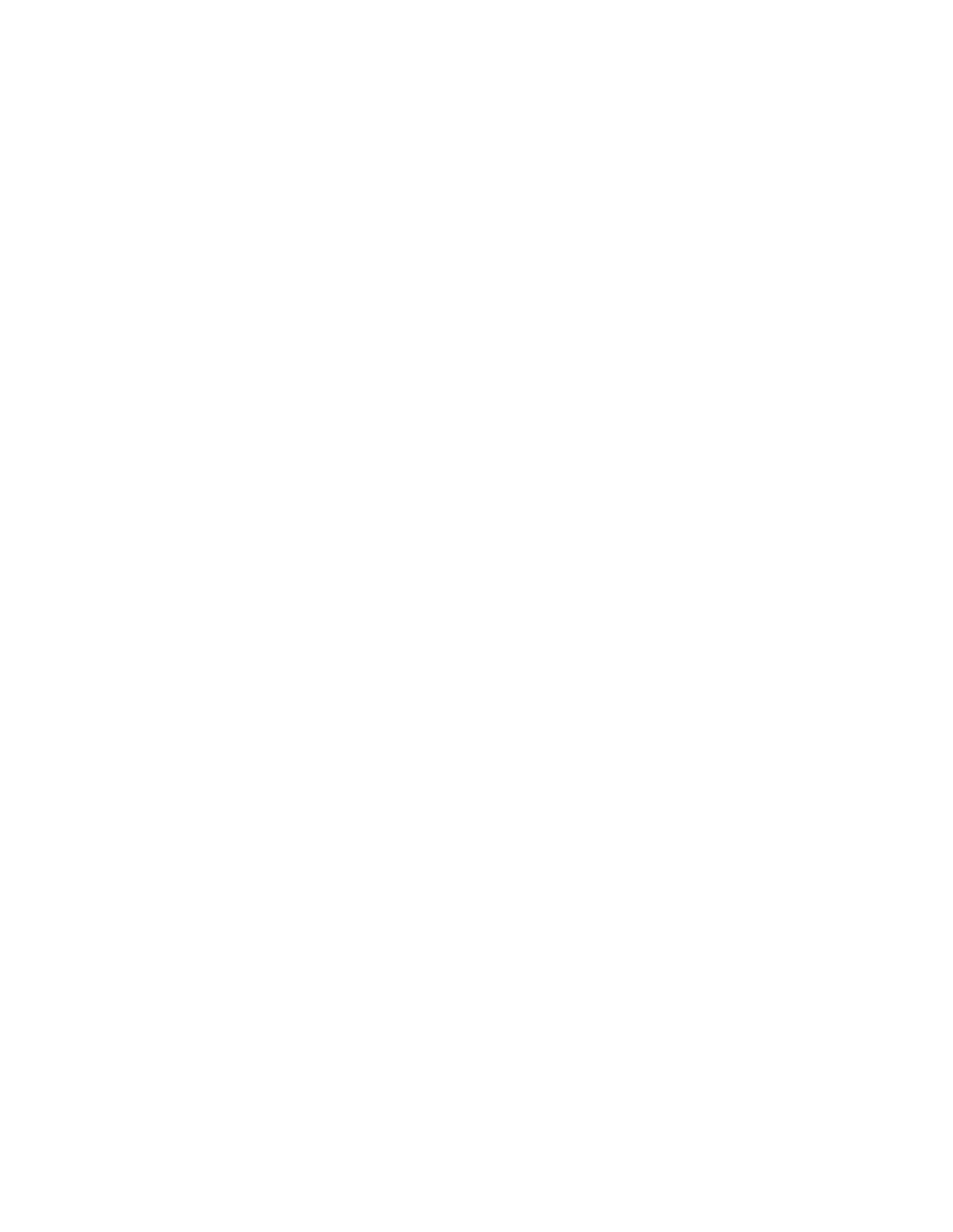# **CONTENTS**

| Page |
|------|
|      |

| L.   |                      |  |
|------|----------------------|--|
| II.  | $A_{-}$<br><b>B.</b> |  |
|      | C.                   |  |
|      | D                    |  |
|      | Е.                   |  |
| III. |                      |  |
|      | $A_{-}$              |  |
|      | <sub>B</sub>         |  |
|      | C.                   |  |
|      | D.                   |  |
|      | Е.                   |  |
|      | F.                   |  |
|      | G.                   |  |
|      | Н.                   |  |
|      | I.                   |  |
|      | $J_{-}$              |  |
|      | K.                   |  |
|      | L.                   |  |
|      | $M_{\odot}$          |  |
|      | N.                   |  |
|      | O.                   |  |
|      | P.                   |  |
| IV.  |                      |  |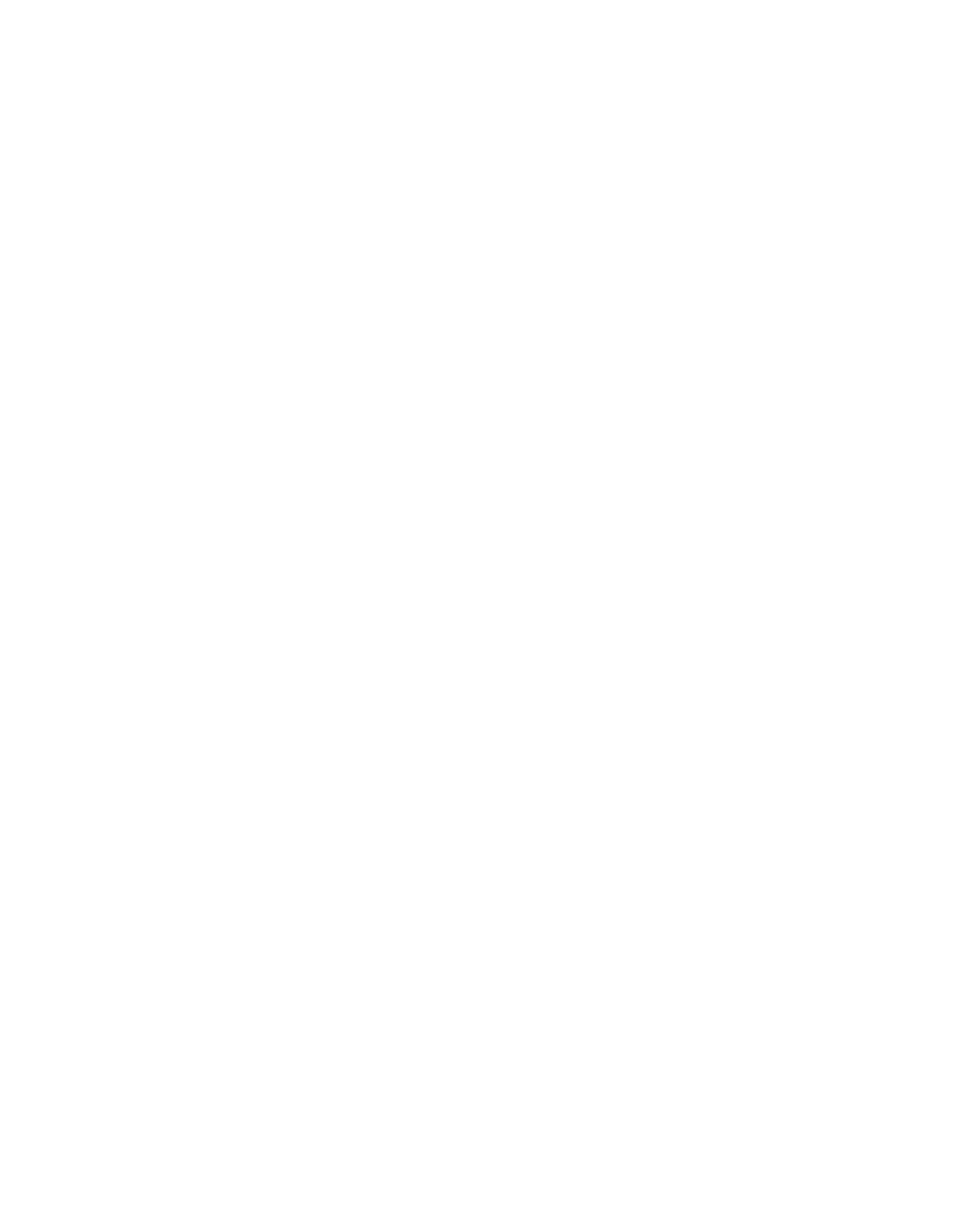# **ACKNOWLEDGMENTS**

The Ministry of Health and Family of Maldives (MOHF) wishes to express their appreciation to those involved in the implementation of the 2009 Maldives Demographic and Health Survey and the preparation of this preliminary report.

Particular thanks go to:

- UNFPA, UNICEF, and WHO for providing the funding for the Maldives Demographic and Health Survey.
- ICF Macro, for providing technical support throughout the process.

Health Research Section Decision Support Division Ministry of Health and Family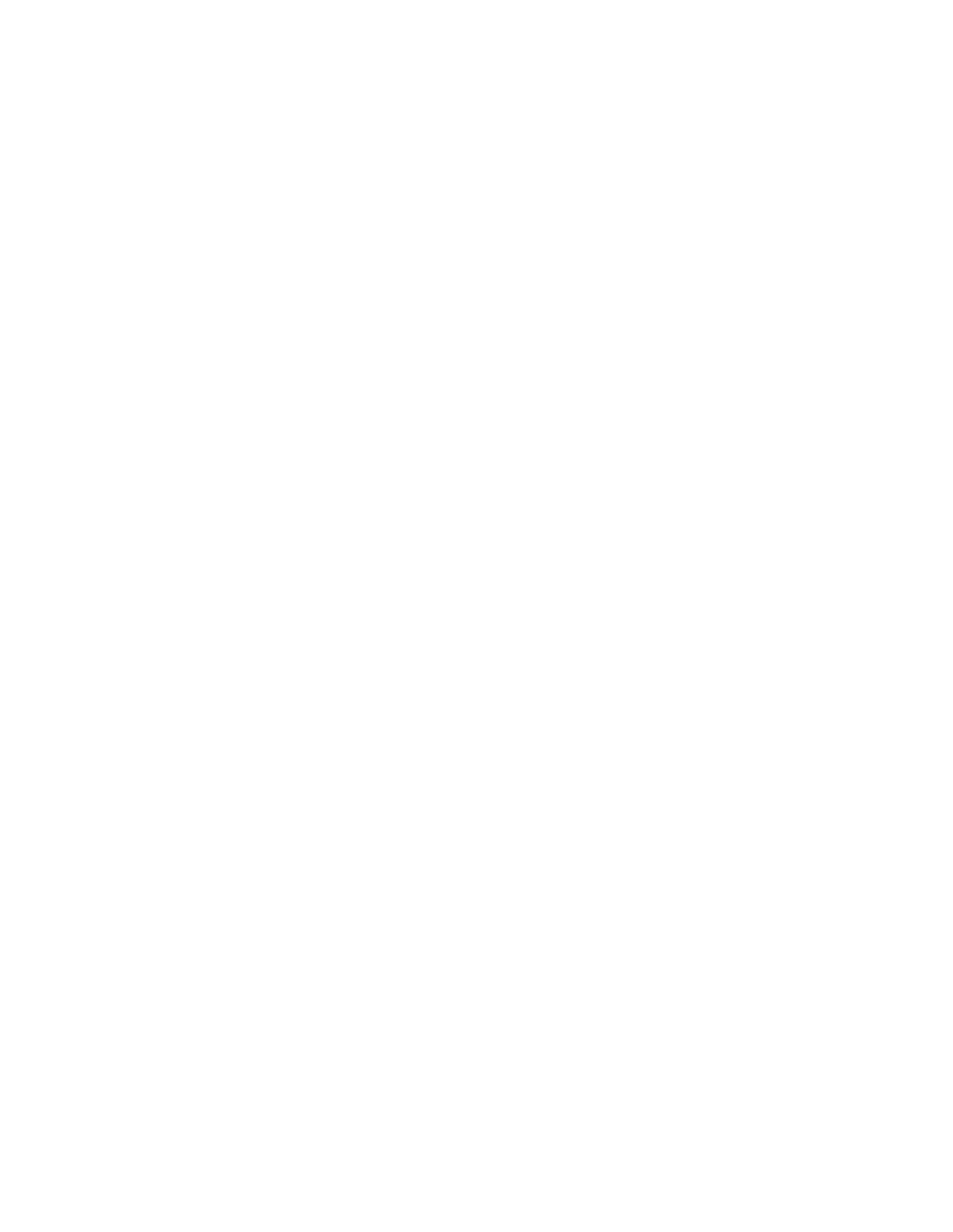# **I. INTRODUCTION**

Maldives's first Demographic and Health Survey (MDHS) was carried out by the Ministry of Health and Family. The survey was funded by the government of Maldives, United Nations Population Fund (UNFPA), United Nations Children's Fund (UNICEF), and the World Health Organisation (WHO). Technical assistance was provided by ICF Macro.

Data collection was conducted from January 2009 through October 2009 from a nationally representative sample of 7,515 households. All ever-married women age 15-49 in these households were eligible to be interviewed. In half of the households selected for the ever-married sample of women, all ever-married men age 15-64 were eligible to be interviewed and never-married women and never-married men age 15-24 were also eligible to be interviewed.

The 2009 MDHS is designed to provide data to monitor the population and health situation in Maldives. Specifically, the MDHS collected information on fertility levels, marriage, sexual activity, fertility preferences, knowledge and use of family planning methods, breastfeeding practices, nutritional status of women and young children, childhood mortality, maternal and child health, and awareness and behaviour regarding AIDS and other sexually transmitted infections. Additional features of the MDHS include the collection of information at the household level on domains of physical disability among those age 5 and older, developmental disability among young children, support for early learning, children's work, questions related to the tsunami of 2004, health expenditures, and care and support for physical activities of adults age 65 and older. Additional features of the MDHS include collection of information at the individual level on blood pressure, diabetes, heart attack and stroke.

The purpose of this report is to highlight some of the preliminary findings from the 2009 MDHS. A comprehensive analysis and presentation of detailed findings will be published in the final report. The figures in this preliminary report are not expected to differ markedly from the findings presented in the more detailed final report; however, the results presented here should be considered provisional and subject to modification.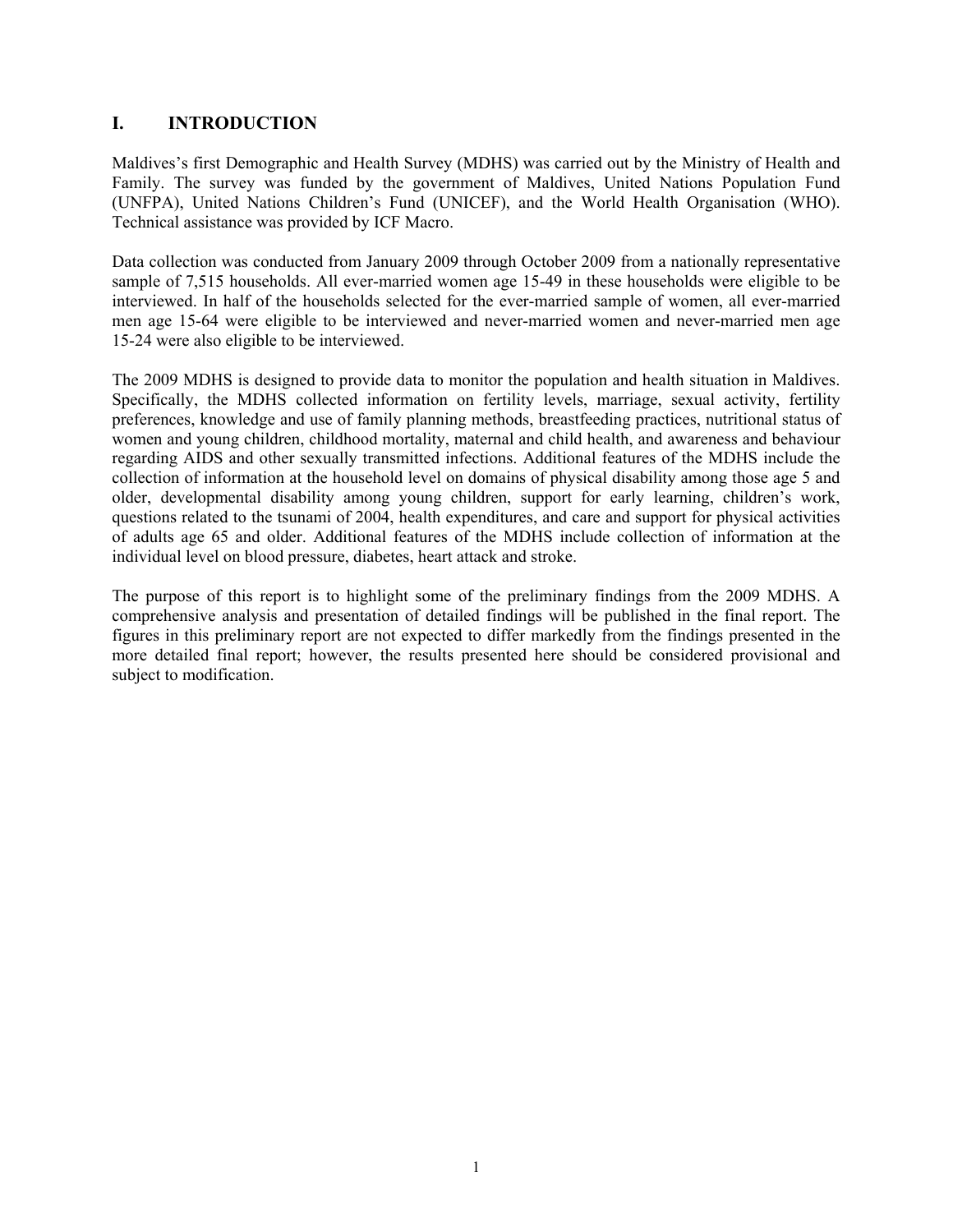# **II. SURVEY IMPLEMENTATION**

# **A. Sample Design**

The population of the Republic of Maldives is distributed on 195 inhabited islands (among the total of 202 inhabited islands, 7 islands have no residents [MPHC 2006]). Each inhabited island is an administrative unit with an island office that handles the island-based affairs. The islands are regrouped to form atolls, a higher level administrative unit with an atoll office and an atoll chief. There are 20 atolls in total in the Republic. The atolls are regrouped to form six geographic regions according to their location. The capital city Malé and the two surrounding islands Villingili and Hulhumale are considered a separate region for purposes of the survey, and contain one-third of the total population of the country. In Maldives, there is no urban rural designation for residential households within an atoll. All residential households in the 20 atolls outside of Malé are considered rural; all residential households in Malé are considered urban.

The 2009 Maldives Demographic and Health Survey is based on a probability sample of 7,515 households. The sample was designed to produce representative data on households, women, and children for the country as a whole, urban and rural areas, for the six geographical regions and for each of the atolls of the country. The male and youth surveys were designed to produce representative results for the country as whole, for the urban and rural areas and for each of the six geographical regions.

The 2006 Maldives Population and Housing Census (MPHC 2006) provided the sampling frame for the 2009 MDHS. The MDHS sample was a stratified multistage sample selected in two stages from the census frame. In the first stage, 270 census blocks were selected using a systematic selection with probability proportional to the number of residential households residing in the block. Stratification is achieved by treating each of the 21 atolls as a sampling stratum. Samples were selected independently in each stratum according to an appropriate allocation.

In the second stage of sampling, residential households were selected in each of the selected census blocks. Household selection involved an equal probability systematic selection of a fixed number of households: 28 households per block. Households were selected from the household listings created in the census, but in order to allow all households an opportunity to be included in the sample, listings were sent to island offices for updating prior to making household selections for the MDHS.

All ever-married women age 15-49 in the total sample of MDHS households, who were either usual residents of the household or visitors present in the household on the night before the survey, were eligible to be interviewed. In half of the households selected for the ever-married sample of women, all ever-married men age 15-64, who were either usual residents of the household or visitors present in the household on the night before the survey, were eligible to be interviewed. In the same half of households selected for the ever-married sample of men, never-married women and never-married men age 15-24, who were either usual residents of the household or visitors present in the household on the night before the survey, were also eligible to be interviewed. The MDHS was for the most part limited to Maldivian citizens; non-Maldivians were included in the survey only if they were the spouse, son, or daughter of a Maldivian.

# **B. Questionnaires**

Four questionnaires were used for the 2009 MDHS: the Household Questionnaire, the Women's Questionnaire, the Men's Questionnaire, and the Youth Questionnaire. The contents of the Household, Women's, and Men's questionnaires were based on model questionnaires developed by the MEASURE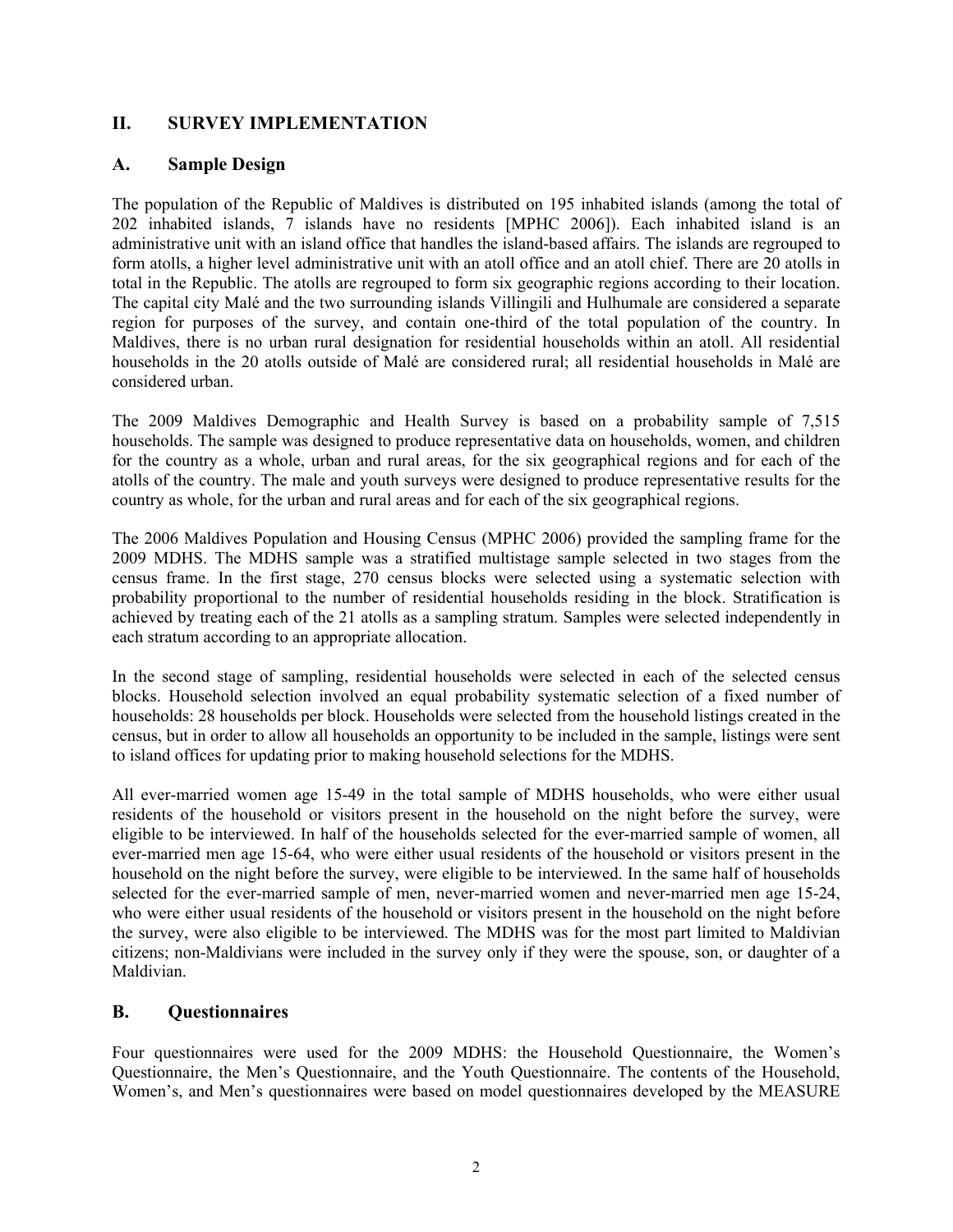DHS programme. The DHS model questionnaires were modified to reflect concerns pertinent to the Maldives in the areas of population, women and children's health, family planning, and others. Questionnaires were translated from English into Dhivehi.

The Household Questionnaire was used to list all the usual members and visitors in the selected households and to identify women and men who were eligible for the individual interview. Basic information was collected on the characteristics of each person listed, including their age, sex, education, and relationship to the head of the household. The Household Questionnaire was also designed to collect information on characteristics of the household's dwelling unit, such as the source of water, type of toilet facilities, water shortage, materials used for the floor and roof of the house, and ownership of various durable goods. In addition, height and weight measurements of ever-married women age 15-49 and children age 6 to 59 months were recorded in the Household Questionnaire to assess their nutritional status.

Topics added to the Household Questionnaire to reflect issues relevant in the Maldives include domains of physical disability among those age 5 and older, developmental disability among young children, support for early learning, children's work, the tsunami of 2004, health expenditures, and care and support for physical activities of adults age 65 and older.

The Women's Questionnaire was used to collect information from ever-married women age 15-49. These women were asked questions on the following topics:

- background characteristics (education, media exposure, etc.);
- reproductive history;
- knowledge and use of family planning methods;
- fertility preferences;
- antenatal and delivery care;
- breastfeeding and infant feeding practices;
- vaccinations and childhood illnesses;
- marriage and sexual activity;
- woman's work and husband's background characteristics;
- infant and child feeding practices;
- childhood mortality;
- awareness and behaviour about AIDS and other sexually transmitted infections (STIs); and
- knowledge of blood pressure, diabetes, heart attack, and stroke.

The Men's Questionnaire was administered to all men age 15-64 living in every second household in the MDHS sample. The Men's Questionnaire collected much of the same information found in the Women's Questionnaire, but was shorter because it did not contain questions on reproduction, maternal and child health, and nutrition.

The Youth Questionnaire was administered to all never-married women and men age 15-24 living in every second household in the MDHS sample (the same one-half selected for the Men's survey). The Youth Questionnaire focuses on priorities of the Ministry of Health and Family that pertain to young adults: reproductive health, knowledge and attitudes of HIV/AIDS, sexual activity, and tobacco, alcohol, and drug use.

A pretest was conducted in April-May, 2008. The pretest team consisted of two consultants from ICF Macro and eight staff from the MOHF. The pretest provided the opportunity to review questionnaire content and language, logistics, equipment needs, and general protocols for the survey. Lessons learned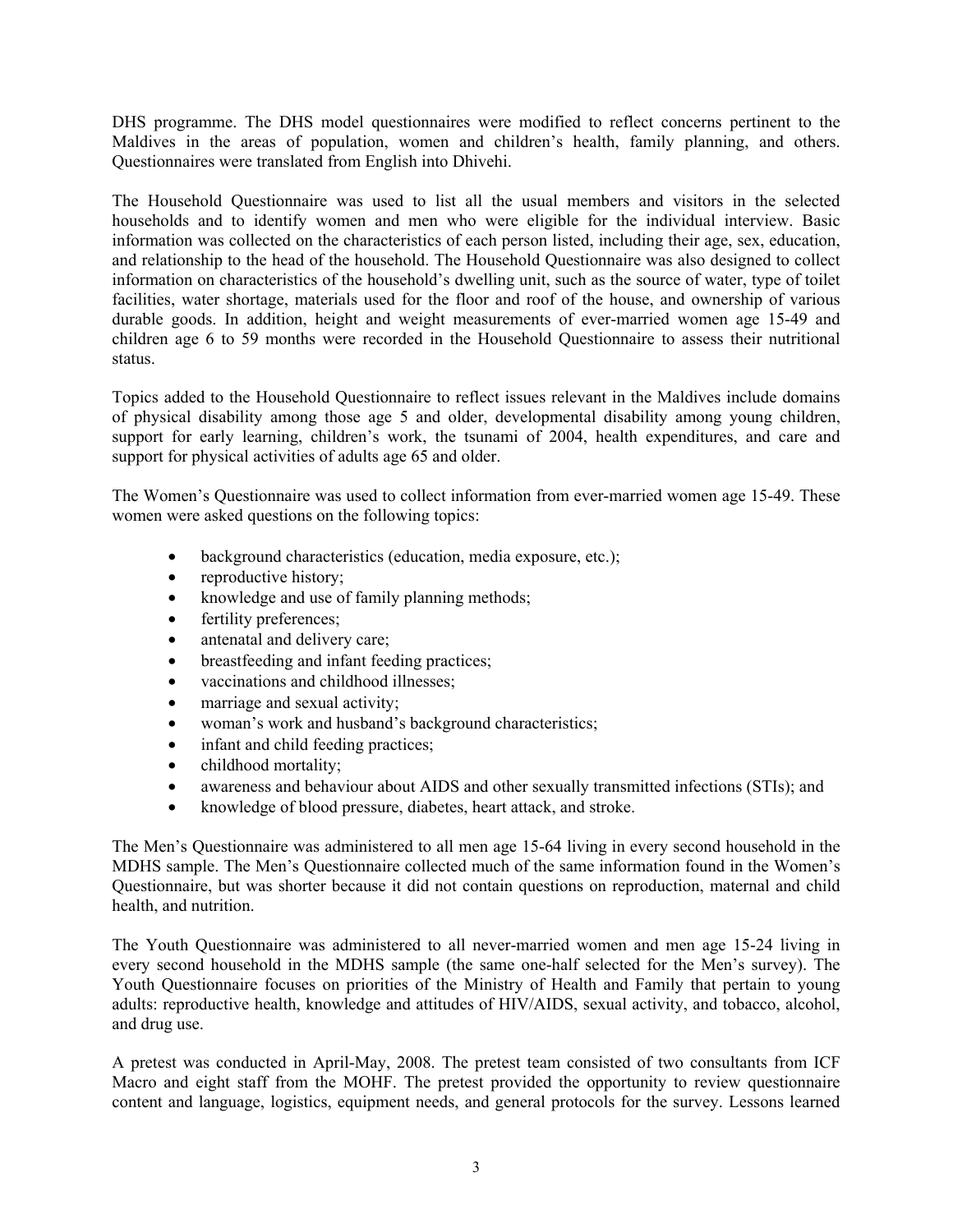from the pretest were used to finalize the survey instruments and logistical arrangements. The pretest also served as a training of trainers for the upcoming main survey.

# **C. Training**

The four week training course for field staff was conducted in December 2008. The training team consisted of one consultant from ICF Macro and staff from the MOHF. A total of 58 trainees participated. Trainees were recruited on the basis of their education, prior experience as interviewers or supervisors in other surveys, interest and ability to travel to other islands, other related experience, and their performance during the selection interview.

 All participants were trained on interviewing techniques and the contents of the MDHS questionnaires. Participants were also trained to conduct anthropometric measurements. The training was conducted following the standard DHS training procedures, including class presentations, mock interviews, written tests, and field practice.

After the start of the field work in January, two additional trainings were conducted in response to field staff dropouts occurring during data collection. An additional 21 recruits were trained for three weeks in February 2009, and another 20 recruits were trained in April 2009. In all, a total of 91 field staff were trained for the survey.

# **D. Fieldwork**

Data collection took place over a period of 10 months, from January 2009 to October 2009.

Field teams usually consisted of 8 members: 4 female interviewers, 2 male interviewers, 1 field editor, and 1 supervisor. Team composition varied somewhat over time, but each team maintained at least 2 female interviewers and 1 male interviewer at all times. Fieldwork launched with six teams being disbursed to six regions of the survey. Over time, one team was dismantled and dispersed among other teams suffering staffing shortfalls. High turnover among field staff resulted in extending the duration of field work well beyond the time that was originally planned.

All data collection was conducted in Dhivehi.

# **E. Data Processing**

All programs for processing the MDHS data were prepared using the Census and Survey Processing System (CSPro). Data entry was conducted at the Ministry of Health and Family in Malé. About nine data entry operators worked at any one time to enter and check the data; a total of 20 different data entry operators worked on data entry and processing through the data entry period.

Following completion of all fieldwork, additional data processing was performed to aggregate all data, complete secondary data editing and date imputation, compute sampling weights, and prepare the data files for analysis. This phase of the survey was completed in November 2010.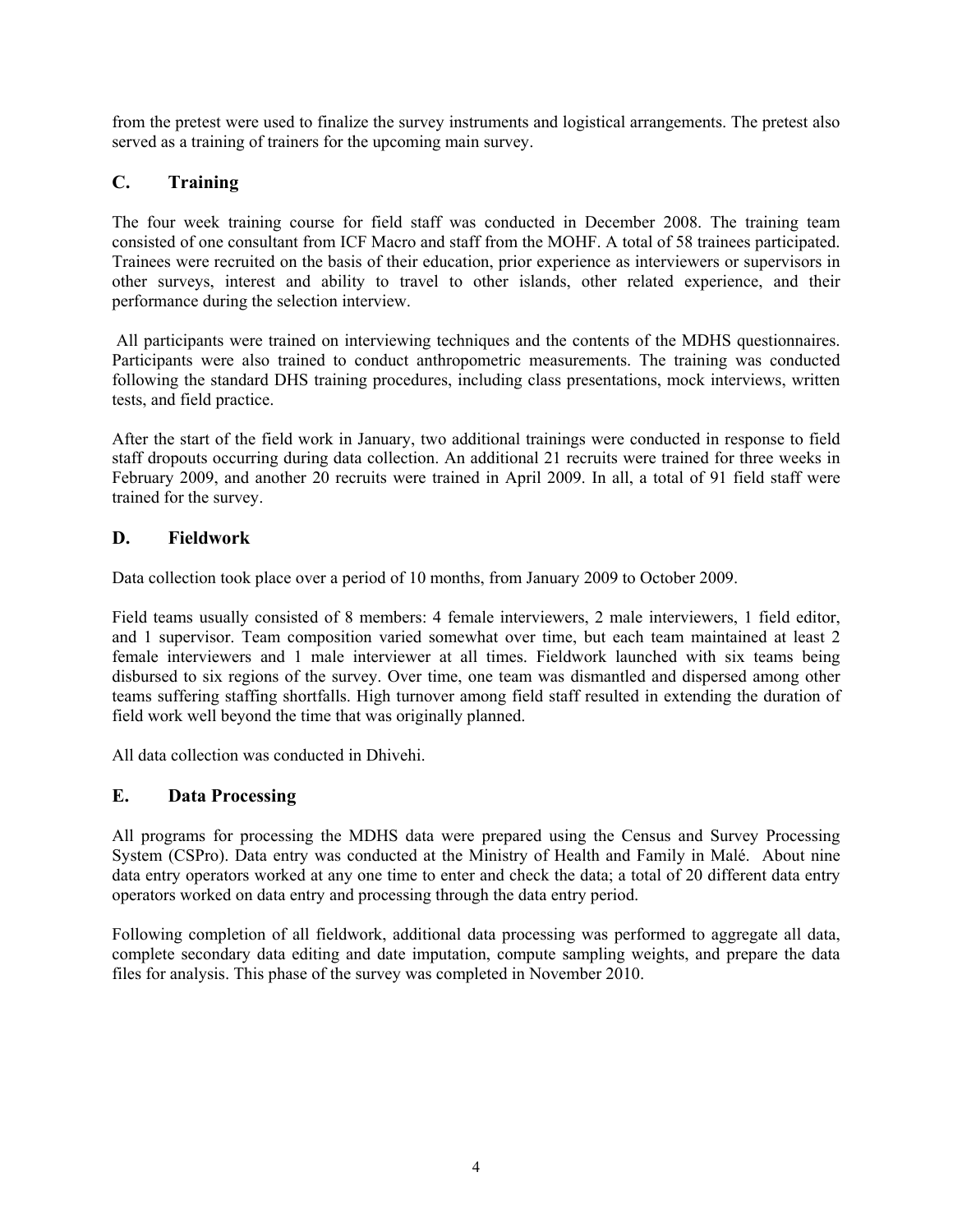## **III. SURVEY FINDINGS**

### **A. Response Rates**

Table 1 shows response rates for the 2009 MDHS. A total of 7,515 households were selected in the sample, of which 7,137 were found to be occupied at the time of data collection. The difference between the number of households selected and the number occupied usually occurs because some structures are found to be vacant or non-existent. The number of occupied households successfully interviewed was 6,443, yielding a household response rate of 90 percent.

| Table 1. Results of the household and individual interviews                                                                                         |                       |                         |                         |
|-----------------------------------------------------------------------------------------------------------------------------------------------------|-----------------------|-------------------------|-------------------------|
| Number of households, number of interviews, and response rates, according to<br>residence (unweighted), Maldives 2009                               |                       |                         |                         |
|                                                                                                                                                     |                       | Residence               |                         |
| Result                                                                                                                                              | Urban<br>(Malé)       | Rural                   | Total                   |
| <b>Household interviews</b><br>Households selected<br>Households occupied<br>Households interviewed                                                 | 1,202<br>1,132<br>944 | 6,313<br>6,005<br>5,499 | 7,515<br>7,137<br>6,443 |
| Household response rate <sup>1</sup>                                                                                                                | 83.4                  | 91.6                    | 90.3                    |
| <b>Individual interviews:</b><br>ever-married women 15-49<br>Number of eligible women<br>Number of eligible women interviewed                       | 1,320<br>1,041        | 7,042<br>6,090          | 8,362<br>7,131          |
| Eligible woman response rate <sup>2</sup>                                                                                                           | 78.9                  | 86.5                    | 85.3                    |
| <b>Individual interviews:</b><br>ever-married men 15-64<br>Number of eligible men<br>Number of eligible men interviewed                             | 579<br>274            | 2,645<br>1,453<br>54.9  | 3,224<br>1,727          |
| Eligible man response rate <sup>2</sup>                                                                                                             | 47.3                  |                         | 53.6                    |
| <b>Individual interviews:</b><br>never-married female youth 15-24<br>Number of eligible female youth<br>Number of eligible female youth interviewed | 333<br>260            | 1,191<br>953            | 1,524<br>1,213          |
| Eligible female youth response rate <sup>2</sup>                                                                                                    | 78.1                  | 80.0                    | 79.6                    |
| <b>Individual interviews:</b><br>never-married male youth 15-24<br>Number of eligible male youth<br>Number of eligible male youth interviewed       | 349<br>210            | 1,332<br>817            | 1,681<br>1,027          |
| Eligible male youth response rate <sup>2</sup>                                                                                                      | 60.2                  | 61.3                    | 61.1                    |
| <sup>1</sup> Household interviewed/household occupied<br><sup>2</sup> Respondents interviewed/eligible respondents                                  |                       |                         |                         |

In the households interviewed in the survey, a total of 8,362 ever-married women were identified as eligible for the individual interview; interviews were completed with 7,131 women, yielding a female response rate of 85 percent. In the one-half sub-sample of MDHS households, a total of 3,224 evermarried men age 15-64 were identified as eligible for the individual interview; interviews were completed with 1,727 men, yielding a male response rate of 54 percent. In the same subsample of households, a total of 3,205 never-married women and men age 15-24 (youth) were identified as eligible for individual interview; interviews were completed with 2,240 youth, yielding a youth response rate of 70 percent. The response rate was higher for female youth (80 percent) than male youth (61 percent).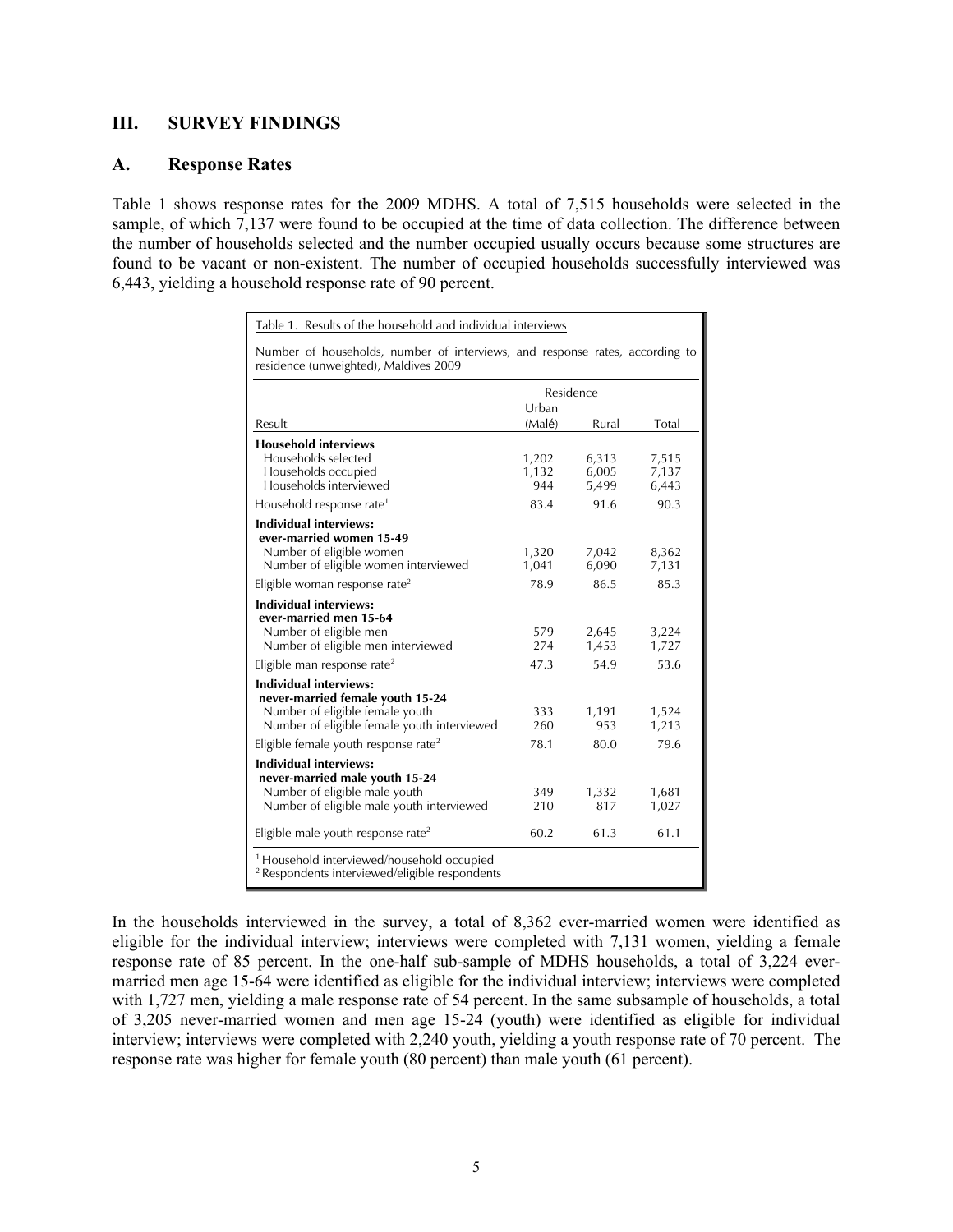The urban household response rate of 83 percent is lower than the 92 percent response rate among rural households. The same is true for individual interviews with ever-married respondents; response rates are somewhat lower among urban women (79 percent) and men (47 percent) than among their rural counterparts (87 percent and 55 percent, respectively). The difference in response rates between urban and rural youth is negligible.

# **B. Calculation of the Wealth Index**

In addition to standard background characteristics, some of the results in this report are shown by wealth quintiles, an indicator of the economic status of households. The MDHS did not collect data on consumption or income, but the information collected on dwelling and household characteristics, consumer goods, and assets are used as a measure of socio-economic status. The resulting wealth index is an indicator of the level of wealth that is consistent with expenditure and income measures.

Each household asset for which information is collected is assigned a weight or factor score generated through principal components analysis. The resulting asset scores are standardized in relation to a standard normal distribution with a mean of zero and a standard deviation of one.

These standardized scores are then used to create the break points that define wealth quintiles. Each household is assigned a standardized score for each asset, where the score differs depending on whether or not the household owned that asset (or, in the case of sleeping arrangements, the number of people per room). These scores are summed by household, and individuals are ranked according to the total score of the household in which they reside. The sample is then divided into population quintiles, i.e., five groups with the same number of individuals in each. At the national level, approximately 20 percent of the household population is in each wealth quintile (see Table 2).

A single asset index is developed on the basis of data from the entire country sample and used in all the tabulations presented. The reader should keep in mind that wealth quintiles are expressed in terms of quintiles of individuals in the population, rather than quintiles of individuals at risk for any one health or population indicator. For example, the quintile rates for infant mortality refer to the infant mortality rates per 1,000 live births among all people in the population quintile concerned, as distinct from quintiles of live births or newly-born infants, who constitute the only members of the population at risk of mortality during infancy.

# **C. Characteristics of Respondents**

The distributions of ever-married women age 15-49 and ever-married men age 15-64 by background characteristics are shown in Table 2. The largest five-year age group among women is 25-29 (22 percent), and the largest five-year age group among men is 30-34 and 35-39 (16 percent each). The vast majority of the ever-married survey population is currently married; nine in ten women (91 percent) and nearly all men (95 percent) are currently married.

Thirty-three percent of the ever-married female MDHS respondents and thirty-seven percent of the evermarried male MDHS respondents live in Malé. The remaining two-thirds of respondents are distributed across the five other regions of the Maldives. After Malé, the most populated region is the South (17 percent of women and 15 percent of men); the least populated region is the Central region (9 percent of women and men).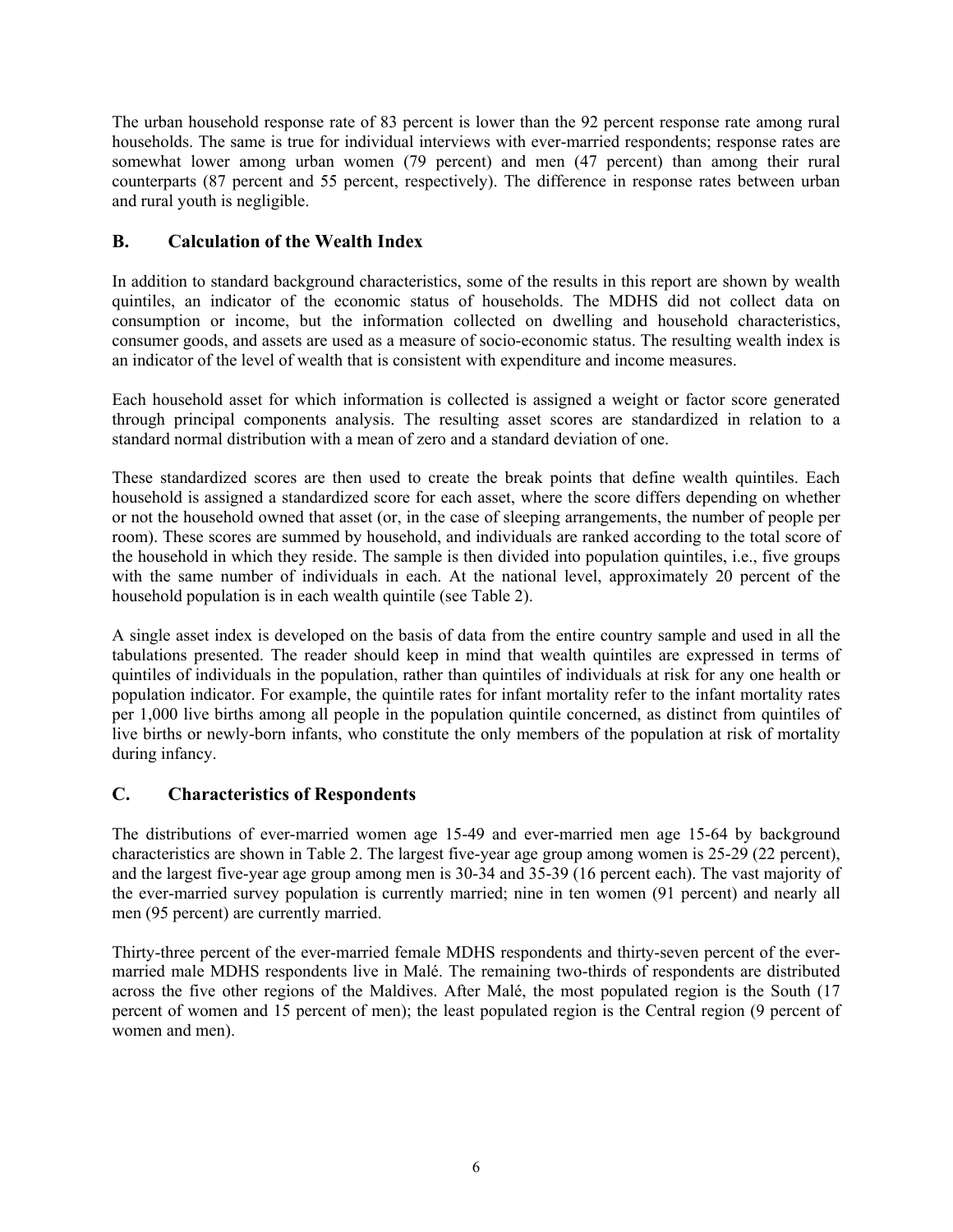Overall, a higher percentage of ever-married women have been to school (77 percent) than have evermarried men (68 percent); higher school attendance of women is seen at both the primary and secondary levels. Thirty-five percent of women and 30 percent of men have attended primary school (without having gone on for secondary school), and 36 percent of women and 29 percent of men have attended secondary school (without having gone on beyond secondary). Six percent of men and five percent of women have pursued education beyond secondary school.

| characteristics, Maldives 2009 |                     |                    |                      |                     |                    |                      |
|--------------------------------|---------------------|--------------------|----------------------|---------------------|--------------------|----------------------|
|                                |                     | Women              |                      |                     | Men                |                      |
| Background<br>characteristic   | Weighted<br>percent | Weighted<br>number | Unweighted<br>number | Weighted<br>percent | Weighted<br>number | Unweighted<br>number |
| Age                            |                     |                    |                      |                     |                    |                      |
| 15-19                          | 1.7                 | 119                | 129                  | 0.2                 | 3                  | 5                    |
| 20-24                          | 17.8                | 1,268              | 1,381                | 6.6                 | 115                | 132                  |
| 25-29                          | 21.6                | 1,539              | 1,528                | 14.8                | 255                | 248                  |
| 30-34                          | 18.0                | 1,287              | 1,184                | 16.0                | 276                | 271                  |
| 35-39                          | 16.6                | 1,185              | 1,169                | 15.7                | 272                | 251                  |
| 40-44                          | 14.2                | 1,013              | 1,004                | 14.1<br>12.9        | 243<br>224         | 236                  |
| 45-49<br>50-54                 | 10.1                | 721                | 736                  | 8.8                 | 153                | 225<br>173           |
| 55-59                          | na<br>na            | na<br>na           | na<br>na             | 6.4                 | 110                | 103                  |
| 60-64                          | na                  | na                 | na                   | 4.4                 | 77                 | 83                   |
| Marital status                 |                     |                    |                      |                     |                    |                      |
| Married                        | 91.2                |                    |                      | 94.6                | 1,634              | 1,645                |
| Divorced/separated             | 7.7                 | 6,500<br>549       | 6,558<br>492         | 4.8                 | 83                 | 70                   |
| Widowed                        | 1.2                 | 82                 | 81                   | 0.6                 | 10                 | 12                   |
| <b>Residence</b>               |                     |                    |                      |                     |                    |                      |
| Urban (Malé)                   | 33.2                | 2,368              | 1,041                | 37.2                | 642                | 274                  |
| Rural                          | 66.8                | 4,763              | 6,090                | 62.8                | 1,085              | 1,453                |
|                                |                     |                    |                      |                     |                    |                      |
| <b>Region</b>                  |                     |                    |                      |                     |                    |                      |
| Malé<br>North                  | 33.2<br>15.0        | 2,368              | 1,041                | 37.2                | 642                | 274                  |
| North Central                  | 14.5                | 1,067              | 960<br>1,259         | 13.9<br>14.0        | 240<br>241         | 213<br>292           |
| Central                        | 8.6                 | 1,038<br>615       | 1,290                | 8.7                 | 151                | 311                  |
| South Central                  | 12.0                | 853                | 1,543                | 11.2                | 193                | 376                  |
| South                          | 16.7                | 1,190              | 1,038                | 15.1                | 261                | 261                  |
| <b>Atoll</b>                   |                     |                    |                      |                     |                    |                      |
| Malé                           | 33.2                | 2,368              | 1,041                | na                  | na                 | na                   |
| Haa Alif                       | 4.6                 | 327                | 307                  | na                  | na                 | na                   |
| Haa Dhaal                      | 6.2                 | 440                | 315                  | na                  | na                 | na                   |
| Shaviyani                      | 4.2                 | 300                | 338                  | na                  | na                 | na                   |
| Noonu                          | 4.0                 | 286                | 325                  | na                  | na                 | na                   |
| Raa                            | 4.7                 | 334                | 341                  | na                  | na                 | na                   |
| Baa                            | 3.3                 | 233                | 321                  | na                  | na                 | na                   |
| Lhaviyani                      | 2.6                 | 184                | 272                  | na                  | na                 | na                   |
| Kaafu                          | 3.6                 | 255                | 359                  | na                  | na                 | na                   |
| Alif Alif                      | 2.0                 | 139                | 311                  | na                  | na                 | na                   |
| Alif Dhaal                     | 2.8                 | 197                | 384                  | na                  | na                 | na                   |
| Vaavu                          | 0.3                 | 25                 | 236                  | na                  | na                 | na                   |
| Meemu                          | 1.8                 | 128                | 316                  | na                  | na                 | na                   |
| Faafu                          | 1.4                 | 100                | 337                  | na                  | na                 | na                   |
| Dhaalu                         | 1.7                 | 118                | 291                  | na                  | na                 | na                   |
| Thaa<br>I haamu                | 3.0                 | 211                | 293                  | na                  | na                 | na                   |
| Gaaf Alif                      | 4.2                 | 296                | 306                  | na                  | na                 | na                   |
| Gaaf Dhaal                     | 2.8<br>3.7          | 198<br>266         | 284<br>192           | na                  | na                 | na                   |
| Gnaviyani                      | 3.0                 | 217                | 262                  | na<br>na            | na<br>na           | na<br>na             |
| Seenu                          | 7.1                 | 509                | 300                  | na                  | na                 | na                   |
| <b>Education</b>               |                     |                    |                      |                     |                    |                      |
| No education                   | 23.4                | 1,668              | 1,941                | 32.0                | 552                | 646                  |
| Primary                        | 34.6                | 2,464              | 2,503                | 29.9                | 516                | 534                  |
| Secondary                      | 36.2                | 2,584              | 2,384                | 29.3                | 506                | 428                  |
| More than secondary            | 4.7                 | 333                | 216                  | 6.4                 | 110                | 68                   |
| Certificate                    | 1.1                 | 81                 | 87                   | 2.5                 | 43                 | 51                   |
|                                |                     |                    |                      |                     |                    | Continued .          |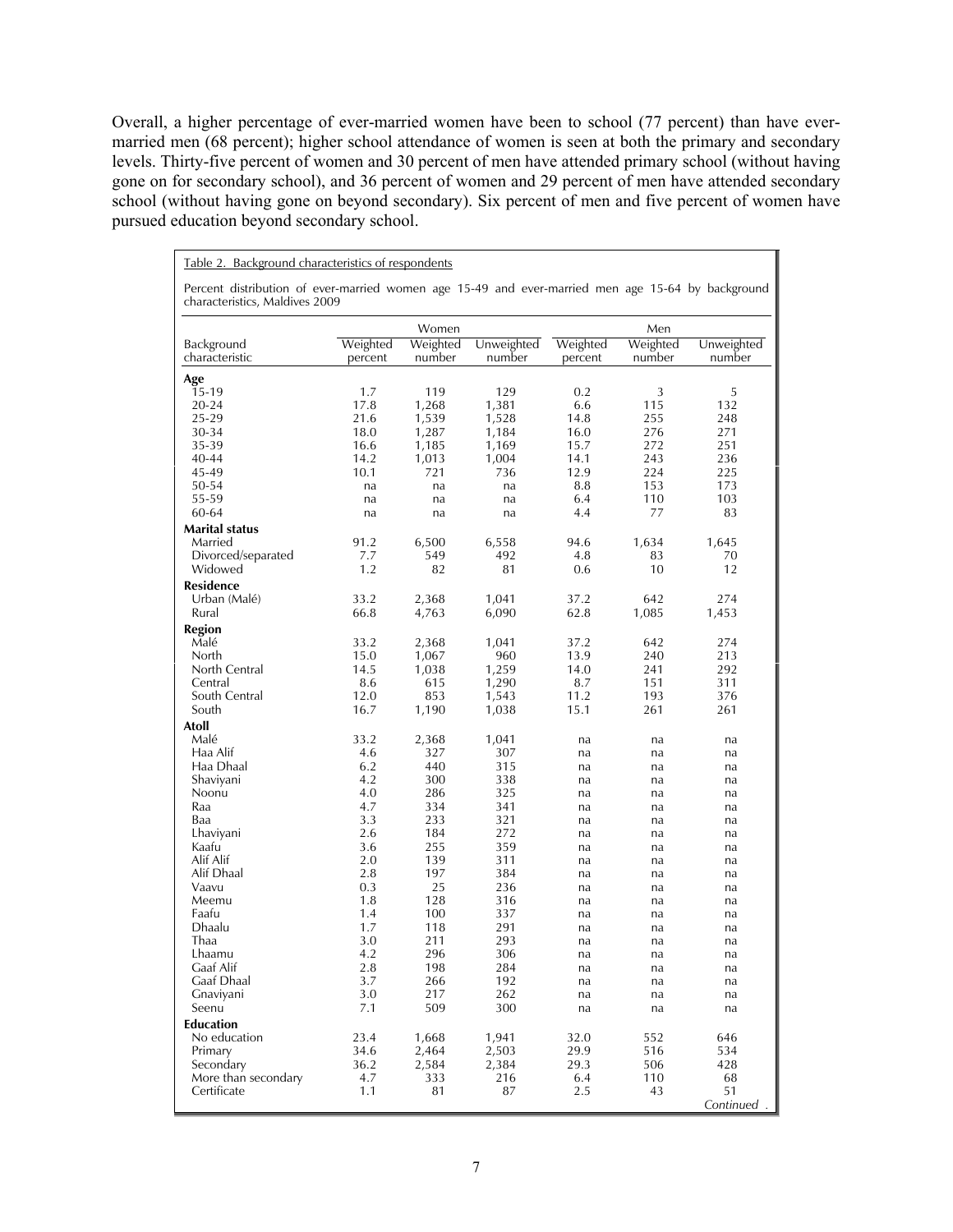|                              |                     | Women              |                      |                     | Men                |                      |
|------------------------------|---------------------|--------------------|----------------------|---------------------|--------------------|----------------------|
| Background<br>characteristic | Weighted<br>percent | Weighted<br>number | Unweighted<br>number | Weighted<br>percent | Weighted<br>number | Unweighted<br>number |
| Wealth index quintile        |                     |                    |                      |                     |                    |                      |
| Poorest                      | 18.2                | 1,300              | 1,578                | 15.9                | 275                | 351                  |
| Poorer                       | 19.6                | 1.396              | 1.850                | 17.4                | 300                | 413                  |
| Middle                       | 20.9                | 1.488              | 1.931                | 21.0                | 363                | 489                  |
| Richer                       | 20.3                | 1.447              | 1.112                | 20.4                | 352                | 284                  |
| <b>Richest</b>               | 21.0                | 1.499              | 660                  | 25.3                | 437                | 190                  |
| Total                        | 100.0               | 7.131              | 7,131                | 100.0               | 1.727              | 1.727                |

completed. Certificate refers to having attended a short training course, usually of less than one year duration. na = Not applicable

The distributions of never-married women and men age 15-24 by background characteristics are shown in Table 3. Sixteen year-olds are the largest group among never-married women (17 percent) and men (19 percent); the proportion at each age thereafter declines with increasing age as people marry. Four in ten youth live in Malé.

| Table 3. Background characteristics of respondents: Youth                                                                                     |          |          |            |          |                |                |
|-----------------------------------------------------------------------------------------------------------------------------------------------|----------|----------|------------|----------|----------------|----------------|
| Percent distribution of never-married women age 15-24 and never-married men age 15-24 by sex and<br>background characteristics, Maldives 2009 |          |          |            |          |                |                |
|                                                                                                                                               |          | Women    |            |          | Men            |                |
| Background                                                                                                                                    | Weighted | Weighted | Unweighted | Weighted | Weighted       | Unweighted     |
| characteristic                                                                                                                                | percent  | number   | number     | percent  | number         | number         |
| Age                                                                                                                                           |          |          |            |          |                |                |
| 15                                                                                                                                            | 12.7     | 154      | 160        | 10.6     | 108            | 116            |
| 16                                                                                                                                            | 16.8     | 203      | 225        | 18.7     | 192            | 195            |
| 17                                                                                                                                            | 16.4     | 198      | 193        | 13.5     | 139            | 145            |
| 18                                                                                                                                            | 14.6     | 177      | 182        | 15.8     | 162            | 147            |
| 19                                                                                                                                            | 12.5     | 151      | 149        | 10.3     | 106            | 115            |
| 20                                                                                                                                            | 8.5      | 103      | 95         | 9.7      | 100            | 91             |
| 21                                                                                                                                            | 8.2      | 99       | 93         | 7.9      | 82             | 80             |
| 22                                                                                                                                            | 5.5      | 66       | 59         | 6.9      | 71             | 70             |
| 23                                                                                                                                            | 3.3      | 40       | 38         | 3.7      | 38             | 41             |
| 24                                                                                                                                            | 1.7      | 21       | 19         | 2.9      | 29             | 27             |
| <b>Residence</b>                                                                                                                              |          |          |            |          |                |                |
| Urban (Malé)                                                                                                                                  | 41.9     | 508      | 260        | 42.2     | 433            | 210            |
| Rural                                                                                                                                         | 58.1     | 705      | 953        | 57.8     | 594            | 817            |
| Region                                                                                                                                        |          |          |            |          |                |                |
| Malé                                                                                                                                          | 41.9     | 508      | 260        | 42.2     | 433            | 210            |
| North                                                                                                                                         | 15.5     | 188      | 172        | 12.3     | 126            | 100            |
| North Central                                                                                                                                 | 12.0     | 145      | 185        | 13.0     | 133            | 187            |
| Central                                                                                                                                       | 7.1      | 86       | 185        | 8.4      | 86             | 185            |
| South Central                                                                                                                                 | 9.8      | 119      | 239        | 11.0     | 113            | 215            |
| South                                                                                                                                         | 13.8     | 167      | 172        | 13.3     | 136            | 130            |
| <b>Education</b>                                                                                                                              |          |          |            |          |                |                |
| No education                                                                                                                                  | 0.4      | 5        | 6          | 0.2      | $\overline{2}$ | $\overline{4}$ |
| Primary                                                                                                                                       | 3.7      | 45       | 60         | 9.6      | 99             | 122            |
| Secondary                                                                                                                                     | 89.0     | 1,080    | 1,088      | 87.4     | 897            | 875            |
| More than secondary                                                                                                                           | 5.6      | 68       | 47         | 2.1      | 21             | 18             |
| Certificate                                                                                                                                   | 1.3      | 15       | 12         | 0.7      | 8              | 8              |
| Wealth index quintile                                                                                                                         |          |          |            |          |                |                |
| Poorest                                                                                                                                       | 17.5     | 213      | 278        | 16.4     | 169            | 197            |
| Poorer                                                                                                                                        | 17.4     | 211      | 298        | 16.8     | 173            | 254            |
| Middle                                                                                                                                        | 16.5     | 200      | 263        | 17.7     | 181            | 248            |
| Richer                                                                                                                                        | 26.1     | 316      | 233        | 27.0     | 278            | 210            |
| Richest                                                                                                                                       | 22.5     | 273      | 141        | 22.0     | 226            | 118            |
| Total                                                                                                                                         | 100.0    | 1,213    | 1,213      | 100.0    | 1,027          | 1,027          |
| Note: Education categories refer to the highest level of education attended, whether or not that level was<br>completed.                      |          |          |            |          |                |                |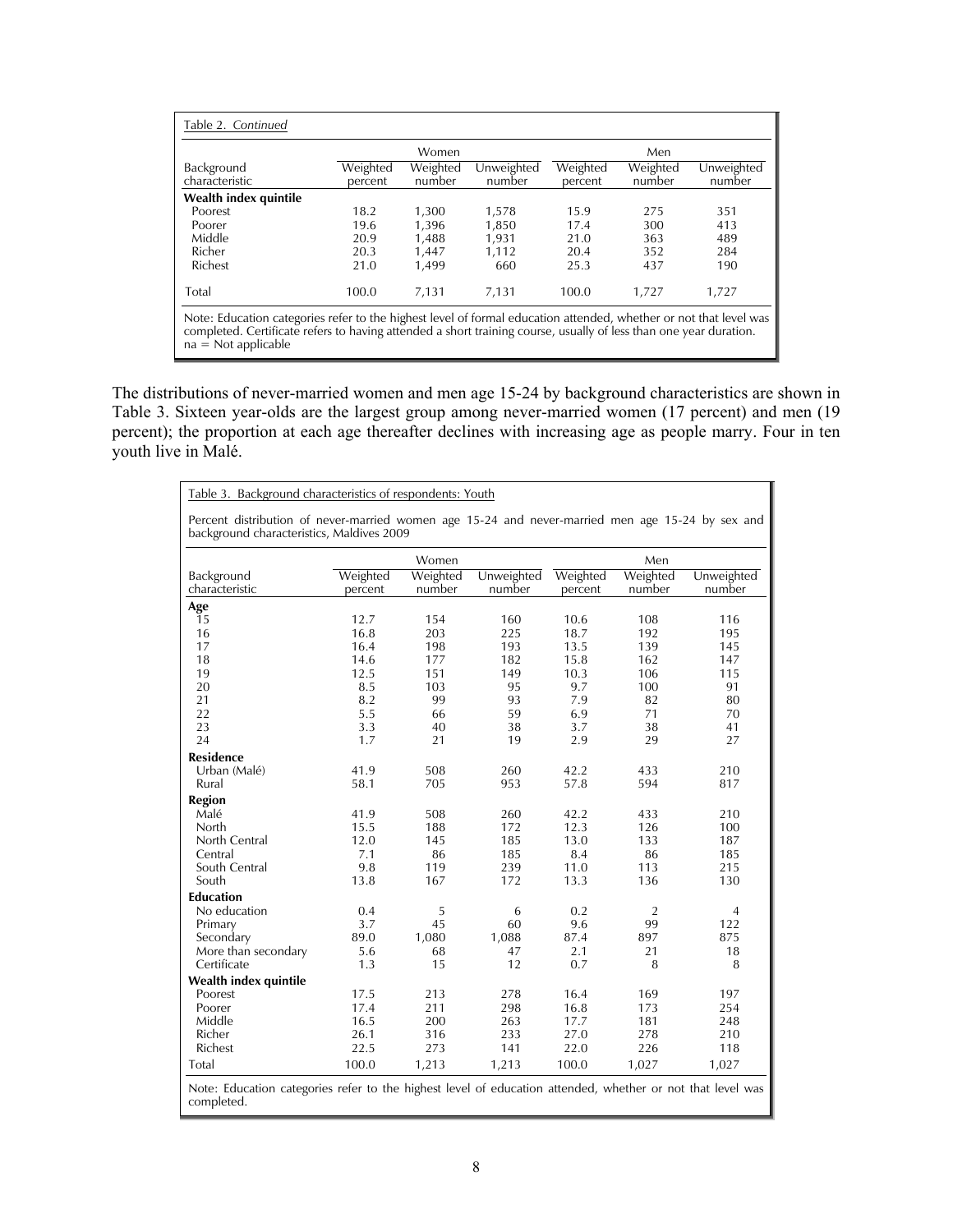Nearly nine in ten youth have attended secondary school. Six percent of female youth and two percent of male youth have gone on to attend more than secondary school.

# **D. Fertility**

Fertility data were collected in the 2009 MDHS by asking each of the ever-married female respondents for a history of her births. Information was obtained on each birth, including the month and year of the birth. These data are used to calculate the most widely used measures of current fertility—the total fertility rate (TFR) and its component age-specific fertility rates  $(ASFR)^1$ .

Table 4 shows a TFR of 2.5 children per woman for the three-year period preceding the 2009 MDHS, approximately from the beginning of 2007 to the end of 2009. If fertility were to remain constant at the levels observed in the three-year period, a Maldivian woman who is at the beginning of her childbearing years would give birth to 2.5 children by the end of her childbearing years. The survey results indicate that the crude birth rate is 25 births per 1,000 population.

The TFR among rural women (2.8 births) is higher than among urban women (2.1 births). Figure 1 shows that fertility is highest among rural women at age 20-24 and peaks later among urban women at age 25- 29. Fertility declines with age somewhat more rapidly among urban women than among rural women, although the greatest absolute urban-rural difference in ASFRs (76 births per 1,000 women) is among women age 20-24.

| Table 4. Current fertility                                                                                                                                                                                                                                                                                                                                                                                                                |        |           |       |  |  |  |  |  |  |
|-------------------------------------------------------------------------------------------------------------------------------------------------------------------------------------------------------------------------------------------------------------------------------------------------------------------------------------------------------------------------------------------------------------------------------------------|--------|-----------|-------|--|--|--|--|--|--|
| Age-specific and cumulative fertility rates, the general<br>fertility rate, and the crude birth rate for the three<br>years preceding the survey, by urban-rural residence,<br>Maldives 2009                                                                                                                                                                                                                                              |        |           |       |  |  |  |  |  |  |
|                                                                                                                                                                                                                                                                                                                                                                                                                                           |        | Residence |       |  |  |  |  |  |  |
|                                                                                                                                                                                                                                                                                                                                                                                                                                           | Urban  |           |       |  |  |  |  |  |  |
| Age group                                                                                                                                                                                                                                                                                                                                                                                                                                 | (Malé) | Rural     | Total |  |  |  |  |  |  |
| 15-19                                                                                                                                                                                                                                                                                                                                                                                                                                     | 6      | 12        | 10    |  |  |  |  |  |  |
| $20 - 24$                                                                                                                                                                                                                                                                                                                                                                                                                                 | 89     | 165       | 138   |  |  |  |  |  |  |
| 25-29                                                                                                                                                                                                                                                                                                                                                                                                                                     | 152    | 159       | 156   |  |  |  |  |  |  |
| 30-34                                                                                                                                                                                                                                                                                                                                                                                                                                     | 121    | 118       | 119   |  |  |  |  |  |  |
| 35-39                                                                                                                                                                                                                                                                                                                                                                                                                                     | 40     | 72        | 61    |  |  |  |  |  |  |
| $40 - 44$                                                                                                                                                                                                                                                                                                                                                                                                                                 | 16     | 24        | 22    |  |  |  |  |  |  |
| 45-49<br>$\overline{2}$<br>$\Omega$<br>2                                                                                                                                                                                                                                                                                                                                                                                                  |        |           |       |  |  |  |  |  |  |
| <b>TFR</b>                                                                                                                                                                                                                                                                                                                                                                                                                                | 2.1    | 2.8       | 2.5   |  |  |  |  |  |  |
| <b>GFR</b>                                                                                                                                                                                                                                                                                                                                                                                                                                | 68.0   | 88.0      | 82.0  |  |  |  |  |  |  |
| <b>CBR</b>                                                                                                                                                                                                                                                                                                                                                                                                                                | 22.9   | 25.5      | 24.7  |  |  |  |  |  |  |
| Note: Age-specific fertility rates are per 1,000<br>women. Rates for age group 45-49 may be slightly<br>biased due to truncation. Rates are for the period 1-<br>36 months prior to interview.<br>TFR: Total fertility rate for ages 15-49, expressed per<br>woman<br>GFR: General fertility rate (births divided by the<br>number of women age 15-44, expressed per 1,000<br>women<br>CBR: Crude birth rate, expressed per<br>population |        |           | 1,000 |  |  |  |  |  |  |

l  $1$  Although information on fertility was obtained only for ever-married women, data from the household interviews on the age structure of the population of never-married women was used to calculate the all-women rates. This procedure assumes that women who have never been married have had no children.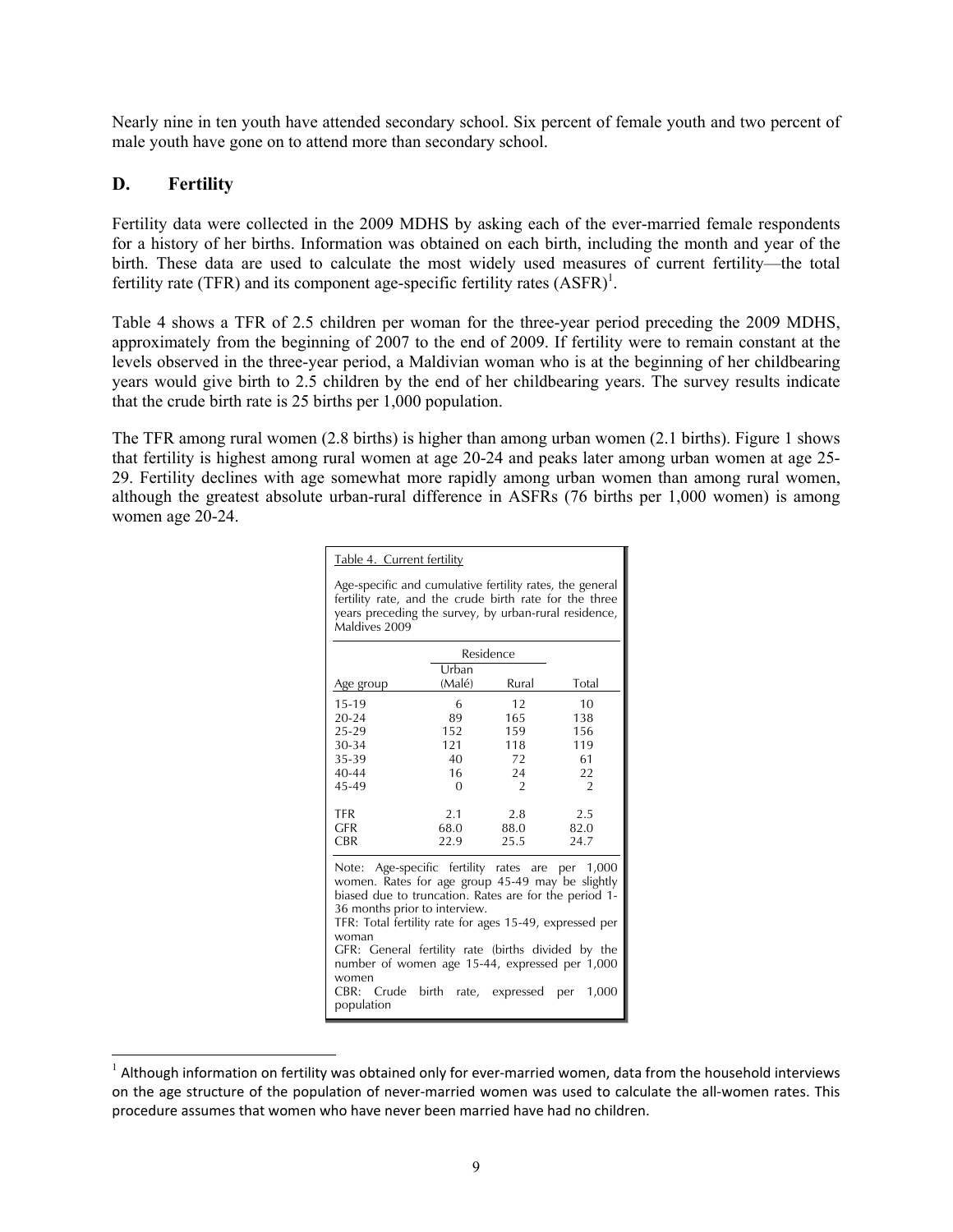*Figure 4.1* **Age-Specific Fertility Rates by Urban-Rural Residence** *Figure 1* **Age-Specific Fertility Rates by Urban-Rural Residence**



# **E. Family Planning**

The 2009 MDHS collected information on knowledge and use of contraception. To obtain these data, respondents were first asked to name all of the methods that they had heard about. For methods not mentioned spontaneously, a description of the method was read and the respondents were asked if they had ever heard of the method. For each method named or recognized, respondents were asked if they had ever used the method. Finally, women were asked if they (or their partner) were currently using a method. For analytical purposes, contraceptive methods are grouped into two categories: modern and traditional methods. Modern methods include female sterilization, male sterilization, the pill, IUD, injectables, implants, and male condom. Traditional methods include periodic abstinence or rhythm, withdrawal, and folk methods.

Table 5 shows the level of use of contraception by method among currently married women age 15-49 and differentials across subgroups of women. About one-third of currently married women (35 percent) are currently using some method of contraception, 27 percent use a modern method and 8 percent use traditional methods. The most commonly used modern methods are female sterilization (10 percent) and male condom (9 percent). The pill is used by 5 percent of married women. Users of traditional methods are split almost equally between periodic abstinence (3 percent) and withdrawal (4 percent).

In much of the world, contraceptive prevalence rises with increasing education and increasing wealth and is higher among urban women than among rural women. Women in the Maldives demonstrate contraceptive use behaviour that is quite different from these commonly occurring patterns. Contraceptive prevalence in the Maldives decreases with increasing education with use of modern methods declining from 36 percent among women with no education to 21 percent among women with more than secondary education. Most of the differential is due to the higher reliance on female sterilization among women with no education. Interestingly, while pill use declines with increasing education, male condom use increases with increasing education. Unlike many other countries, the differences in contraceptive prevalence by wealth status or urban-rural residence also are not substantial.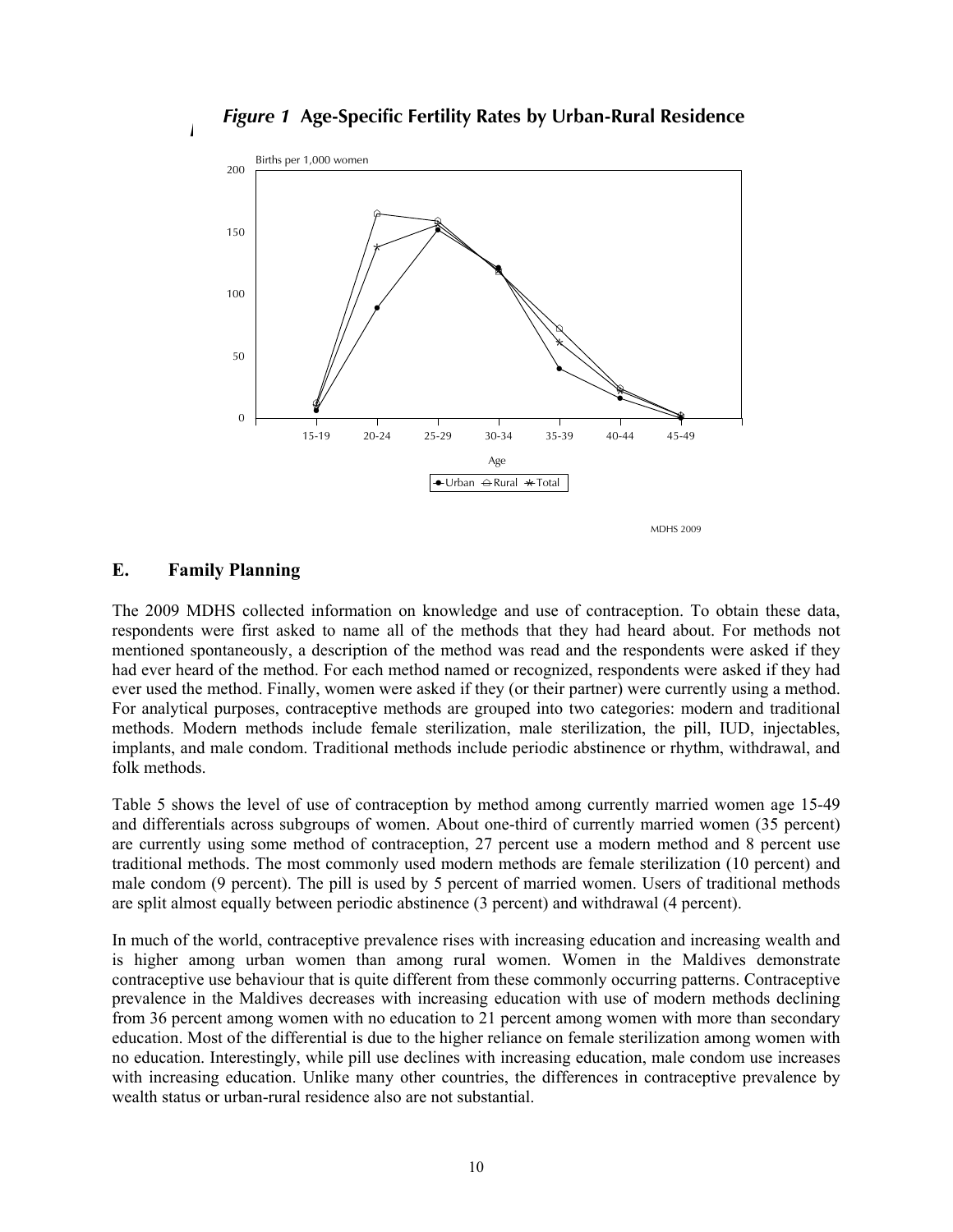| Table 5.                                                 | Current use of contraception                                                                                                                                                                                                                                                                        |                               |                              |                             |                                                                                                                             |                 |                         |                                           |                                                                                                  |                                                 |                                                |                                         |                |                                                                                                                                                                                                                                     |                                                        |                        |
|----------------------------------------------------------|-----------------------------------------------------------------------------------------------------------------------------------------------------------------------------------------------------------------------------------------------------------------------------------------------------|-------------------------------|------------------------------|-----------------------------|-----------------------------------------------------------------------------------------------------------------------------|-----------------|-------------------------|-------------------------------------------|--------------------------------------------------------------------------------------------------|-------------------------------------------------|------------------------------------------------|-----------------------------------------|----------------|-------------------------------------------------------------------------------------------------------------------------------------------------------------------------------------------------------------------------------------|--------------------------------------------------------|------------------------|
| Percent distribution of currently married women age 15-4 |                                                                                                                                                                                                                                                                                                     |                               |                              |                             |                                                                                                                             |                 |                         |                                           | 9 by contraceptive method currently used, according to background characteristics, Maldives 2009 |                                                 |                                                |                                         |                |                                                                                                                                                                                                                                     |                                                        |                        |
|                                                          |                                                                                                                                                                                                                                                                                                     |                               |                              |                             |                                                                                                                             | Modern method   |                         |                                           |                                                                                                  |                                                 |                                                | Traditional method                      |                |                                                                                                                                                                                                                                     |                                                        |                        |
| characteristic<br>Background                             | method<br>Any                                                                                                                                                                                                                                                                                       | modern<br>method<br>Any       | Female<br>sterili-<br>zation | sterili-<br>zation<br>Male  | Ρill                                                                                                                        | $\supseteq$     | Inject-<br>ables        | Implants                                  | condom<br>Male                                                                                   | method<br>tradi-<br>tional<br>$\overline{A}$ ny | Periodic<br>nence<br>absti-                    | drawal<br>With-                         | method<br>Folk | currently<br>using<br>$\breve{\mathsf{z}}$                                                                                                                                                                                          | Total                                                  | Number of<br>women     |
| $Age_{15-19}$                                            |                                                                                                                                                                                                                                                                                                     |                               |                              |                             |                                                                                                                             |                 |                         |                                           |                                                                                                  |                                                 |                                                |                                         |                |                                                                                                                                                                                                                                     |                                                        |                        |
|                                                          | 15.0                                                                                                                                                                                                                                                                                                | 9.6                           | 0.0                          |                             |                                                                                                                             | 0.0             | $\frac{2}{1}$ .0        |                                           | $6.8$<br>11.3                                                                                    | 5.4                                             |                                                |                                         |                | 85.0                                                                                                                                                                                                                                | 100.0                                                  | $\Xi$                  |
| $20 - 24$                                                | 23.2                                                                                                                                                                                                                                                                                                | 16.8                          | $\overline{0}$               |                             | $3.\overline{5}$                                                                                                            | 0.4             |                         |                                           |                                                                                                  | 6.4                                             |                                                |                                         |                | 76.8                                                                                                                                                                                                                                | 100.0                                                  | $1,188$<br>$1,446$     |
| 25-29<br>$30 - 34$                                       | 30.0<br>35.1                                                                                                                                                                                                                                                                                        | 20.8<br>26.5                  | $\ddot{1}$<br>6.4            |                             |                                                                                                                             |                 |                         |                                           |                                                                                                  |                                                 |                                                |                                         |                | 70.0<br>64.9                                                                                                                                                                                                                        | 100.0                                                  |                        |
| 35-39                                                    | 44.0                                                                                                                                                                                                                                                                                                | 35.1                          |                              |                             |                                                                                                                             |                 |                         |                                           |                                                                                                  |                                                 |                                                |                                         |                |                                                                                                                                                                                                                                     | 100.0<br>100.0                                         | 1,193<br>1,065         |
| 40-44                                                    | 45.3                                                                                                                                                                                                                                                                                                | 38.4                          | $17.3$<br>24.2               |                             | $777200$<br>$47900$                                                                                                         | 770000          |                         | 887887<br>88988                           |                                                                                                  | $3.690$<br>$0.600$                              | 0.87797                                        | フ - コ ユ ユ コ コ コ コ コ コ コ コ コ コ コ コ コ コ コ | 883385         | 56.0<br>54.7                                                                                                                                                                                                                        | 100.0                                                  | 884                    |
| 45-49                                                    | 39.7                                                                                                                                                                                                                                                                                                | 34.8                          | 26.1                         |                             |                                                                                                                             |                 | $0.\overline{8}$        | 0.0                                       |                                                                                                  | 4.9                                             | 3.2                                            |                                         | 0.0            | 60.3                                                                                                                                                                                                                                | 100.0                                                  | 612                    |
| Urban (Malé)<br>Residence<br><b>Rural</b>                | 33.3                                                                                                                                                                                                                                                                                                | $25.6$<br>$27.6$              | 10.1<br>10.1                 | 4 ru<br>೦ ೦                 | $\frac{0.8}{0.0}$                                                                                                           | $\frac{1}{4}$ 6 | $0.7$<br>$-1.5$         | $\frac{1}{2}$ $\frac{1}{2}$               | $\frac{10.1}{8.9}$                                                                               | $\frac{0}{7.6}$                                 | $4.\overline{7}$<br>2.8                        | $3.\overline{1}$<br>4.8                 | 0.2            | 66.4<br>64.7                                                                                                                                                                                                                        | 100.0<br>100.0                                         | $2,122$<br>4,378       |
| Region                                                   |                                                                                                                                                                                                                                                                                                     |                               |                              |                             |                                                                                                                             |                 |                         |                                           |                                                                                                  |                                                 |                                                |                                         |                |                                                                                                                                                                                                                                     |                                                        |                        |
| Malé                                                     | 33.6                                                                                                                                                                                                                                                                                                | $25.6$<br>$28.2$              | 10.1                         |                             | 1.8                                                                                                                         | 1.4             | $\overline{0}$ .        |                                           |                                                                                                  | 8.0                                             |                                                |                                         | 0.2            | 66.4                                                                                                                                                                                                                                | 100.0                                                  | 2,122<br>1,009         |
| North                                                    | 39.4                                                                                                                                                                                                                                                                                                |                               | 5.7                          |                             |                                                                                                                             |                 |                         | 7.000                                     | $\frac{10.1}{2.5}$                                                                               | 11.2                                            |                                                | $7.78$<br>$0.58$                        |                | 60.6                                                                                                                                                                                                                                | 100.0                                                  |                        |
| North Central<br>Central                                 | 37.4<br>42.0                                                                                                                                                                                                                                                                                        | 28.3                          | 10.3                         | 4 m = 10 0 m<br>0 0 0 + 0 0 |                                                                                                                             | 0.000000        | $2.4$<br>$7.9$<br>$0.7$ |                                           |                                                                                                  | 9.2                                             | フラスタンコート                                       | $6.1\,$                                 | 0.300000       | 62.6                                                                                                                                                                                                                                | 100.0                                                  | 967                    |
| South Central                                            | 31.7                                                                                                                                                                                                                                                                                                | $33.1$<br>$25.0$<br>$25.5$    |                              |                             |                                                                                                                             |                 | 0.9                     | $\frac{7}{6}$ $\frac{7}{6}$ $\frac{3}{6}$ | $\frac{1}{4}$ $\frac{1}{4}$ $\frac{1}{4}$ $\frac{1}{4}$                                          | $8.9$<br>6.7                                    |                                                |                                         |                | $\frac{58.0}{68.3}$                                                                                                                                                                                                                 | $\begin{array}{c} 100.0 \\ 100.0 \\ 100.0 \end{array}$ | 563<br>789             |
| South                                                    | 28.4                                                                                                                                                                                                                                                                                                |                               | $8.6$<br>13.2                |                             |                                                                                                                             |                 | $\sum$                  |                                           |                                                                                                  | 3.0                                             |                                                | $\frac{4}{1}$ .5                        |                |                                                                                                                                                                                                                                     |                                                        | 1,051                  |
| <b>Atoll</b>                                             |                                                                                                                                                                                                                                                                                                     |                               |                              |                             |                                                                                                                             |                 |                         |                                           |                                                                                                  |                                                 |                                                |                                         |                |                                                                                                                                                                                                                                     |                                                        |                        |
| Malé                                                     | 33.6<br>42.7                                                                                                                                                                                                                                                                                        | $0.556$<br>$0.788$<br>$0.788$ | $\overline{2}$ .0<br>10.1    |                             | 1.8<br>6.3                                                                                                                  | 0.7             | 4.9<br>0.7              | 0.0                                       | 10.1                                                                                             |                                                 | 4.7<br>9.6                                     | 3.1<br>5.7                              |                | 66.4<br>57.3                                                                                                                                                                                                                        | 100.0<br>100.0                                         | 302<br>2,122           |
| Haa Dhaal<br>Haa Alif                                    | 41.3                                                                                                                                                                                                                                                                                                |                               |                              |                             |                                                                                                                             | 1.3             |                         | 0.0                                       |                                                                                                  |                                                 |                                                |                                         |                |                                                                                                                                                                                                                                     | 100.0                                                  | 414                    |
| Shaviyani                                                | 33.2                                                                                                                                                                                                                                                                                                |                               | $4.\overline{3}$             |                             | $\frac{1}{6}$ .7                                                                                                            | 0.6             | $\frac{6007}{-0.7}$     | 0.0                                       |                                                                                                  |                                                 |                                                | 9.5<br>3.6                              |                | $58.7$<br>66.8                                                                                                                                                                                                                      | 100.0                                                  | 292                    |
| Noonu                                                    | $43.09$<br>$7.89$<br>$29.0$                                                                                                                                                                                                                                                                         | 322353<br>32553               | $19.38$<br>$19.2$<br>$19.2$  |                             | $\begin{array}{c} 12.5 \\ 5.0 \\ 2.7 \\ 9.3 \\ 0.0 \\ \end{array}$                                                          |                 |                         | oomooomorooo<br>oooooooooo                | $\begin{array}{c} 2.000000 \\ 0.000000 \\ 0.000000 \\ \end{array}$                               | $10.1$<br>$13.6$<br>$4.7$                       | nonto ona thon-nn<br>nonto ona thon-nn         | 6.7                                     |                | 6<br>6 GR - 6 GR - 6 GR - 6 GR - 6 GR - 6 GR - 6 GR - 6 GR - 6 GR - 6 GR - 6 GR - 6 GR - 6 GR - 6 GR - 6 GR - 6 GR<br>6 GR - 6 GR - 6 GR - 6 GR - 6 GR - 6 GR - 6 GR - 6 GR - 6 GR - 6 GR - 6 GR - 6 GR - 6 GR - 6 GR - 6 GR - 6 GR | 100.0<br>100.0                                         | 268<br>375<br>171      |
| Raa<br>Baa                                               |                                                                                                                                                                                                                                                                                                     |                               |                              |                             |                                                                                                                             |                 |                         |                                           |                                                                                                  |                                                 |                                                |                                         |                |                                                                                                                                                                                                                                     | 100.0                                                  |                        |
| Lhaviyani                                                |                                                                                                                                                                                                                                                                                                     |                               |                              |                             |                                                                                                                             |                 |                         |                                           |                                                                                                  | 5.3                                             |                                                | $9.758$<br>$7.78$                       |                |                                                                                                                                                                                                                                     | 100.0                                                  |                        |
| Kaafu                                                    | $36.8$<br>$42.6$<br>$37.1$                                                                                                                                                                                                                                                                          |                               | 13.3                         |                             |                                                                                                                             | 0.3             |                         |                                           | $11.8$<br>$19.1$<br>$13.3$                                                                       | 9.0                                             |                                                |                                         |                |                                                                                                                                                                                                                                     | 100.0                                                  | $\frac{231}{125}$      |
| Alif Dhaal<br>Alif Alif                                  | 44.8                                                                                                                                                                                                                                                                                                |                               | 16.0<br>11.1                 |                             | $4 \times 2 \times 7 \times 7$<br>$4 \times 3 \times 7 \times 7$<br>$4 \times 3 \times 7 \times 7$<br>$4 \times 3 \times 7$ |                 |                         |                                           |                                                                                                  | $3.5 - 1.5$                                     |                                                | 6.3                                     |                |                                                                                                                                                                                                                                     | 100.0<br>100.0                                         |                        |
| Vaavu                                                    |                                                                                                                                                                                                                                                                                                     |                               | 13.4                         |                             |                                                                                                                             |                 |                         |                                           |                                                                                                  |                                                 |                                                |                                         |                |                                                                                                                                                                                                                                     | 100.0                                                  |                        |
| Meemu                                                    |                                                                                                                                                                                                                                                                                                     |                               |                              |                             |                                                                                                                             | 0.0             |                         |                                           |                                                                                                  |                                                 |                                                |                                         |                |                                                                                                                                                                                                                                     | 100.0                                                  | $^{23}_{12}$           |
| Faafu                                                    |                                                                                                                                                                                                                                                                                                     |                               |                              |                             |                                                                                                                             | 0.0             |                         |                                           | 0. 4. 4. 0.<br>0. 9. 9. 0.                                                                       | $15.8$<br>$18.748$<br>$2.48$                    |                                                |                                         |                |                                                                                                                                                                                                                                     | 100.0                                                  |                        |
| Dhaalu                                                   |                                                                                                                                                                                                                                                                                                     |                               |                              |                             |                                                                                                                             |                 |                         |                                           |                                                                                                  |                                                 |                                                |                                         |                |                                                                                                                                                                                                                                     | 100.0                                                  | 108                    |
| Lhaamu<br>Thaa                                           | $\begin{array}{l} 4.0.76 \\ 2.047 \\ 3.047 \\ 4.000 \\ 4.000 \\ 4.000 \\ 4.000 \\ 4.000 \\ 4.000 \\ 4.000 \\ 4.000 \\ 4.000 \\ 4.000 \\ 4.000 \\ 4.000 \\ 4.000 \\ 4.000 \\ 4.000 \\ 4.000 \\ 4.000 \\ 4.000 \\ 4.000 \\ 4.000 \\ 4.000 \\ 4.000 \\ 4.000 \\ 4.000 \\ 4.000 \\ 4.000 \\ 4.000 \\ 4$ | 23.9                          |                              |                             | 8.1                                                                                                                         | 0.4             | 1.3                     |                                           |                                                                                                  | 2.4                                             |                                                | $\Xi$                                   |                |                                                                                                                                                                                                                                     | 100.0<br>100.0                                         |                        |
| Gaaf Alif<br>Gaaf Dhaal                                  |                                                                                                                                                                                                                                                                                                     | 21.7                          | 11.5                         |                             | 4.0                                                                                                                         |                 |                         |                                           | $7.5$<br>4.7                                                                                     |                                                 |                                                |                                         |                |                                                                                                                                                                                                                                     | 100.0                                                  | 265                    |
|                                                          |                                                                                                                                                                                                                                                                                                     |                               | $15.6$<br>$10.4$             |                             | 6.1                                                                                                                         | 1.057           | 7.33                    |                                           |                                                                                                  | $1.5$<br>$6.3$<br>$2.3$                         |                                                | $7.39$<br>$-0.9$                        |                | $73.7$<br>$76.7$<br>$57.5$<br>$78.3$                                                                                                                                                                                                | 100.0                                                  | 241                    |
| Gnaviyani<br>Seenu                                       | 21.2<br>25.9                                                                                                                                                                                                                                                                                        | $33.0$<br>$19.0$<br>$25.2$    | 13.7                         |                             | 7.5                                                                                                                         | 0.0             | 0.8                     |                                           | $7.58$<br>$7.58$                                                                                 | $0.\overline{8}$                                | $\begin{array}{c} 4.0.08 \\ 0.000 \end{array}$ | 0.0                                     |                | 74.1                                                                                                                                                                                                                                | $\begin{array}{c} 100.0 \\ 100.0 \end{array}$          | 443<br>$\frac{190}{2}$ |
|                                                          |                                                                                                                                                                                                                                                                                                     |                               |                              |                             |                                                                                                                             |                 |                         |                                           |                                                                                                  |                                                 |                                                |                                         |                |                                                                                                                                                                                                                                     |                                                        | Continued              |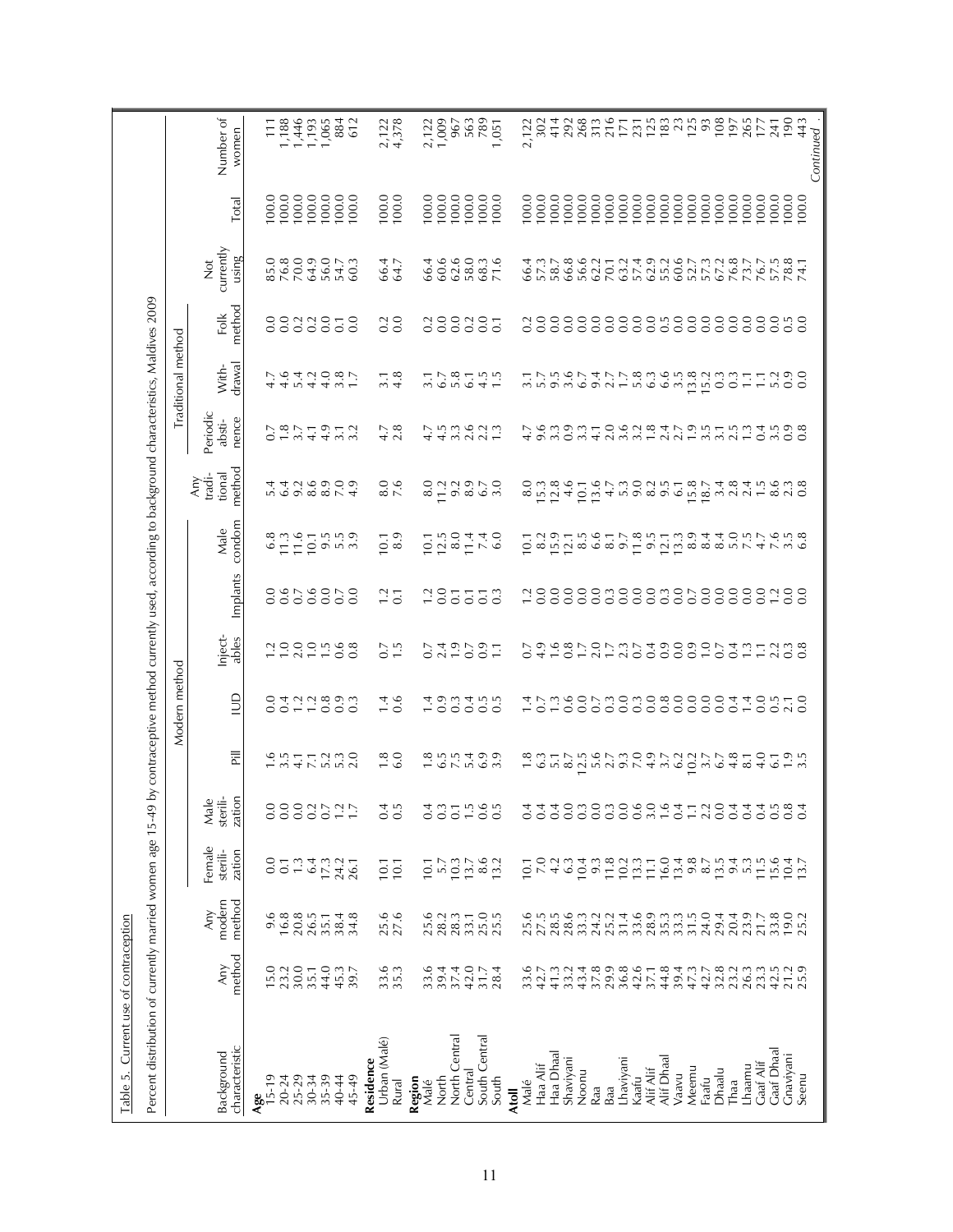| Table 5—Continued                                                                                       |                                     |                                                 |                                       |                            |                          |                         |                  |                  |                                    |                                                                                              |                             |                        |                  |                              |                                                                                      |                                                                   |
|---------------------------------------------------------------------------------------------------------|-------------------------------------|-------------------------------------------------|---------------------------------------|----------------------------|--------------------------|-------------------------|------------------|------------------|------------------------------------|----------------------------------------------------------------------------------------------|-----------------------------|------------------------|------------------|------------------------------|--------------------------------------------------------------------------------------|-------------------------------------------------------------------|
|                                                                                                         |                                     |                                                 |                                       |                            |                          | Modern method           |                  |                  |                                    |                                                                                              |                             | Traditional method     |                  |                              |                                                                                      |                                                                   |
| characteristic<br>Background                                                                            | method<br><b>Any</b>                | modern<br>method<br>Any                         | Female<br>sterili-<br>zation          | Male<br>sterili-<br>zation | Ξ                        | $\overline{\mathsf{D}}$ | Inject-<br>ables | Implants         | condom<br>Male                     | method<br>$\begin{array}{c}\n\mathsf{Any} \\ \mathsf{tradi} \\ \mathsf{tional}\n\end{array}$ | Periodic<br>absti-<br>nence | drawal<br>With-        | method<br>Folk   | Not<br>currently<br>using    | Total                                                                                | Number of<br>women                                                |
| No education<br>Education                                                                               |                                     |                                                 |                                       |                            |                          |                         |                  |                  |                                    |                                                                                              |                             |                        |                  |                              |                                                                                      |                                                                   |
| More than secondary<br>Primary<br>Secondary<br>Certificate                                              | $699776$<br>$487774$                | $30.29$<br>$0.29$<br>$0.29$<br>$0.79$<br>$0.79$ | $71.5$<br>$72.3$<br>$71.7$<br>$71.3$  | -<br>-<br>-<br>-<br>-<br>- | 8 5 5 5 4<br>8 5 5 6 7 6 | 000000<br>00000         | 2.70000          | 0.9957           |                                    | 7 7 7 7 7 9<br>4 9 7 7 9 4<br>4 9 7 9 4                                                      | $3.7770$<br>$3.7700$        | 244534<br>244534       | 70,000           | 56.1<br>63.1<br>57.3<br>57.4 | $\begin{array}{l} 100.0 \\ 100.0 \\ 100.0 \\ 100.0 \\ 100.0 \\ 100.0 \\ \end{array}$ | $\frac{1,488}{2,216}$<br>2,216<br>316<br>72                       |
| Living children                                                                                         |                                     |                                                 |                                       |                            |                          |                         |                  |                  |                                    |                                                                                              |                             |                        |                  |                              |                                                                                      |                                                                   |
| $\frac{2}{1}$ $\frac{4}{3}$                                                                             | $0.242$<br>$0.442$<br>$0.442$       | 15<br>1558<br>2554                              |                                       | 0.1.00<br>0.001            | 0.004<br>0.004           | 0.9996                  | 0.276            | 0.0000           |                                    | 1,000<br>1,000                                                                               | 1.2.94<br>2.4.92            |                        | 0205<br>0000     | 87.1<br>80.6<br>45.45        |                                                                                      | 946<br>2,908<br>1,160<br>1,160                                    |
|                                                                                                         |                                     |                                                 | $1.6$<br>$1.5$<br>$3.2$               |                            |                          |                         |                  |                  |                                    |                                                                                              |                             |                        |                  |                              |                                                                                      |                                                                   |
| $+$                                                                                                     |                                     |                                                 |                                       |                            |                          |                         |                  |                  |                                    |                                                                                              |                             |                        |                  |                              |                                                                                      |                                                                   |
| Wealth index quintile<br>Poorest                                                                        |                                     |                                                 |                                       |                            |                          |                         |                  |                  |                                    |                                                                                              |                             |                        |                  |                              |                                                                                      |                                                                   |
| Poorer                                                                                                  | o 4 m 4 o<br>9 m 4 m m<br>9 m 4 m m | 10160<br>22222                                  | n 3 3 9 9 9<br>Po 9 9 9 9<br>Po 9 9 9 |                            | r g m q r<br>r g m q r   | 00007                   | 77780            | 00007            | 0. 1 8 9 0. 1 9<br>0. 1 8 9 0. 1 9 | v 8 V V V<br>8 4 0 6 0<br>8 4 0 8 0                                                          | a o o a q o<br>N N N 4 4    | $4.04.00$<br>$4.04.00$ | 0.700m           | 31655651<br>635665           |                                                                                      |                                                                   |
| Middle                                                                                                  |                                     |                                                 |                                       |                            |                          |                         |                  |                  |                                    |                                                                                              |                             |                        |                  |                              |                                                                                      |                                                                   |
| Richer                                                                                                  |                                     |                                                 |                                       |                            |                          |                         |                  |                  |                                    |                                                                                              |                             |                        |                  |                              |                                                                                      |                                                                   |
| Richest                                                                                                 |                                     |                                                 |                                       |                            |                          |                         |                  |                  |                                    |                                                                                              |                             |                        |                  |                              |                                                                                      | $\frac{1,167}{1,278}$<br>$\frac{278}{1,363}$<br>$\frac{1}{1,381}$ |
| Total                                                                                                   | 34.7                                | 27.0                                            | 10.1                                  | $\frac{5}{2}$              | 4.6                      | 0.8                     | 1.2              | $0.\overline{5}$ | 9.3                                | 7.8                                                                                          | 3.4                         | 4.2                    | $\overline{0}$ . | 65.3                         | 100.0                                                                                | 6,500                                                             |
| Note: If more than one method is used, only the most effective method is considered in this tabulation. |                                     |                                                 |                                       |                            |                          |                         |                  |                  |                                    |                                                                                              |                             |                        |                  |                              |                                                                                      |                                                                   |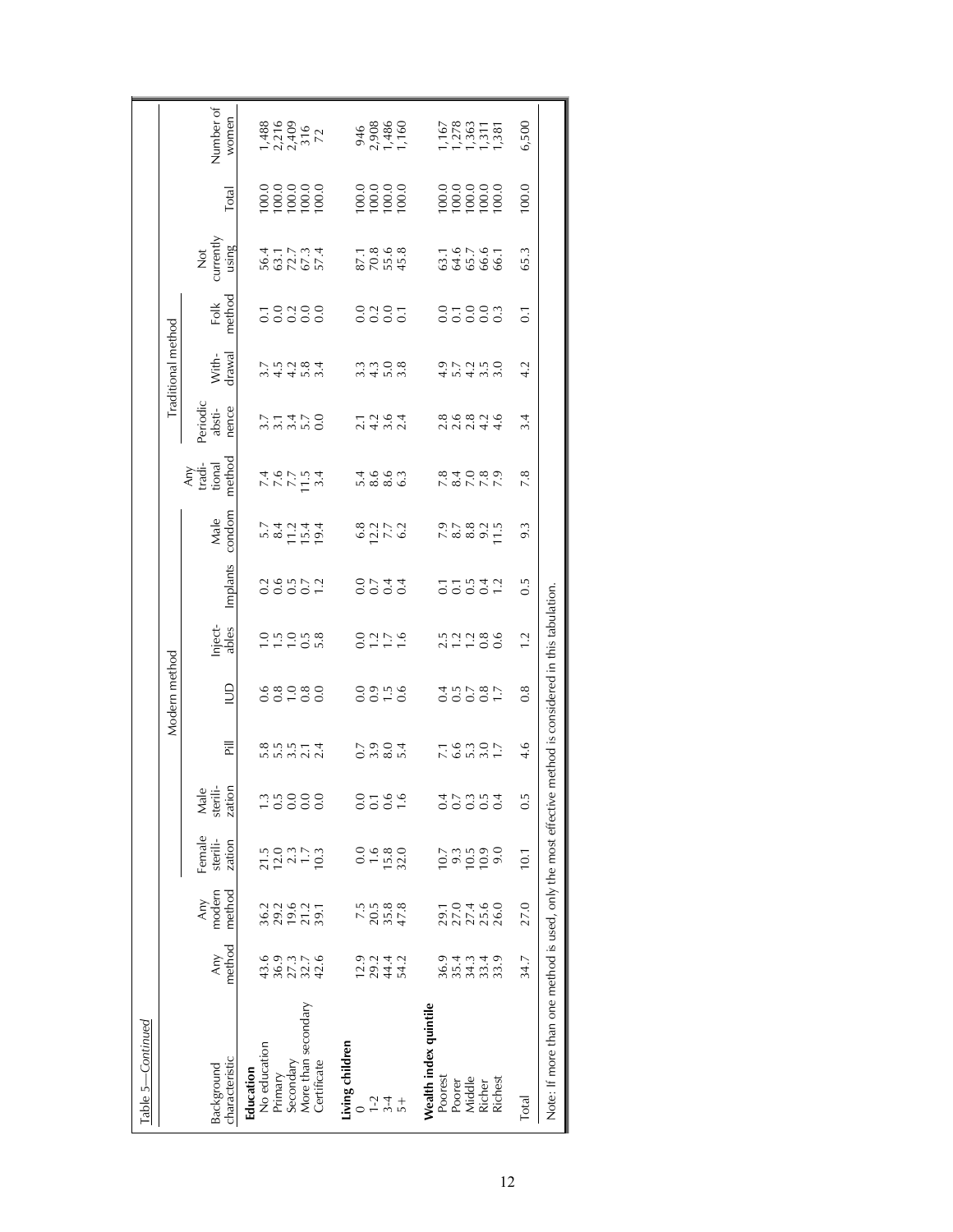Contraceptive use is lowest in the South region (28 percent) and highest in Central region (42 percent). The contraceptive use level is below 25 percent in Gnaviyani, Gaaf Alif, and Thaa atolls and exceeds 40 percent in eight atolls (Haa Alif, Haa Dhaal, Noonu, Kaafu, Alif Dhaal, Meemu, Fafu, and Gaaf Dhaal).

Contraceptive use rises rapidly with age, reaching a peak of 45 percent among women age 40-44. Younger women are more likely to use non-permanent methods to space births, such as male condoms, while older women tend to use permanent methods such as female sterilization. Contraceptive use also rises with the number of living children a woman has. While more than half of women with five or more children are using contraception, the corresponding figure for women with no children is only 13 percent.

# **F. Fertility Preferences**

MDHS respondents were asked whether they want another child and, if so, when they would like to have the next child. The answers to these questions allow an estimation of the potential demand for family planning services either to space or limit births.

Table 6 and Figure 2 present the fertility preferences of currently married women. Forty-three percent of married women want to have a child at some time in the future; 18 percent of married women want a child within two years time, 22 percent want a child sometime beyond two years in the future, and 4 percent want a child but are unsure about the desired timing of that birth. Overall, 48 percent of married women do not want any more children, including 11 percent who are sterilized. Seven percent of women are uncertain about their fertility desires.

Not surprisingly, Table 6 shows that fertility preferences are closely related to the number of children a woman already has. Three in four married women without any children would like to have a child soon (within two years time). Fertility preferences change rapidly after the first child. Only 23 percent of women with one child want to have another child soon. The proportion of women who want no more children or are sterilized rises from 10 percent among women with one child to 47 percent among women with two living children and to 85 percent among women with four living children.

| Table 6. Fertility preferences by number of living children                                                                                |          |       |       |                                        |       |       |       |       |
|--------------------------------------------------------------------------------------------------------------------------------------------|----------|-------|-------|----------------------------------------|-------|-------|-------|-------|
| Percent distribution of currently married women age 15-49 by desire for children, according to number of living children,<br>Maldives 2009 |          |       |       |                                        |       |       |       |       |
|                                                                                                                                            |          |       |       | Number of living children <sup>1</sup> |       |       |       |       |
| Desire for children                                                                                                                        | $\Omega$ |       | 2     | 3                                      | 4     | 5     | $6+$  | Total |
| Have another soon <sup>2</sup>                                                                                                             | 75.4     | 22.9  | 11.2  | 4.2                                    | 3.5   | 1.7   | 0.1   | 17.8  |
| Have another later <sup>3</sup>                                                                                                            | 16.5     | 50.6  | 21.7  | 10.7                                   | 2.4   | 2.2   | 0.3   | 21.5  |
| Have another, undecided when                                                                                                               | 5.6      | 8.1   | 4.0   | 2.9                                    | 1.0   | 0.5   | 0.1   | 4.1   |
| Undecided                                                                                                                                  | 1.0      | 7.2   | 14.2  | 9.9                                    | 5.7   | 1.2   | 0.9   | 7.1   |
| Want no more                                                                                                                               | 0.5      | 10.2  | 43.8  | 57.3                                   | 65.1  | 67.1  | 57.2  | 37.2  |
| Sterilized <sup>4</sup>                                                                                                                    | 0.0      | 0.2   | 3.4   | 13.3                                   | 20.0  | 24.5  | 38.6  | 10.5  |
| Declare infecund                                                                                                                           | 0.8      | 0.2   | 1.1   | 0.8                                    | 1.0   | 1.5   | 1.7   | 0.9   |
| Missing                                                                                                                                    | 0.1      | 0.6   | 0.6   | 0.9                                    | 1.4   | 1.3   | 1.0   | 0.8   |
| Total                                                                                                                                      | 100.0    | 100.0 | 100.0 | 100.0                                  | 100.0 | 100.0 | 100.0 | 100.0 |
| Number of women                                                                                                                            | 730      | 1,683 | 1,371 | 954                                    | 591   | 443   | 728   | 6,500 |

<sup>1</sup> Includes current pregnancy

2 Wants next birth within 2 years

<sup>3</sup> Wants to delay next birth for 2 or more years

4 Includes both male and female sterilization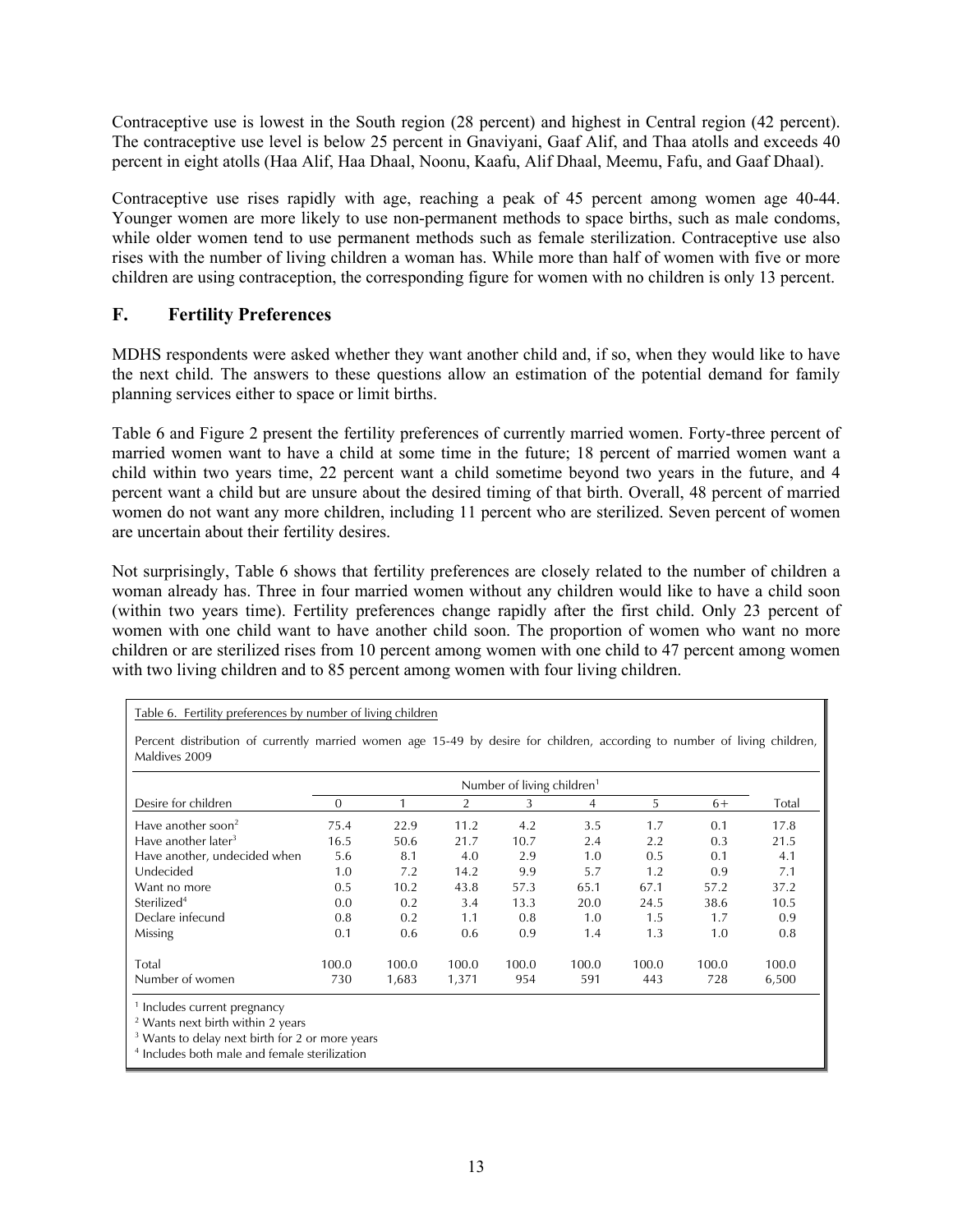

# *Figure 2* **Fertility Preferences among Currently Married Women Age 15-49**

# **G. Maternity Care**

Proper care during pregnancy and delivery are important for the health of both the mother and the infant. In the 2009 MDHS, women who had given birth in the five years preceding the survey were asked a number of questions about maternal and child health care. For the last live birth in that period, mothers were asked whether they had obtained antenatal care during the pregnancy and who they saw for the service, and whether they had received tetanus injections either during or before the pregnancy to prevent neonatal tetanus. For each birth, the mothers were also asked where they delivered the baby and what type of assistance they received at the time of delivery. Table 7 presents the information on these key maternity care indicators.

### *Antenatal Care*

Antenatal care from a trained provider is important to monitor the pregnancy and reduce risks for the mother and infant during pregnancy and at delivery. In the Maldives, practically all women (99 percent) who had a live birth in the five years preceding the survey reported seeing a health professional at least once for antenatal care for the most recent birth. Coverage is high among all women, regardless of background characteristics, as shown in Table 7.

# *Tetanus Toxoid*

Tetanus toxoid injections given during pregnancy or at other times in a woman's life are important to prevent neonatal tetanus; neonatal tetanus is a major cause of early infant death in many countries, often because of failure to observe hygienic procedures during delivery. Table 7 shows that 81 percent of last births were protected against neonatal tetanus. While coverage exceeds 75 percent across nearly all background characteristics shown in the table, protection against neonatal tetanus rises with both increasing education and increasing wealth index of the mother. Coverage levels range from 76 percent in the central region to 86 percent in the South. Coverage is lowest in the Baa and Thaa atolls, although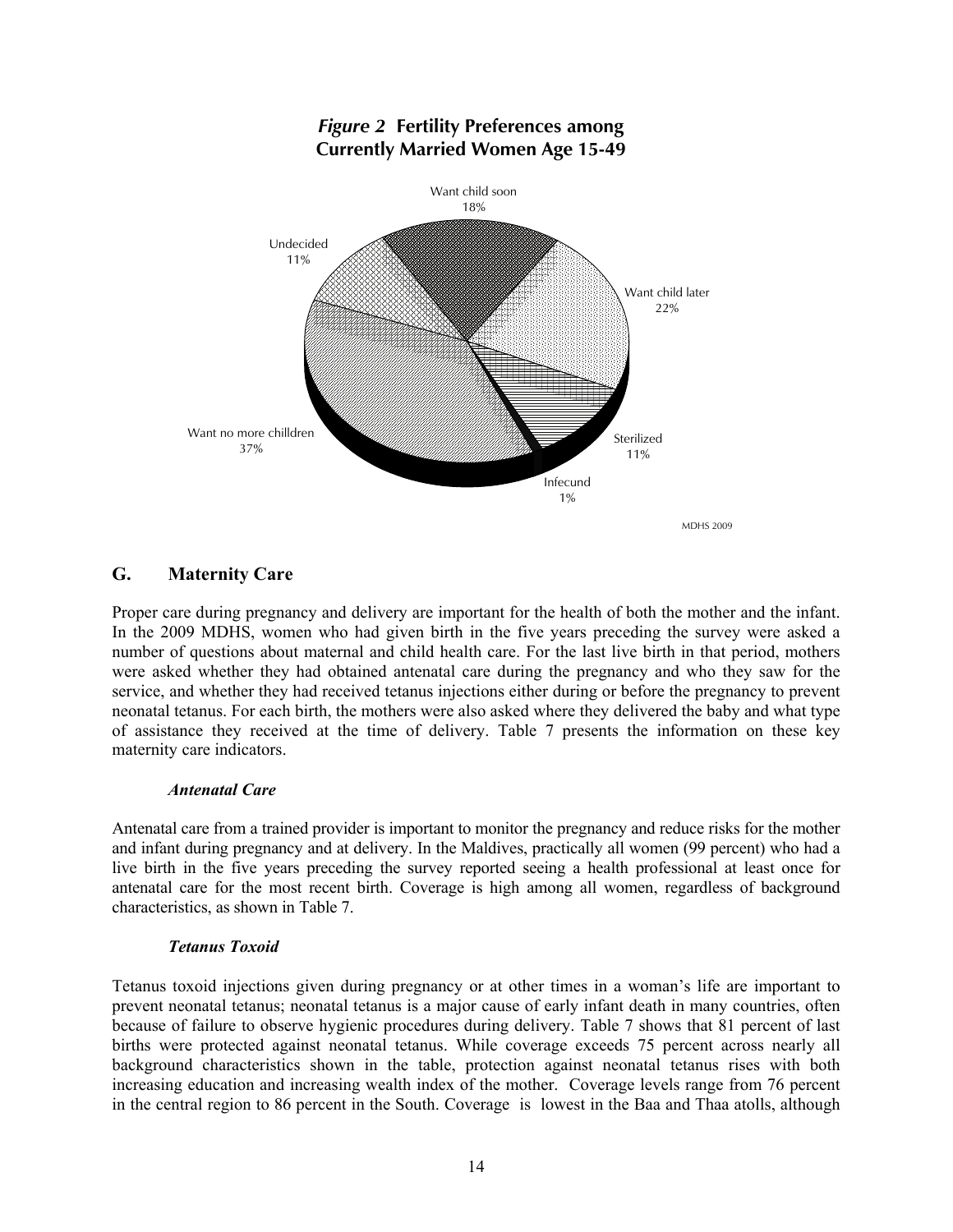considerable caution should be exercised in interpreting the atoll-level patterns given the comparatively small number of births in most atolls.

### *Delivery Care*

Proper medical attention and hygienic conditions during delivery can reduce the risk of complications and infections that can cause the death or serious illness of the mother and/or the infant. Table 7 shows that nearly all births in the Maldives (95 percent) are delivered by a health professional. Similarly, almost all deliveries (95 percent) take place in health facilities. Differentials in delivery care are not large across background characteristics of the mother.

#### Table 7. Maternal care indicators

Percentage of women age 15-49 who had a live birth in the five years preceding the survey who received antenatal care from a health professional for the last live birth and whose last live birth was protected against neonatal tetanus, and among all live births in the five years before the survey, percentage delivered by a health professional and percentage delivered in a health facility, by background characteristics, Maldives 2009

| л.               |                           |                      |           |                           |             |             |
|------------------|---------------------------|----------------------|-----------|---------------------------|-------------|-------------|
|                  |                           | Percentage           |           |                           |             |             |
|                  |                           | whose last live      |           |                           |             |             |
|                  | Percentage                | birth was            |           |                           |             |             |
|                  | with antenatal            | protected            |           | Percentage                | Percentage  |             |
|                  | care from                 | against              |           | delivered by              | delivered   |             |
| Background       | a health                  | neonatal             | Number of | a health                  | in a health | Number of   |
| characteristic   | professional <sup>1</sup> | tetanus <sup>2</sup> | women     | professional <sup>1</sup> | facility    | births      |
| Age at birth     |                           |                      |           |                           |             |             |
| $20$             | 100.0                     | 77.6                 | 111       | 92.5                      | 92.3        | 165         |
| 20-34            | 99.5                      | 81.7                 | 2,682     | 95.9                      | 95.9        | 3,148       |
| $35+$            | 98.3                      | 77.1                 | 397       | 92.9                      | 90.8        | 423         |
| <b>Residence</b> |                           |                      |           |                           |             |             |
| Urban (Malé)     | 99.6                      | 83.5                 | 964       | 99.2                      | 97.9        | 1,123       |
| Rural            | 99.2                      | 79.9                 | 2,227     | 93.7                      | 94.0        | 2,613       |
|                  |                           |                      |           |                           |             |             |
| Region<br>Malé   | 99.6                      | 83.5                 | 964       | 99.2                      | 97.9        | 1,123       |
| North            | 99.1                      | 78.0                 | 489       | 92.4                      | 94.3        | 578         |
| North Central    | 98.4                      | 78.5                 | 466       | 89.7                      | 90.3        | 539         |
| Central          | 99.2                      | 75.6                 | 293       | 90.1                      | 91.8        | 343         |
| South Central    | 99.4                      | 78.7                 | 390       | 97.6                      | 97.8        | 453         |
| South            | 99.8                      | 85.6                 | 589       | 97.3                      | 95.2        | 700         |
| <b>Atoll</b>     |                           |                      |           |                           |             |             |
| Malé             | 99.6                      | 83.5                 | 964       | 99.2                      | 97.9        | 1,123       |
| Haa Alif         | 97.7                      | 71.8                 | 132       | 92.6                      | 94.7        | 160         |
| Haa Dhaal        | 99.5                      | 86.6                 | 210       | 90.3                      | 94.0        | 253         |
| Shaviyani        | 100.0                     | 71.4                 | 147       | 95.4                      | 94.3        | 165         |
| Noonu            | 99.3                      | 84.3                 | 133       | 90.0                      | 91.2        | 151         |
| Raa              | 97.3                      | 82.7                 | 153       | 84.4                      | 86.8        | 174         |
| Baa              | 97.8                      | 62.6                 | 107       | 93.3                      | 89.8        | 124         |
| Lhaviyani        | 100.0                     | 82.6                 | 73        | 94.3                      | 96.0        | 89          |
| Kaafu            | 98.7                      | 74.3                 | 114       | 87.7                      | 92.3        | 130         |
| Alif Alif        | 99.4                      | 85.4                 | 70        | 83.3                      | 83.0        | 84          |
| Alif Dhaal       | 99.5                      | 69.2                 | 98        | 97.0                      | 96.9        | 116         |
| Vaavu            | 100.0                     | 86.4                 | 11        | 95.1                      | 97.6        | 12          |
| Meemu            | 100.0                     | 94.9                 | 58        | 100.0                     | 100.0       | 66          |
| Faafu            | 97.7                      | 92.3                 | 51        | 94.5                      | 96.0        | 61          |
| <b>Dhaalu</b>    | 100.0                     | 84.7                 | 53        | 95.6                      | 95.2        | 62          |
| Thaa             | 98.7                      | 66.4                 | 98        | 97.4                      | 98.0        | 111         |
| Lhaamu           | 100.0                     | 72.9                 | 129       | 98.8                      | 98.3        | 153         |
| Gaaf Alif        | 100.0                     | 78.7                 | 107       | 94.6                      | 95.2        | 131         |
| Gaaf Dhaal       | 100.0                     | 85.4                 | 122       | 99.1                      | 95.5        | 148         |
| Gnaviyani        | 99.0                      | 72.2                 | 98        | 99.2                      | 98.3        | 108         |
| Seenu            | 100.0                     | 93.5                 | 263       | 96.9                      | 94.0        | 314         |
|                  |                           |                      |           |                           |             | Continued . |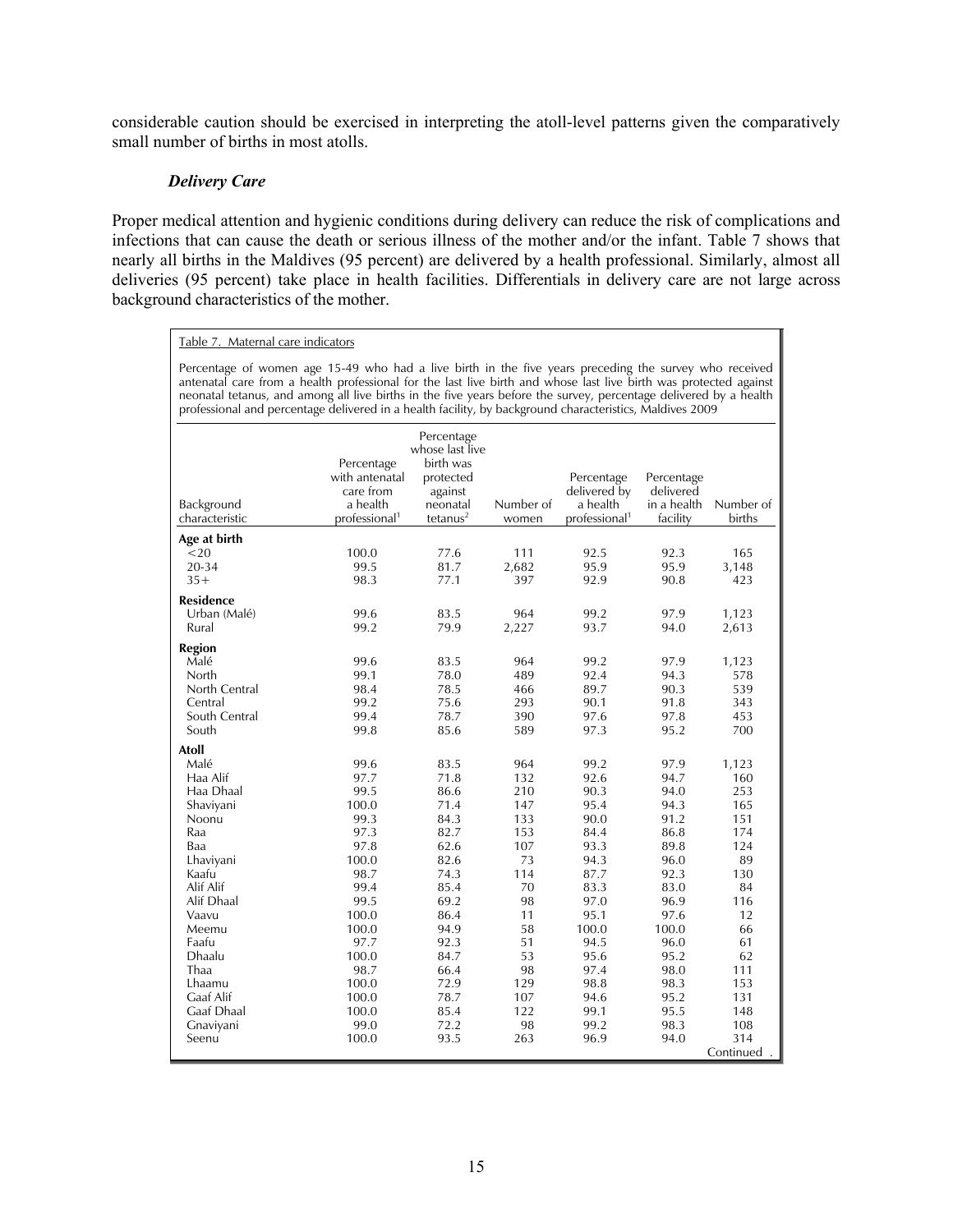| Table 7—Continued            |                                                                                    |                                                                                                        |                    |                                                                     |                                                    |                     |
|------------------------------|------------------------------------------------------------------------------------|--------------------------------------------------------------------------------------------------------|--------------------|---------------------------------------------------------------------|----------------------------------------------------|---------------------|
| Background<br>characteristic | Percentage<br>with antenatal<br>care from<br>a health<br>professional <sup>1</sup> | Percentage<br>whose last live<br>birth was<br>protected<br>against<br>neonatal<br>tetanus <sup>2</sup> | Number of<br>women | Percentage<br>delivered by<br>a health<br>professional <sup>1</sup> | Percentage<br>delivered<br>in a health<br>facility | Number of<br>births |
| <b>Education</b>             |                                                                                    |                                                                                                        |                    |                                                                     |                                                    |                     |
| No education                 | 97.3                                                                               | 77.8                                                                                                   | 396                | 86.1                                                                | 86.8                                               | 449                 |
| Primary                      | 99.1                                                                               | 76.0                                                                                                   | 1,143              | 93.2                                                                | 94.2                                               | 1,368               |
| Secondary                    | 100.0                                                                              | 84.5                                                                                                   | 1,456              | 99.1                                                                | 98.1                                               | 1,703               |
| More than secondary          | 100.0                                                                              | 94.3                                                                                                   | 156                | 99.4                                                                | 95.2                                               | 173                 |
| Certificate                  | (100.0)                                                                            | (79.2)                                                                                                 | 39                 | 98.8                                                                | 98.8                                               | 43                  |
| Wealth index quintile        |                                                                                    |                                                                                                        |                    |                                                                     |                                                    |                     |
| Poorest                      | 98.6                                                                               | 76.3                                                                                                   | 595                | 90.0                                                                | 90.5                                               | 709                 |
| Poorer                       | 99.0                                                                               | 79.7                                                                                                   | 677                | 93.4                                                                | 93.6                                               | 802                 |
| Middle                       | 99.4                                                                               | 81.8                                                                                                   | 677                | 95.6                                                                | 96.3                                               | 783                 |
| Richer                       | 100.0                                                                              | 81.7                                                                                                   | 643                | 98.9                                                                | 98.2                                               | 756                 |
| Richest                      | 99.6                                                                               | 85.5                                                                                                   | 599                | 99.3                                                                | 97.2                                               | 686                 |
| Total                        | 99.3                                                                               | 81.0                                                                                                   | 3,190              | 95.4                                                                | 95.1                                               | 3,736               |

Note: Figures in parentheses are based on 25-49 unweighted cases

1 Doctor, nurse, midwife, or auxiliary midwife

<sup>2</sup> Includes mothers with two injections during the pregnancy of the last live birth, or two or more injections (the last within 3 years of the last live birth), or three or more injections (the last within 5 years of the last live birth), or four or more injections (the last within ten years of the last live birth), or five or more injections prior to the last live birth

# **H. Child Health**

### *Vaccination of Children*

According to the World Health Organization, a child is considered fully vaccinated if he or she has received a BCG vaccination to prevent tuberculosis, three doses of DPT to prevent diphtheria, pertussis, and tetanus, at least three doses of polio vaccine, and one dose of measles vaccine. The information on vaccination coverage was obtained for all children under five years.

In this survey, data were collected from the child's vaccination card as well as the mother's verbal report. All mothers were asked to show the interviewer the vaccination card or the child health book used for the child's immunization. If the vaccination card or child health book was available, the interviewer copied the dates of each immunization received into the questionnaire instrument. If no vaccination card or child health book was available, the interviewer proceeded to ask the mother if the child had received BCG, polio, and measles vaccines, and how many doses were received.

Table 8 presents information on vaccination coverage for children age 12-23 months, who should be fully vaccinated against the nine preventable childhood diseases. The results are based on the combined sources including the vaccination cards and child health books, and information reported by mother. Mothers were able to show vaccination cards to the interviewers for as many as 89 percent of children.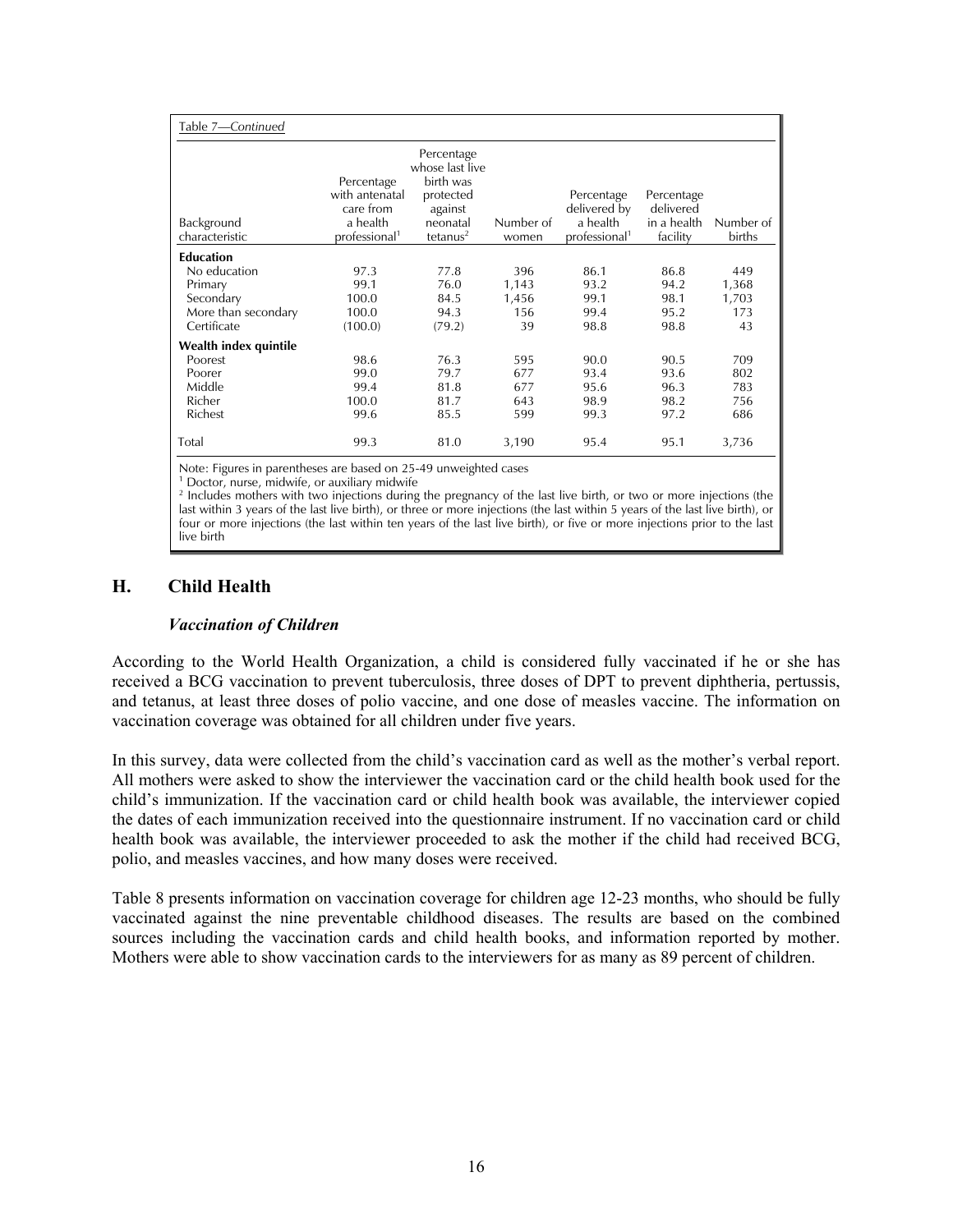#### Table 8. Vaccinations by background characteristics

Percentage of children age 12-23 months who received specific vaccines at any time before the survey (according to a vaccination card or the mother's report), and percentage with a vaccination card seen, by background characteristics, Maldives 2009

|                                    |                   |                   |                              |                   |                   |                   |                                      |                   |              |                   | No.               | Percent-<br>age with<br>a vacci- | Number         |
|------------------------------------|-------------------|-------------------|------------------------------|-------------------|-------------------|-------------------|--------------------------------------|-------------------|--------------|-------------------|-------------------|----------------------------------|----------------|
| Background characteristic          | <b>BCC</b>        | $\mathbf{1}$      | <b>DPT</b><br>$\overline{2}$ | 3                 | $\overline{0}$    | $\mathbf{1}$      | Polio <sup>1</sup><br>$\overline{2}$ | 3                 | Measles      | All <sup>2</sup>  | vacci-<br>nations | nation<br>card                   | of<br>children |
| Sex                                |                   |                   |                              |                   |                   |                   |                                      |                   |              |                   |                   |                                  |                |
| Male                               | 99.9              | 98.9              | 98.4                         | 97.9              | 99.9              | 98.9              | 98.9                                 | 97.0              | 94.9         | 93.4              | 0.1               | 88.4                             | 413            |
| Female                             | 98.8              | 98.7              | 98.7                         | 97.9              | 98.4              | 98.5              | 98.4                                 | 97.1              | 94.2         | 92.3              | 1.2               | 89.7                             | 409            |
|                                    |                   |                   |                              |                   |                   |                   |                                      |                   |              |                   |                   |                                  |                |
| <b>Residence</b>                   |                   |                   |                              |                   |                   |                   |                                      |                   |              |                   |                   |                                  |                |
| Urban (Malé)                       | 100.0             | 99.2              | 99.2                         | 98.2              | 100.0             | 99.2              | 99.2                                 | 95.7              | 93.5         | 91.4              | 0.0               | 85.2                             | 243            |
| Rural                              | 99.1              | 98.7              | 98.3                         | 97.7              | 98.8              | 98.5              | 98.4                                 | 97.6              | 95.0         | 93.5              | 0.9               | 90.6                             | 579            |
| Region                             |                   |                   |                              |                   |                   |                   |                                      |                   |              |                   |                   |                                  |                |
| Malé                               | 100.0             | 99.2              | 99.2                         | 98.2              | 100.0             | 99.2              | 99.2                                 | 95.7              | 93.5         | 91.4              | 0.0               | 85.2                             | 243            |
| North                              | 99.0              | 99.0              | 99.0                         | 98.4              | 98.4              | 99.0              | 99.0                                 | 99.0              | 94.0         | 94.0              | 1.0               | 97.8                             | 145            |
| North Central                      | 100.0             | 100.0             | 100.0                        | 100.0             | 100.0             | 99.3              | 99.3                                 | 99.3              | 96.2         | 95.5              | 0.0               | 96.1                             | 105            |
| Central                            | 98.6              | 97.5              | 96.8                         | 94.3              | 97.9              | 97.5              | 96.9                                 | 92.3              | 92.5         | 87.8              | 1.4               | 88.2                             | 82             |
| South Central                      | 99.0              | 99.0              | 99.0                         | 99.0              | 98.7              | 99.0              | 99.0                                 | 98.1              | 96.1         | 95.2              | 1.0               | 90.0                             | 104            |
| South                              | 98.8              | 97.7              | 96.5                         | 96.5              | 98.8              | 97.5              | 97.5                                 | 97.5              | 95.7         | 93.4              | 1.2               | 81.0                             | 142            |
| Atoll                              |                   |                   |                              |                   |                   |                   |                                      |                   |              |                   |                   |                                  |                |
| Malé                               | 100.0             | 99.2              | 99.2                         | 98.2              | 100.0             | 99.2              | 99.2                                 | 95.7              | 93.5         | 91.4              | 0.0               | 85.2                             | 243            |
| Haa Alif                           | (100.0)           | (100.0)           | (100.0)                      | (100.0)           | (100.0)           | (100.0)           | (100.0)                              | (100.0)           | (100.0)      | (100.0)           | (0.0)             | (100.0)                          | 35             |
| Haa Dhaal                          | (97.9)            | (97.9)            | (97.9)                       | (97.9)            | (97.9)            | (97.9)            | (97.9)                               | (97.9)            | (89.5)       | (89.5)            | (2.1)             | (97.9)                           | 66             |
| Shaviyani                          | (100.0)           | (100.0)           | (100.0)                      | (97.8)            | (97.9)            | (100.0)           | (100.0)                              | (100.0)           | (95.8)       | (95.8)            | (0.0)             | (96.0)                           | 44             |
| Noonu                              | (100.0)           | (100.0)           | (100.0)                      | (100.0)           | (100.0)           | (100.0)           | (100.0)                              | (100.0)           | (100.0)      | (100.0)           | (0.0)             | (100.0)                          | 31             |
| Raa                                | (100.0)           | (100.0)           | (100.0)                      | (100.0)           | (100.0)           | (100.0)           | (100.0)                              | (100.0)           | (93.6)       | (93.6)            | (0.0)             | (93.3)                           | 30             |
| Baa                                | (100.0)           | (100.0)           | (100.0)                      | (100.0)           | (100.0)           | (100.0)           | (100.0)                              | (100.0)           | (96.6)       | (96.6)            | (0.0)             | (100.0)                          | 23             |
| Lhaviyani                          | (100.0)           | (100.0)           | (100.0)                      | (100.0)           | (100.0)           | (96.6)            | (96.6)                               | (96.6)            | (94.0)       | (90.5)            | (0.0)             | (90.2)                           | 21             |
| Kaafu                              | (97.7)            | (97.7)            | (97.7)                       | (97.7)            | (97.7)            | (97.7)            | (97.7)                               | (97.7)            | (94.8)       | (94.8)            | (2.3)             | (97.7)                           | 30             |
| Alif Alif                          | (97.7)            | (93.1)            | (93.1)                       | (93.1)            | (95.5)            | (93.1)            | (93.1)                               | (93.1)            | (90.9)       | (90.9)            | (2.3)             | (86.3)                           | 20             |
| Alif Dhaal                         | 100.0             | 100.0             | 98.0                         | 91.0              | 100.0             | 100.0             | 98.2                                 | 85.5              | 90.9         | 78.0              | 0.0               | 81.8                             | 30             |
| Vaavu                              | (100.0)           | (100.0)           | (100.0)                      | (100.0)           | (95.7)            | (100.0)           | (100.0)                              | (100.0)           | (95.7)       | (95.7)            | (0.0)             | (68.8)                           | $\overline{3}$ |
| Meemu                              | (100.0)           | (100.0)           | (100.0)                      | (100.0)           | (100.0)           | (100.0)           | (100.0)                              | (100.0)           | (97.0)       | (97.0)            | (0.0)             | (91.3)                           | 14             |
| Faafu                              | (100.0)           | (100.0)           | (100.0)                      | (100.0)           | (97.2)            | (100.0)           | (100.0)                              | (100.0)           | (94.5)       | (94.5)            | (0.0)             | (89.1)                           | 11             |
| Dhaalu                             | (100.0)           | (100.0)           | (100.0)                      | (100.0)           | (100.0)           | (100.0)           | (100.0)                              | (100.0)           | (98.1)       | (98.1)            | (0.0)             | (83.0)                           | 14             |
| Thaa                               | (100.0)           | (100.0)           | (100.0)                      | (100.0)           | (100.0)           | (100.0)           | (100.0)                              | (100.0)           | (96.7)       | (96.7)            | (0.0)             | (93.4)                           | 23             |
| Lhaamu                             | (97.4)            | (97.4)            | (97.4)                       | (97.4)            | (97.4)            | (97.4)            | (97.4)                               | (95.2)            | (95.2)       | (92.9)            | (2.6)             | (90.3)                           | 42             |
| Gaaf Alif                          | (100.0)<br>$\ast$ | (100.0)<br>$\ast$ | (100.0)<br>$\ast$            | (100.0)<br>$\ast$ | (100.0)<br>$*$    | (100.0)<br>$\ast$ | (100.0)<br>*                         | (100.0)<br>$\ast$ | (100.0)<br>* | (100.0)<br>$\ast$ | (0.0)<br>$\ast$   | (76.1)<br>$\ast$                 | 26             |
| Gaaf Dhaal<br>Gnaviyani            | (100.0)           | (100.0)           | (100.0)                      | (100.0)           | (100.0)           | (100.0)           | (100.0)                              | (100.0)           | (100.0)      | (100.0)           | (0.0)             | (88.8)                           | 26<br>22       |
| Seenu                              | (97.4)            | (95.3)            | (92.6)                       | (92.6)            | (97.4)            | (94.8)            | (94.8)                               | (94.8)            | (92.9)       | (88.1)            | (2.6)             | (85.0)                           | 68             |
|                                    |                   |                   |                              |                   |                   |                   |                                      |                   |              |                   |                   |                                  |                |
| <b>Mother's education</b>          |                   |                   |                              |                   |                   |                   |                                      |                   |              |                   |                   |                                  |                |
| No education                       | 98.4              | 98.4              | 98.4                         | 97.8              | 98.4              | 98.4              | 98.4                                 | 94.1              | 89.5         | 89.0              | 1.6               | 85.9                             | 94             |
| Primary                            | 100.0             | 100.0             | 100.0                        | 99.2              | 99.7              | 99.7              | 99.7                                 | 98.8              | 95.7         | 94.6              | 0.0               | 90.5                             | 246            |
| Secondary                          | 99.1              | 98.4              | 97.8                         | 97.2              | 98.9              | 98.0              | 97.9                                 | 97.5              | 94.8         | 93.4              | 0.9               | 89.5                             | 424            |
| More than secondary<br>Certificate | (100.0)<br>$\ast$ | (100.0)<br>$\ast$ | (100.0)<br>$\ast$            | (100.0)<br>$\ast$ | (100.0)<br>$\ast$ | (100.0)<br>$\ast$ | (100.0)<br>$\ast$                    | (88.9)<br>$\ast$  | (94.5)<br>*  | (88.9)<br>$\ast$  | (0.0)<br>*        | (86.4)<br>$\ast$                 | 49<br>10       |
|                                    |                   |                   |                              |                   |                   |                   |                                      |                   |              |                   |                   |                                  |                |
| Wealth index quintile              |                   | 99.0              | 98.6                         | 97.7              | 99.3              | 99.0              | 99.0                                 | 97.7              |              | 94.7              | 0.7               | 91.5                             |                |
| Poorest<br>Poorer                  | 99.3<br>99.6      | 99.6              | 99.6                         | 99.3              | 99.1              | 99.6              | 99.6                                 | 98.6              | 96.0<br>97.4 | 96.4              | 0.4               | 93.4                             | 154<br>173     |
| Middle                             | 99.7              | 98.6              | 97.6                         | 96.9              | 99.2              | 98.5              | 98.2                                 | 97.5              | 93.5         | 91.0              | 0.3               | 89.3                             | 170            |
| Richer                             | 98.1              | 98.1              | 98.1                         | 98.1              | 98.1              | 97.6              | 97.6                                 | 94.1              | 92.1         | 89.9              | 1.9               | 85.8                             | 164            |
| Richest                            | 100.0             | 98.7              | 98.7                         | 97.3              | 100.0             | 98.7              | 98.7                                 | 97.0              | 93.7         | 92.2              | 0.0               | 84.9                             | 161            |
|                                    |                   |                   |                              |                   |                   |                   |                                      |                   |              |                   |                   |                                  |                |
| Total                              | 99.4              | 98.8              | 98.5                         | 97.9              | 99.1              | 98.7              | 98.6                                 | 97.0              | 94.5         | 92.9              | 0.6               | 89.0                             | 822            |

Note: Figures in parentheses are based on fewer than 25-49 unweighted cases. An asterisk indicates that a figure is based on fewer than 25 unweighted cases and has been

suppressed.<br><sup>1</sup> Polio 0 is the polio vaccination given at birth.<br><sup>2</sup> BCG, measles, and three doses each of DPT and polio vaccine (excluding polio vaccine given at birth)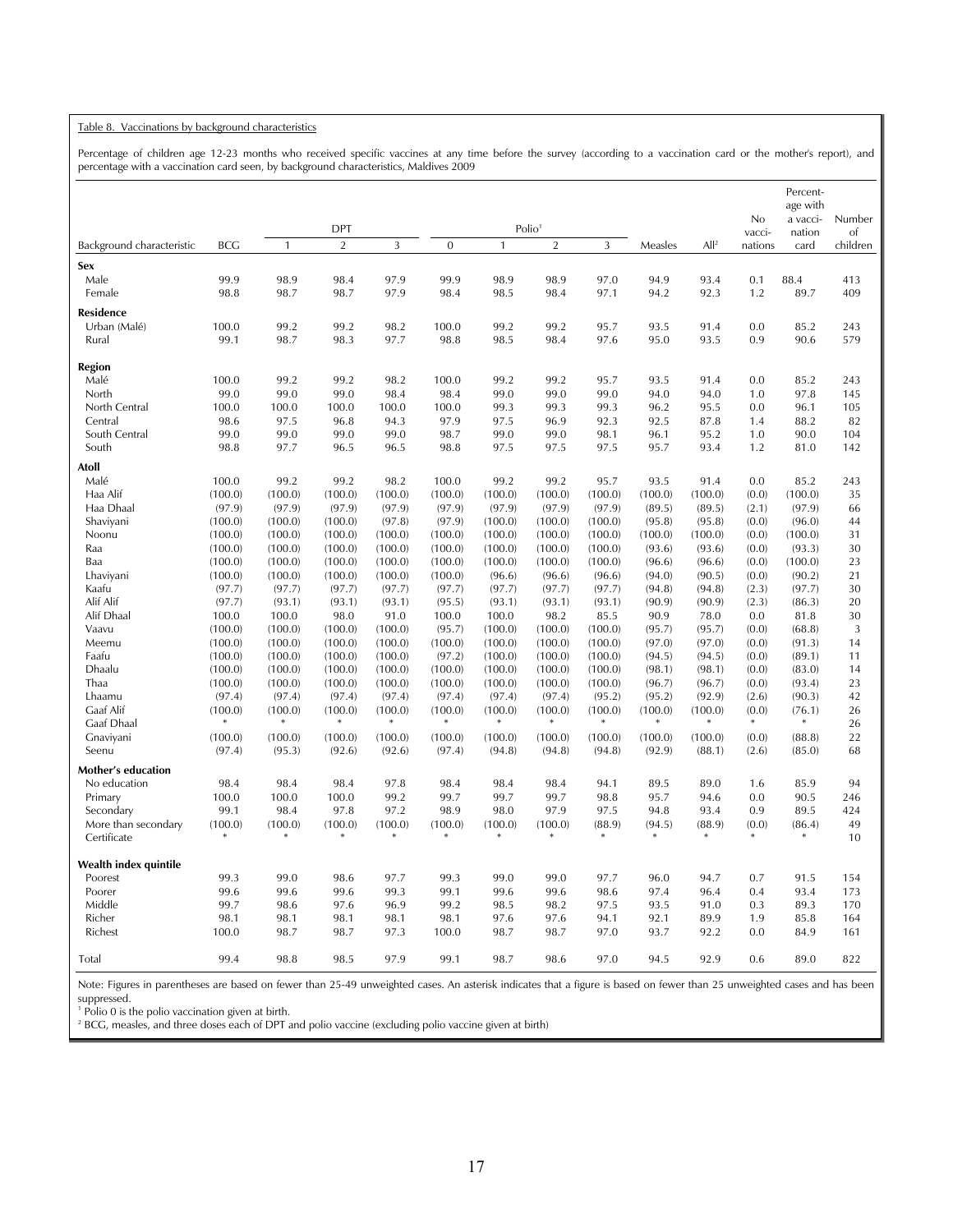Vaccination coverage is high; 93 percent of children age 12-23 months have received the BCG vaccination, all three doses of DPT, all three doses of polio, and the measles vaccine. Less than 1 percent of children are reported as having never received any vaccines. Regarding coverage of specific vaccines, virtually all children have received the BCG vaccination, the first dose of DPT, the first dose of polio, and 95 percent have received the measles vaccine. There is a negligible decline in the DPT and polio vaccination from 99 percent for the first dose to 98 and 97 percent for the third dose of DPT and polio, reflecting a small dropout rate of less than 2 percent. The dropout rate represents the proportion of children who receive the first dose of a vaccine but do not go on to receive the third dose.

Vaccination coverage does not vary much across background characteristics.

### *Treatment of Childhood Illnesses*

Acute respiratory illness, fever and dehydration from severe diarrhoea are major causes of childhood morbidity and mortality. Prompt medical attention for children experiencing the symptoms of these illnesses is, therefore, crucial in increasing child well-being and reducing child deaths. To obtain information on how childhood illnesses are treated, mothers were asked (for each child under five years) whether in the two weeks before the survey the child experienced a cough that was accompanied by short, rapid breathing or difficult breathing due to a problem in the chest (symptoms of acute respiratory infection (ARI)), fever, and diarrhoea. Mothers were further asked whether advice or treatment was sought for the sick child.

Less than 1 percent of children were reported to be sick with ARI symptoms, 4 percent had diarrhoea, and 29 percent suffered from fever (data not shown). The number of children suffering from ARI symptoms is too small for any analysis of treatment patterns, and the small number of children ill with diarrhoea allows for an examination of differentials in treatment patterns by very few background characteristics. Therefore, Table 9 presents information on treatment patterns by background characteristics only for the children with fever. Overall, treatment was sought from a health facility or health provider for every eight in ten children who experienced fever in the two weeks before the survey. Treatment was sought for a similar proportion of the children with diarrhoea (84 percent); and 63 percent of children who had diarrhoea received oral rehydration therapy, whether as a solution prepared from ORS packets or a homeprepared solution (data on diarrhoea not shown in Table 9).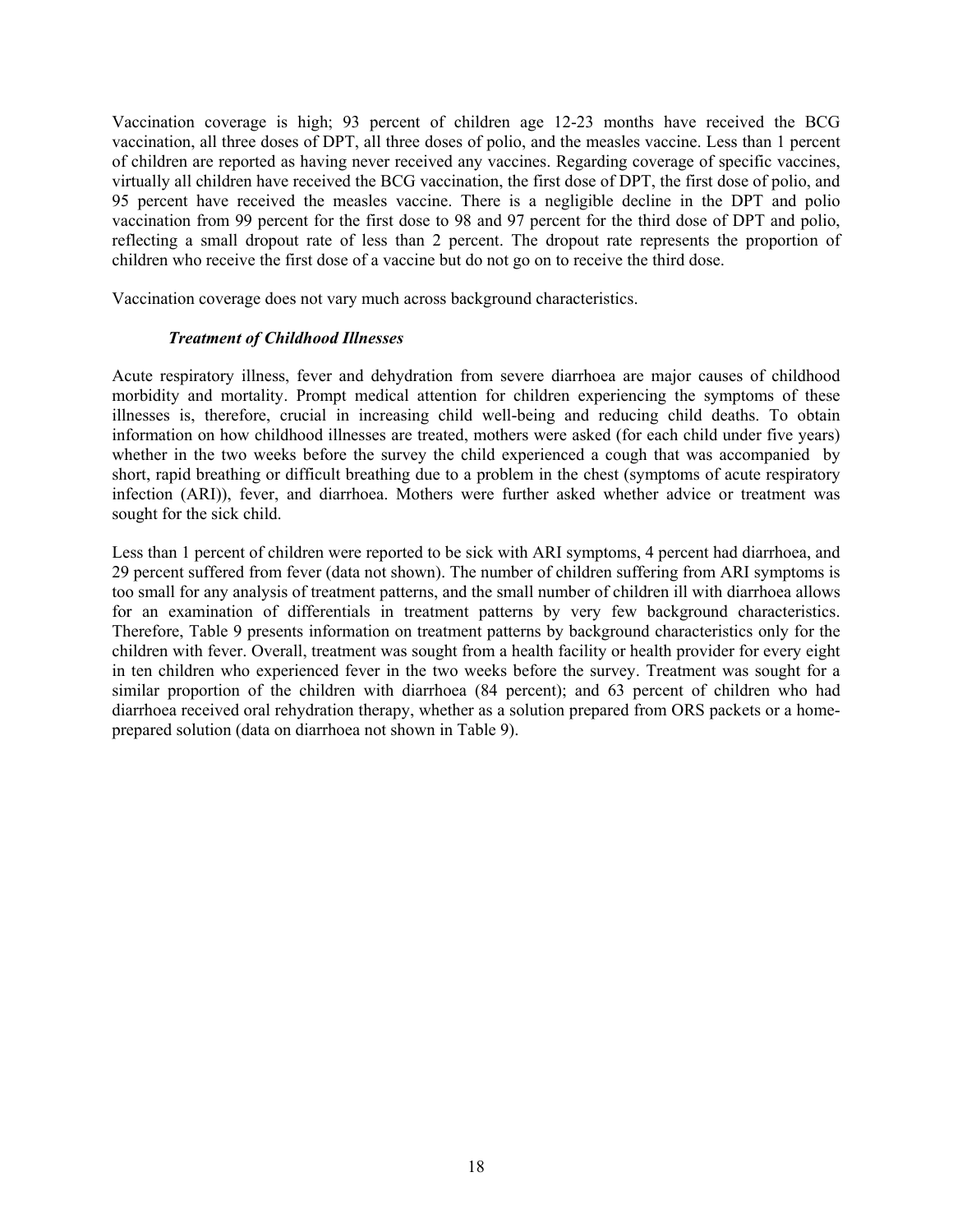#### Table 9 Treatment for fever

Among children under five years who were sick with fever in the two weeks preceding the survey, percentage for whom treatment was sought from a health facility or provider, by background characteristics, Maldives 2009

|                                  | Children with fever                       |                |
|----------------------------------|-------------------------------------------|----------------|
|                                  | Percentage                                |                |
|                                  | for whom                                  |                |
|                                  | treatment was                             |                |
|                                  | sought from a                             | Number         |
| Background<br>characteristic     | health facility/<br>provider <sup>1</sup> | with fever     |
| Age in months                    |                                           |                |
| <6                               | 79.9                                      | 88             |
| $6 - 11$                         | 86.2                                      | 152            |
| 12-23                            | 84.5                                      | 277            |
| 24-35                            | 87.1                                      | 184<br>193     |
| 36-47<br>48-59                   | 83.3<br>83.5                              | 165            |
| Sex                              |                                           |                |
| Male                             | 82.6                                      | 538            |
| Female                           | 86.3                                      | 522            |
| Residence                        |                                           |                |
| Urban (Malé)                     | 85.1                                      | 319            |
| Rural                            | 84.2                                      | 740            |
| Region                           |                                           |                |
| Malé                             | 85.1                                      | 319            |
| North                            | 86.0                                      | 177            |
| North Central                    | 80.6                                      | 166            |
| Central<br>South Central         | 88.2                                      | 104            |
| South                            | 86.0<br>82.1                              | 121<br>173     |
| Atoll                            |                                           |                |
| Malé                             | 85.1                                      | 319            |
| Haa Alif                         | 87.5                                      | 59             |
| Haa Dhaal                        | 82.7                                      | 69             |
| Shaviyani                        | 88.9                                      | 48             |
| Noonu                            | (80.2)                                    | 39             |
| Raa                              | 72.5                                      | 59             |
| Baa                              | (83.2)                                    | 31             |
| Lhaviyani<br>Kaafu               | 92.0<br>85.4                              | 36<br>45       |
| Alif Alif                        | 88.5                                      | 32             |
| Alif Dhaal                       | (94.0)                                    | 25             |
| Vaavu                            | *                                         | $\overline{2}$ |
| Meemu                            | 82.2                                      | 25             |
| Faafu                            | 88.8                                      | 21             |
| Dhaalu                           | (85.3)<br>*                               | 14             |
| Thaa<br>Lhaamu                   | (86.1)                                    | 17<br>43       |
| Gaaf Alif                        | (69.2)                                    | 28             |
| Gaaf Dhaal                       | *                                         | 27             |
| Gnaviyani                        | (77.1)                                    | 36             |
| Seenu                            | (86.2)                                    | 82             |
| Mother's education               |                                           |                |
| No education                     | 78.1                                      | 129            |
| Primary                          | 82.1                                      | 404            |
| Secondary<br>More than secondary | 87.4<br>(97.0)                            | 474<br>41      |
| Certificate                      | *                                         | 11             |
| Wealth index quintile            |                                           |                |
| Poorest                          | 79.7                                      | 209            |
| Poorer                           | 87.4                                      | 237            |
| Middle<br>Richer                 | 84.2<br>85.3                              | 215<br>211     |
| Richest                          | 85.3                                      | 188            |
| Total                            | 84.4                                      | 1,060          |
|                                  |                                           |                |

Note: Figures in parentheses are based on fewer than 25-49 unweighted cases. An asterisk indicates that a figure is based on fewer than 25 unweighted cases and has been suppressed. 1 Excludes pharmacy, shop, and traditional practitioner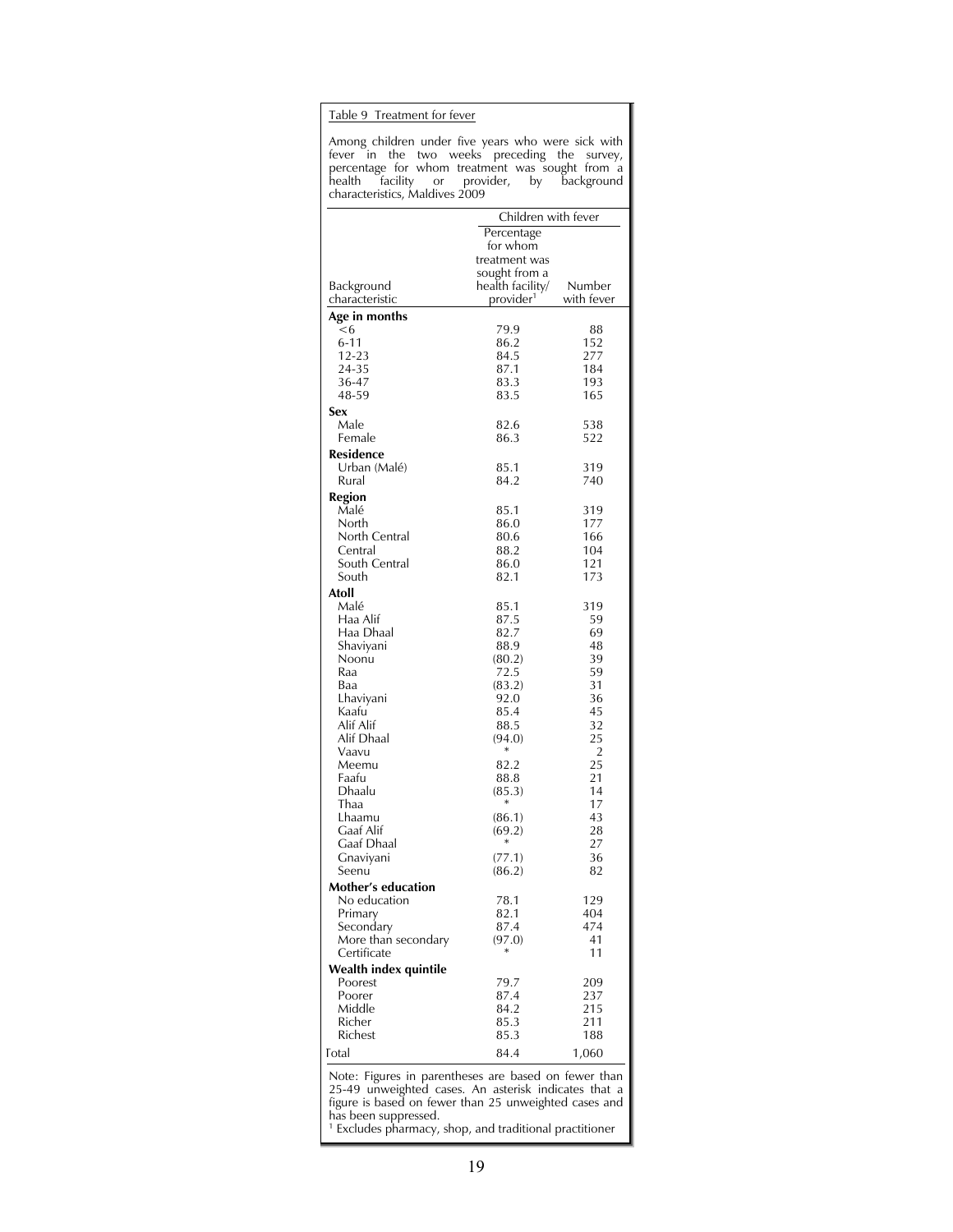# **I. Nutrition**

### *Breastfeeding and Supplementation*

Breastfeeding enhances the early bonding and socialization experience between a mother and her infant. In addition, breast milk is uncontaminated and contains all the nutrients needed by children in the first six months of life. Children who are exclusively breastfed receive *only* breast milk. Exclusive breastfeeding is recommended during the first 6 months of a child's life because it reduces the child's exposure to disease agents and provides all the nutrients a baby requires. Table 10 describes the infant feeding practices of Maldivian mothers.

Most babies are breastfed during the first six months of life; ninety-six percent of children under six months of age were being breastfed at the time of the survey and nine in ten babies age 6-9 months were being breastfed. A significant proportion of babies continue to be breastfed beyond the first year of life; more than three-quarters of babies age 12-15 months were being breastfed at the time of the survey and nearly seven in ten babies were still being breastfed at 20-23 months of age.

Exclusive breastfeeding, however, is less common, and supplementary feeding begins early. Only 48 percent of babies under 6 months of age are exclusively breastfed; 24 percent are receiving other milk, and 11 percent have started taking complementary foods. By age 6 to 9 months, most breastfeeding babies are receiving complementary foods in addition to breast milk (82 percent). Results in Table 10 also show that bottle feeding is used by a significant proportion of mothers. Three in ten babies under six months of age were fed using a bottle with a nipple within the 24 hours before the survey, and nearly half of babies (48 percent) age 6-9 months had done so.

|                  |                            | Percent distribution of youngest children under three living |                        | with their mother by breastfeeding status |               |                            |       |                                 |                                  |                                                 |                                  |
|------------------|----------------------------|--------------------------------------------------------------|------------------------|-------------------------------------------|---------------|----------------------------|-------|---------------------------------|----------------------------------|-------------------------------------------------|----------------------------------|
|                  |                            |                                                              |                        | Breastfeeding and consuming:              |               |                            |       | Percentage                      | Number of<br>youngest            | Percentage                                      | Number<br>of all                 |
| Age in<br>months | Not.<br>breast-<br>feeding | Exclusively<br>breastfed                                     | Plain<br>water<br>only | Non-milk<br>liquids/<br>juice             | Other<br>milk | Comple-<br>mentary<br>food | Total | currently<br>breast-<br>feeding | children<br>under three<br>years | using a<br>bottle with<br>a nipple <sup>1</sup> | children<br>under<br>three years |
| $0 - 1$          | 1.4                        | 68.9                                                         | 2.0                    | 4.3                                       | 22.0          | 1.4                        | 100.0 | 98.6                            | 77                               | 12.5                                            | 77                               |
| $2 - 3$          | 2.1                        | 59.8                                                         | 10.0                   | 3.7                                       | 22.1          | 2.4                        | 100.0 | 97.9                            | 163                              | 23.7                                            | 166                              |
| $4 - 5$          | 7.0                        | 25.5                                                         | 9.9                    | 5.3                                       | 27.8          | 24.5                       | 100.0 | 93.0                            | 161                              | 44.4                                            | 164                              |
| $6 - 8$          | 9.3                        | 3.0                                                          | 3.5                    | 1.2                                       | 1.5           | 81.6                       | 100.0 | 90.7                            | 225                              | 47.2                                            | 227                              |
| $9 - 11$         | 12.8                       | 0.0                                                          | 0.5                    | 0.0                                       | 0.4           | 86.3                       | 100.0 | 87.2                            | 213                              | 44.5                                            | 214                              |
| $12 - 17$        | 22.0                       | 0.0                                                          | 0.0                    | 0.1                                       | 0.1           | 77.8                       | 100.0 | 78.0                            | 378                              | 41.3                                            | 387                              |
| $18 - 23$        | 32.4                       | 0.0                                                          | 0.2                    | 0.0                                       | 0.0           | 67.4                       | 100.0 | 67.6                            | 414                              | 35.8                                            | 436                              |
| 24-35            | 58.1                       | 0.1                                                          | 0.0                    | 0.0                                       | 0.0           | 41.8                       | 100.0 | 41.9                            | 593                              | 33.5                                            | 686                              |
| $0 - 3$          | 1.8                        | 62.7                                                         | 7.5                    | 3.9                                       | 22.1          | 2.1                        | 100.0 | 98.2                            | 240                              | 20.2                                            | 242                              |
| $0 - 5$          | 3.9                        | 47.8                                                         | 8.4                    | 4.4                                       | 24.4          | 11.1                       | 100.0 | 96.1                            | 401                              | 30.0                                            | 406                              |
| $6-9$            | 11.0                       | 2.2                                                          | 2.7                    | 0.9                                       | 1.4           | 81.8                       | 100.0 | 89.0                            | 298                              | 47.5                                            | 301                              |
| $12 - 15$        | 22.7                       | 0.0                                                          | 0.0                    | 0.0                                       | 0.1           | 77.2                       | 100.0 | 77.3                            | 249                              | 41.6                                            | 254                              |
| $12 - 23$        | 27.5                       | 0.0                                                          | 0.1                    | 0.1                                       | 0.0           | 72.4                       | 100.0 | 72.5                            | 792                              | 38.4                                            | 822                              |
| $20 - 23$        | 31.6                       | 0.0                                                          | 0.3                    | 0.0                                       | 0.0           | 68.0                       | 100.0 | 68.4                            | 267                              | 33.7                                            | 286                              |

Among youngest children under three years living with their mother, percent distribution by breastfeeding status and the percentage currently

Note: Breastfeeding status refers to a "24-hour" period (yesterday and last night). Children who are classified as *breastfeeding and consuming plain water only* consumed no liquid or solid supplements. The categories of not breastfeeding, exclusively breastfed, breastfeeding and consuming plain water, non-milk liquids/juice, other milk, and complementary foods (solids and semi-solids) are hierarchical and mutually exclusive, and their percentages add to 100 percent. Any children who get complementary food are classified in that category as long as they are breastfeeding as well. A breastfeeding child who receives other milk but not complementary foods is classified in the Other Milk category. Children who receive breast milk and non-milk liquids and who do not receive other milk and who do not receive complementary foods are classified in the non-milk liquid category even though they may also get plain water.

1 Based on all children under three years

Table 10. Breastfeeding status by age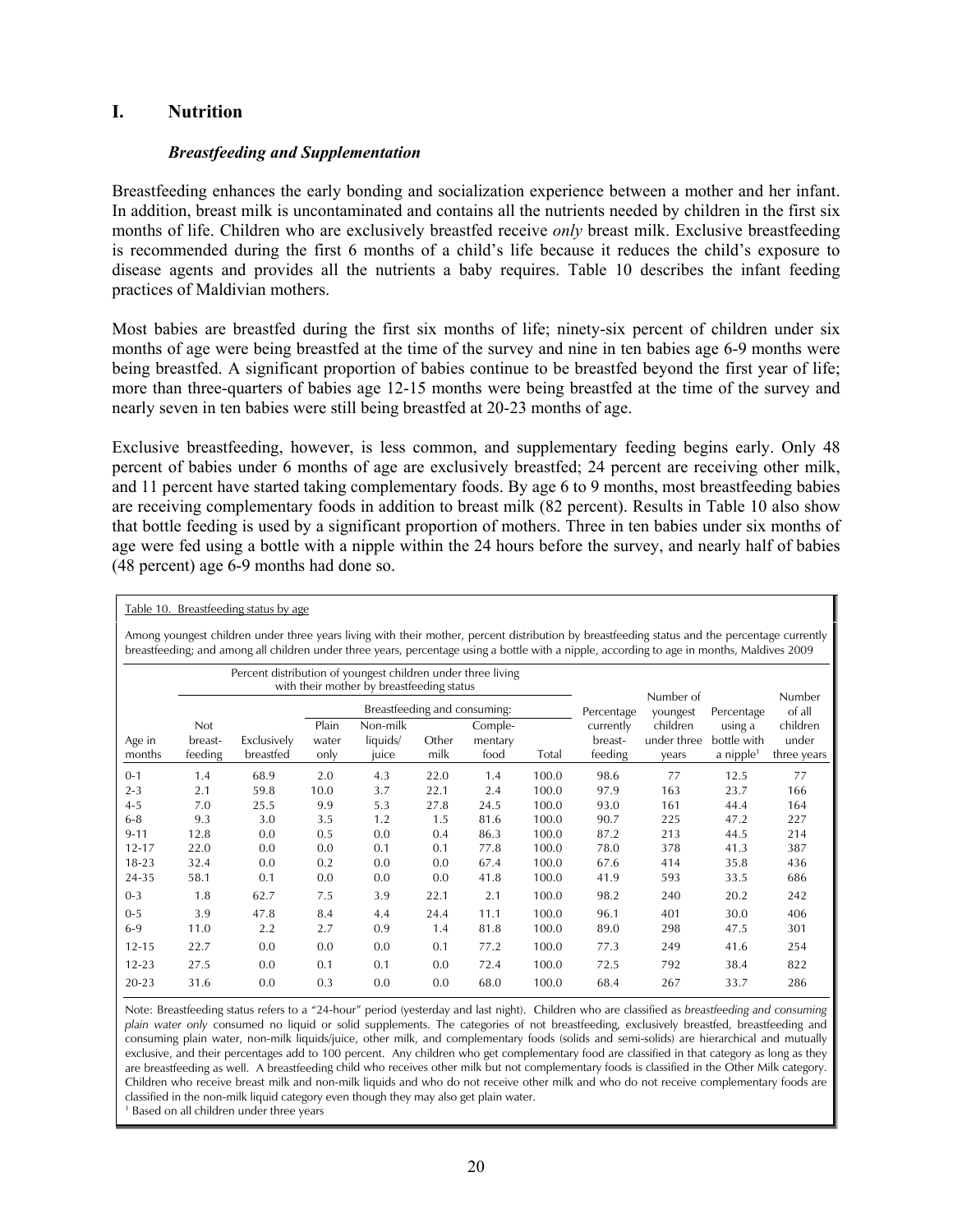## *Nutritional Status of Children*

Adequate nutrition is critical to child development. Lack of nutrition places children at increased risk of sickness and death and has also been shown to be related to impaired mental development. Anthropometry provides one of the most important indicators of children's nutritional status. In the 2009 MDHS, height and weight measurements were obtained for all children born in the five years preceding the survey (Table 11). The height and weight data are used to compute three summary indices of nutritional status: height-for-age; weight-for-height; and weight-for-age. These three indices are expressed as standard deviation units from the median for the international reference population recommended by the World Health Organization (WHO, 2006). Children who fall more than two standard deviations (-2 SD) below the reference median are regarded as undernourished, while those who fall more than three standard deviations (-3 SD) below the reference median are considered severely undernourished. Table 11 shows the nutritional status of children less than five years of age by selected background characteristics.

### *Height-for-age*

A child who is below -2 SD from the median of the WHO reference population in terms of height-for-age is considered stunted or short for his/her age. Stunting is an indicator of linear growth retardation. It reflects failure to receive adequate nutrition over a long period of time and is also affected by recurrent and chronic illness. The height-for-age index, therefore, provides a measure of the long-term effects of malnutrition in a population and is not sensitive to recent, short-term changes in dietary intake.

At the national level, one in five children under the age of five is stunted (19 percent). Six percent of children are severely stunted.

Regionally, North Central region has the highest percent of children who are stunted (23 percent), while Malé and North regions have the lowest (16 percent). The percent of children who are stunted declines with increasing education of the mother, from 25 percent of the children of mothers with no education to 16 percent of the children of mothers with the highest education. A higher percentage of children are stunted among those whose mothers were not interviewed than among children whose mothers were interviewed.

# *Weight-for-height*

The weight-for-height index measures body mass in relation to body height or length and describes current nutritional status. Children whose weight-for-height is below minus two standard deviations (-2 SD) from the WHO Child Growth Standards reference population median are considered to be wasted, i.e., too thin for their height. Wasting represents the failure to receive adequate nutrition in the period immediately preceding the survey and may be the result of inadequate food intake or a recent episode of illness causing loss of weight and the onset of malnutrition.

Overall, as Table 11 shows, one in ten children is wasted (11 percent). Three percent of children are severely wasted. Comparing across regions, North Central region has the highest percent of children who are wasted (15 percent) and Malé has the lowest (7 percent). As is the case with stunting, the percent of children who are wasted declines with increasing education of the mother, from 15 percent of the children of mothers with no education being wasted, to 8 percent of the children of mothers with the highest education.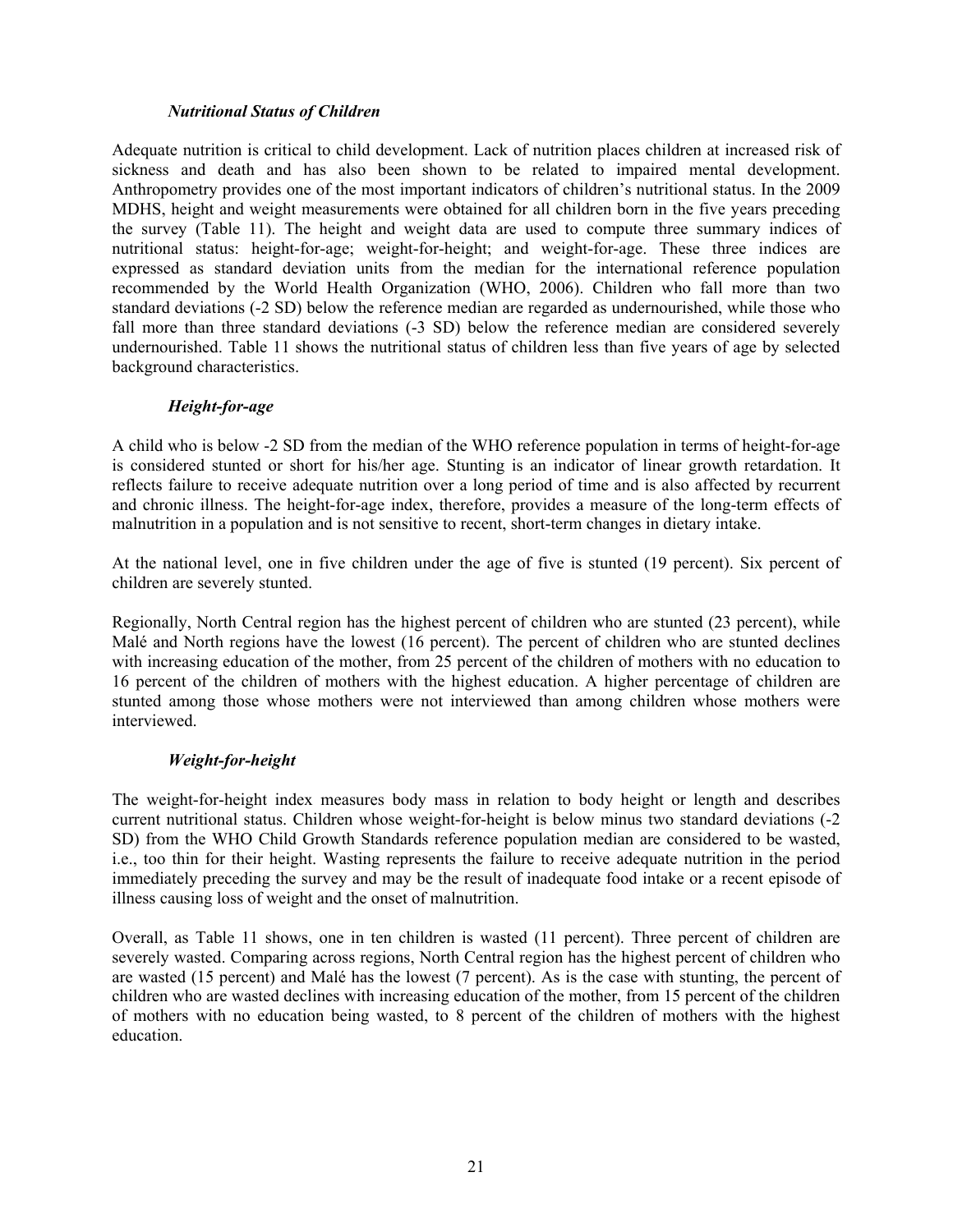#### Table 11. Nutritional status of children

Percentage of children under five years classified as malnourished according to three anthropometric indices of nutritional status: height-for-age, weight-for-height, and weight-for-age, by background characteristics, Maldives 2009

|                                    |               | Height-for-age                                      |               | Weight-for-height                           |               | Weight-for-age                              |             |
|------------------------------------|---------------|-----------------------------------------------------|---------------|---------------------------------------------|---------------|---------------------------------------------|-------------|
| Background                         | Percentage    | Percentage                                          | Percentage    | Percentage                                  | Percentage    | Percentage                                  | Number of   |
| characteristic                     |               | below -3 $\overline{5}D$ below -2 $\overline{5}D^1$ |               | below -3 $\text{SD}$ below -2 $\text{SD}^1$ |               | below -3 $\text{SD}$ below -2 $\text{SD}^1$ | children    |
| Age in months                      |               |                                                     |               |                                             |               |                                             |             |
| $6$                                | 7.8           | 14.8                                                | 6.0           | 15.5                                        | 3.9           | 17.2                                        | 222         |
| $6 - 8$<br>$9 - 11$                | 8.6<br>9.6    | 18.5<br>24.4                                        | 4.7<br>4.1    | 8.9<br>13.8                                 | 2.7<br>4.5    | 9.7<br>19.1                                 | 156<br>156  |
| 12-17                              | 7.5           | 21.9                                                | 1.8           | 6.6                                         | 1.3           | 13.8                                        | 269         |
| 18-23                              | 8.0           | 25.1                                                | 1.5           | 6.7                                         | 0.6           | 14.1                                        | 261         |
| 24-35                              | 6.6           | 19.4                                                | 2.4           | 10.0                                        | 4.8           | 21.2                                        | 472         |
| 36-47                              | 5.2           | 18.1                                                | 2.2           | 10.9                                        | 4.1           | 19.1                                        | 499         |
| 48-59                              | 3.4           | 14.2                                                | 1.2           | 12.5                                        | 3.0           | 17.3                                        | 477         |
| Sex                                |               |                                                     |               |                                             |               |                                             |             |
| Male                               | 7.9           | 20.3                                                | 2.6           | 10.7                                        | 3.2           | 17.6                                        | 1,266       |
| Female                             | 4.9           | 17.4                                                | 2.4           | 10.6                                        | 3.3           | 17.0                                        | 1,246       |
| <b>Residence</b>                   |               |                                                     |               |                                             |               |                                             |             |
| Urban (Malé)                       | 6.2           | 15.7                                                | 0.8           | 7.2                                         | 1.1           | 10.9                                        | 721         |
| Rural                              | 6.5           | 20.1                                                | 3.2           | 12.0                                        | 4.2           | 19.9                                        | 1,792       |
| Region                             |               |                                                     |               |                                             |               |                                             |             |
| Malé                               | 6.2           | 15.7                                                | 0.8           | 7.2                                         | 1.1           | 10.9                                        | 721         |
| North                              | 4.0           | 15.7                                                | 2.3           | 11.8                                        | 2.7           | 18.4                                        | 387         |
| North Central                      | 7.9           | 22.7                                                | 3.4           | 14.5                                        | 5.7           | 24.4                                        | 543         |
| Central                            | 8.5           | 20.9                                                | 5.7           | 14.1                                        | 4.8           | 18.0                                        | 235         |
| South Central                      | 7.7           | 20.9                                                | 2.6           | 10.2                                        | 3.7           | 19.9                                        | 280         |
| South                              | 4.7           | 19.9                                                | 2.8           | 8.4                                         | 3.4           | 15.9                                        | 346         |
| Atoll                              |               |                                                     |               |                                             |               |                                             |             |
| Malé                               | 6.2           | 15.7                                                | 0.8           | 7.2                                         | 1.1           | 10.9                                        | 721         |
| Haa Alif                           | 1.7<br>3.9    | 10.7                                                | 3.5           | 14.5<br>9.6                                 | 2.6<br>3.0    | 16.2                                        | 130         |
| Haa Dhaal<br>Shaviyani             | 6.6           | 18.9<br>17.5                                        | 1.0<br>2.6    | 11.4                                        | 2.5           | 20.1<br>18.8                                | 145<br>111  |
| Noonu                              | 9.2           | 25.2                                                | 5.3           | 16.2                                        | 7.2           | 22.0                                        | 161         |
| Raa                                | 12.6          | 27.3                                                | 4.3           | 15.5                                        | 8.4           | 33.8                                        | 181         |
| Baa                                | 3.9           | 19.9                                                | 1.3           | 11.5                                        | 3.2           | 21.7                                        | 127         |
| Lhaviyani                          | 0.0           | 11.2                                                | 1.0           | 13.3                                        | 0.0           | 10.9                                        | 74          |
| Kaafu                              | 11.0          | 25.8                                                | 7.4           | 16.0                                        | 6.5           | 22.9                                        | 127         |
| Alif Alif                          | 9.3           | 19.4                                                | 2.7           | 7.4                                         | 1.3           | 9.1                                         | 30          |
| Alif Dhaal                         | 4.0           | 12.1                                                | 3.2           | 13.2                                        | 3.3           | 12.2                                        | 65          |
| Vaavu                              | 4.9           | 20.1                                                | 8.9           | 16.1                                        | 4.9           | 20.3                                        | 13          |
| Meemu                              | 7.2           | 26.0                                                | 1.2           | 11.7                                        | 2.7           | 26.1                                        | 31          |
| Faafu<br>Dhaalu                    | 5.9<br>6.2    | 16.0<br>17.7                                        | 2.2<br>3.0    | 8.1<br>13.5                                 | 1.3<br>3.0    | 15.5<br>20.3                                | 26<br>27    |
| Thaa                               | 7.9           | 21.9                                                | 4.1           | 13.2                                        | 6.1           | 20.1                                        | 75          |
| Lhaamu                             | 8.4           | 20.7                                                | 2.0           | 7.6                                         | 3.2           | 19.0                                        | 121         |
| Gaaf Alif                          | 9.8           | 24.2                                                | 1.1           | 10.2                                        | 5.6           | 18.1                                        | 63          |
| Gaaf Dhaal                         | 6.7           | 20.4                                                | 1.6           | 10.3                                        | 4.8           | 13.2                                        | 78          |
| Gnaviyani                          | 2.3           | 17.7                                                | 4.7           | 10.8                                        | 0.0           | 13.1                                        | 65          |
| Seenu                              | 2.3           | 18.7                                                | 3.3           | 5.3                                         | 3.1           | 17.7                                        | 139         |
| Education $2$                      |               |                                                     |               |                                             |               |                                             |             |
| No education                       | 8.9           | 24.9                                                | 2.3           | 14.8                                        | 5.2           | 27.1                                        | 321         |
| Primary                            | 6.1           | 20.2                                                | 3.0           | 12.2                                        | 4.5           | 20.6                                        | 868         |
| Secondary                          | 6.1           | 16.6                                                | 2.5           | 8.9                                         | 2.2           | 12.7                                        | 1,078       |
| More than secondary<br>Certificate | 4.9<br>$\ast$ | 16.3<br>$\ast$                                      | 1.9<br>$\ast$ | 7.8<br>$\ast$                               | 1.2<br>$\ast$ | 15.6<br>$\ast$                              | 173<br>25   |
|                                    |               |                                                     |               |                                             |               |                                             |             |
| Wealth index quintile<br>Poorest   | 7.4           | 21.9                                                | 2.8           | 12.7                                        | 4.8           | 24.3                                        | 508         |
| Poorer                             | 7.3           | 23.1                                                | 3.8           | 11.4                                        | 5.0           | 19.0                                        | 533         |
| Middle                             | 4.9           | 17.6                                                | 3.3           | 12.8                                        | 3.7           | 19.3                                        | 519         |
| Richer                             | 6.7           | 15.4                                                | 0.9           | 7.1                                         | 1.6           | 12.5                                        | 477         |
| Richest                            | 5.6           | 15.7                                                | 1.6           | 8.7                                         | 0.9           | 10.5                                        | 475         |
|                                    |               |                                                     |               |                                             |               |                                             | Continued . |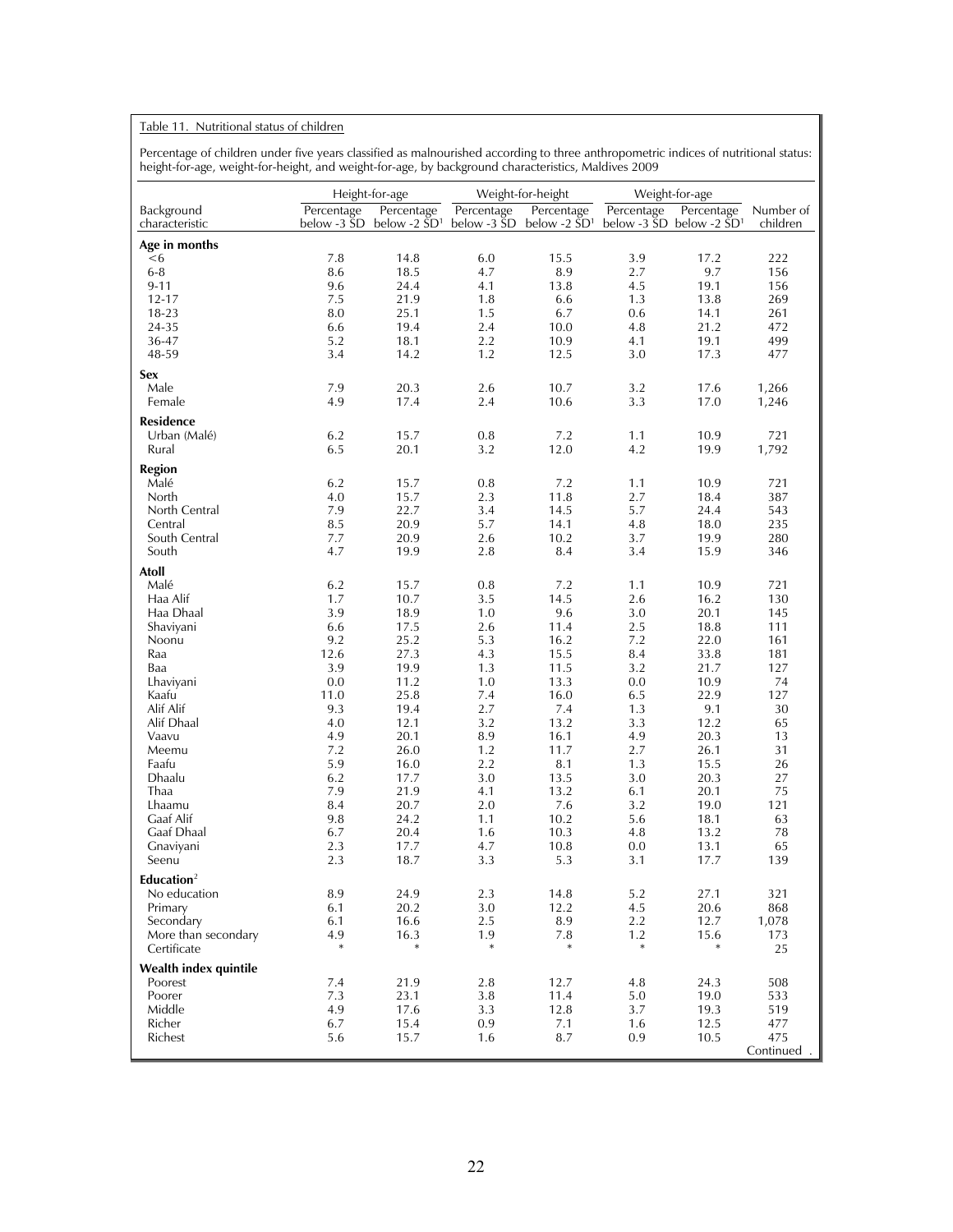#### Table 11—*Continued*

Percentage of children under five years classified as malnourished according to three anthropometric indices of nutritional status: height-for-age, weight-for-height, and weight-for-age, by background characteristics, Maldives 2009

|                                                                  |                             | Height-for-age               |            | Weight-for-height                                                   |            | Weight-for-age |                       |
|------------------------------------------------------------------|-----------------------------|------------------------------|------------|---------------------------------------------------------------------|------------|----------------|-----------------------|
| Background<br>characteristic                                     | Percentage<br>below -3 SD - | Percentage<br>below -2 $SD1$ | Percentage | Percentage<br>below -3 SD below -2 $SD1$ below -3 SD below -2 $SD1$ | Percentage | Percentage     | Number of<br>children |
| Mother's status<br>Mother interviewed<br>Mother not interviewed, | 5.7                         | 18.1                         | 2.4        | 10.9                                                                | 3.2        | 17.1           | 2,282                 |
| but in household<br>Mother not interviewed,                      | 14.1                        | 25.8                         | 4.1        | 7.8                                                                 | 4.5        | 21.1           | 202                   |
| not in household <sup>3</sup>                                    | (3.2)                       | (27.6)                       | (0.0)      | (6.5)                                                               | (3.2)      | (6.5)          | 27                    |
| Total                                                            | 6.4                         | 18.9                         | 2.5        | 10.6                                                                | 3.3        | 17.3           | 2.513                 |

Note: Table is based on children who slept in the household the night before the interview. Each of the indices is expressed in standard deviation units (SD) from the median of the WHO Child Growth Standards adopted in 2006. The indices in this table are NOT comparable to those based on the previously used NCHS/CDC/WHO standards. Table is based on children with valid dates of birth (month and year) and valid measurement of both height and weight. Figures in parentheses are based on fewer than 25-49 unweighted cases. An asterisk indicates that a figure is based on fewer than 25 unweighted cases and has been suppressed.

<sup>1</sup> Includes children who are below -3 standard deviations (SD) from the International Reference Population median<br><sup>2</sup> For women who are not interviewed, information is taken from the Household Questionarie, Excludes ch

 $2$  For women who are not interviewed, information is taken from the Household Questionnaire. Excludes children whose mothers are not listed in the Household Questionnaire

3 Includes children whose mothers are deceased

### *Weight-for-age*

Weight-for-age is a composite index of height-for-age and weight-for-height. It takes into account both short-term and chronic malnutrition. Children whose weight-for-age is below minus two standard deviations from the WHO reference population median are classified as underweight. Children whose weight-for-age is below minus three standard deviations (-3 SD) are considered severely underweight.

Reflecting the effects of both chronic and short-term malnutrition, 17 percent of children under age five are underweight for their age. The highest proportion of underweight children is seen in North Central region.

### **J. Infant and Child Mortality**

Information on infant and child mortality is useful in identifying segments of the population where children are at high risk so that programmes can be designed to increase their chances of survival. Childhood mortality rates are also basic indicators of a country's socio-economic level and quality of life. Data on the deaths of children were collected from women in the birth history section of the Women's Questionnaire and are used for direct calculations of the following mortality rates among children under age five:

| Neonatal mortality:   | the probability of dying within the first month of life;                      |
|-----------------------|-------------------------------------------------------------------------------|
|                       | Postneonatal mortality: the difference between infant and neonatal mortality; |
| Infant mortality:     | the probability of dying before the first birthday;                           |
| Child mortality:      | the probability of dying between the first and fifth birthday;                |
| Under-five mortality: | the probability of dying between birth and the fifth birthday;                |

All rates are expressed per 1,000 live births, except for child mortality, which is expressed per 1,000 children surviving to 12 months of age.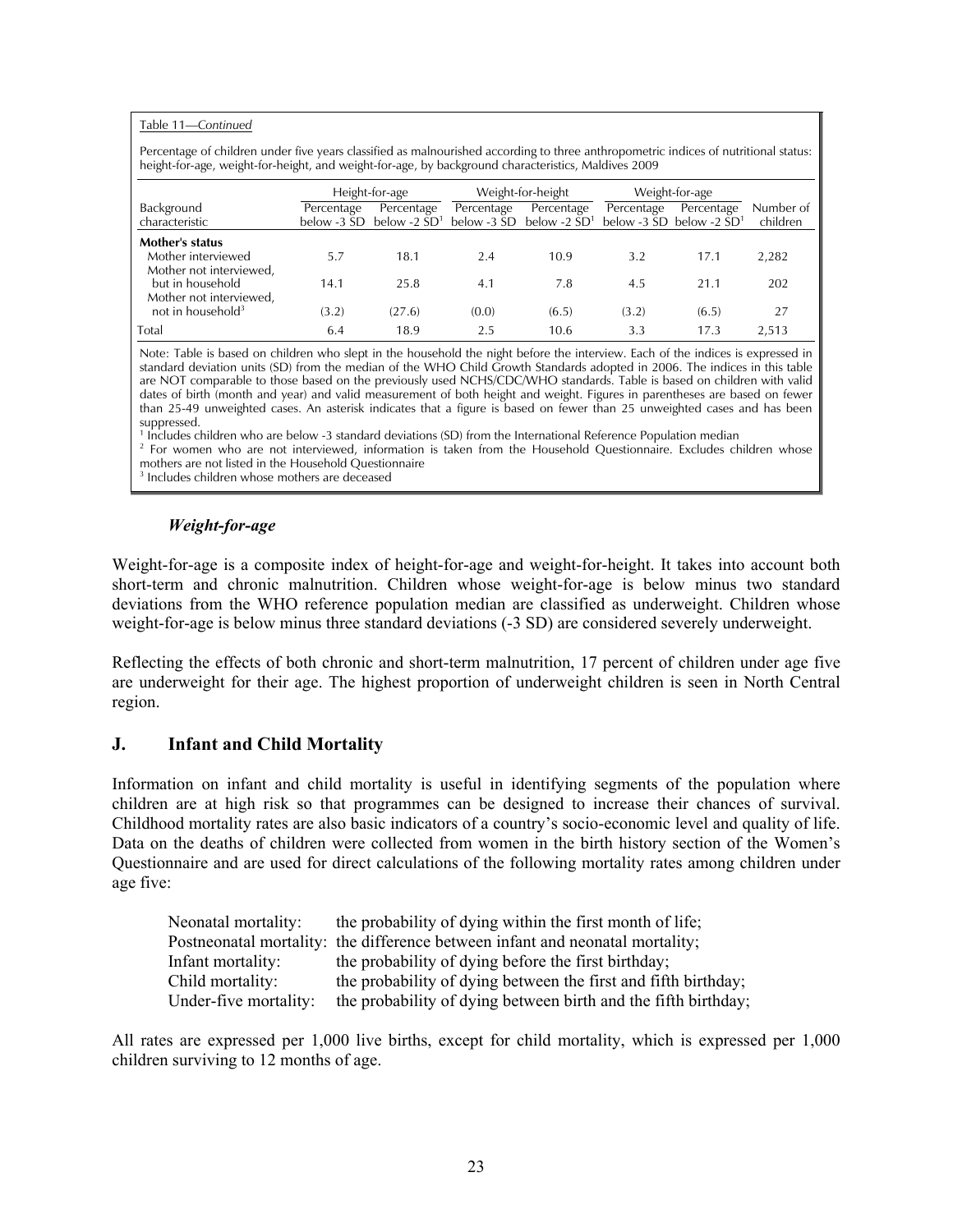Infant and under-five mortality rates from the 2009 MDHS are presented in Table 12. Under-five mortality was 17 deaths per 1,000 live births for the five-year period preceding the survey (circa 2005- 2009), implying that about one in every 60 children born in the Maldives during that period died before reaching their fifth birthday. The infant mortality rate during the five-year period was 14 deaths per 1,000, and the neonatal rate was 10 deaths per 1,000. Thus, more than 80 percent of child deaths during 2005- 2009 took place during the first year of the child's life, and seven in ten of those infant deaths occurred during the neonatal period, i.e., within the first month of life.

The trend in early childhood mortality since the mid-1990s can be examined by looking at changes in the mortality rates over the three successive five-year periods prior to the survey. The results indicate that mortality among young children has declined significantly in the 15 years prior to the survey. For example, under-five mortality during the 2005-2009 period is less than half the level estimated for the period just 5 to 9 years before the survey (38 deaths per 1,000).

|                               | Table 12 Early childhood mortality rates                                                                  |                               |                                                 |                                |                               |                                    |
|-------------------------------|-----------------------------------------------------------------------------------------------------------|-------------------------------|-------------------------------------------------|--------------------------------|-------------------------------|------------------------------------|
| survey, Maldives 2009         | Neonatal, postneonatal, infant, child, and under-five mortality rates for five-year periods preceding the |                               |                                                 |                                |                               |                                    |
| Years preceding<br>the survey | Approximate<br>calendar year                                                                              | Neonatal<br>mortality<br>(NN) | Postneonatal<br>mortality <sup>1</sup><br>(PNN) | Infant<br>mortality<br>$(q_0)$ | Child<br>mortality<br>$(q_1)$ | Under-five<br>mortality<br>$(q_0)$ |
| $0 - 4$                       | 2005-2009                                                                                                 | 10                            | 4                                               | 14                             | 3                             | 17                                 |
| $5-9$                         | 2000-2004                                                                                                 | 23                            | 9                                               | 32                             | 6                             | 38                                 |
| $10 - 14$                     | 1995-1999                                                                                                 | 25                            | 11                                              | 35                             | 9                             | 44                                 |
|                               | <sup>1</sup> Computed as the difference between the infant and neonatal mortality rates                   |                               |                                                 |                                |                               |                                    |

# **K. HIV/AIDS Awareness among Ever-Married Respondents**

The 2009 MDHS included a series of questions that addressed respondents' knowledge about AIDS and their awareness of modes of transmission of the human immunodeficiency virus (HIV) that causes AIDS and of behaviours that can prevent the spread of HIV.

# *HIV/AIDS Awareness*

Awareness of AIDS is nearly universal among women (97 percent) and men (98 percent) age 15-49 in the Maldives. At least 95 percent of respondents have heard of AIDS in nearly all subgroups shown in Table 13.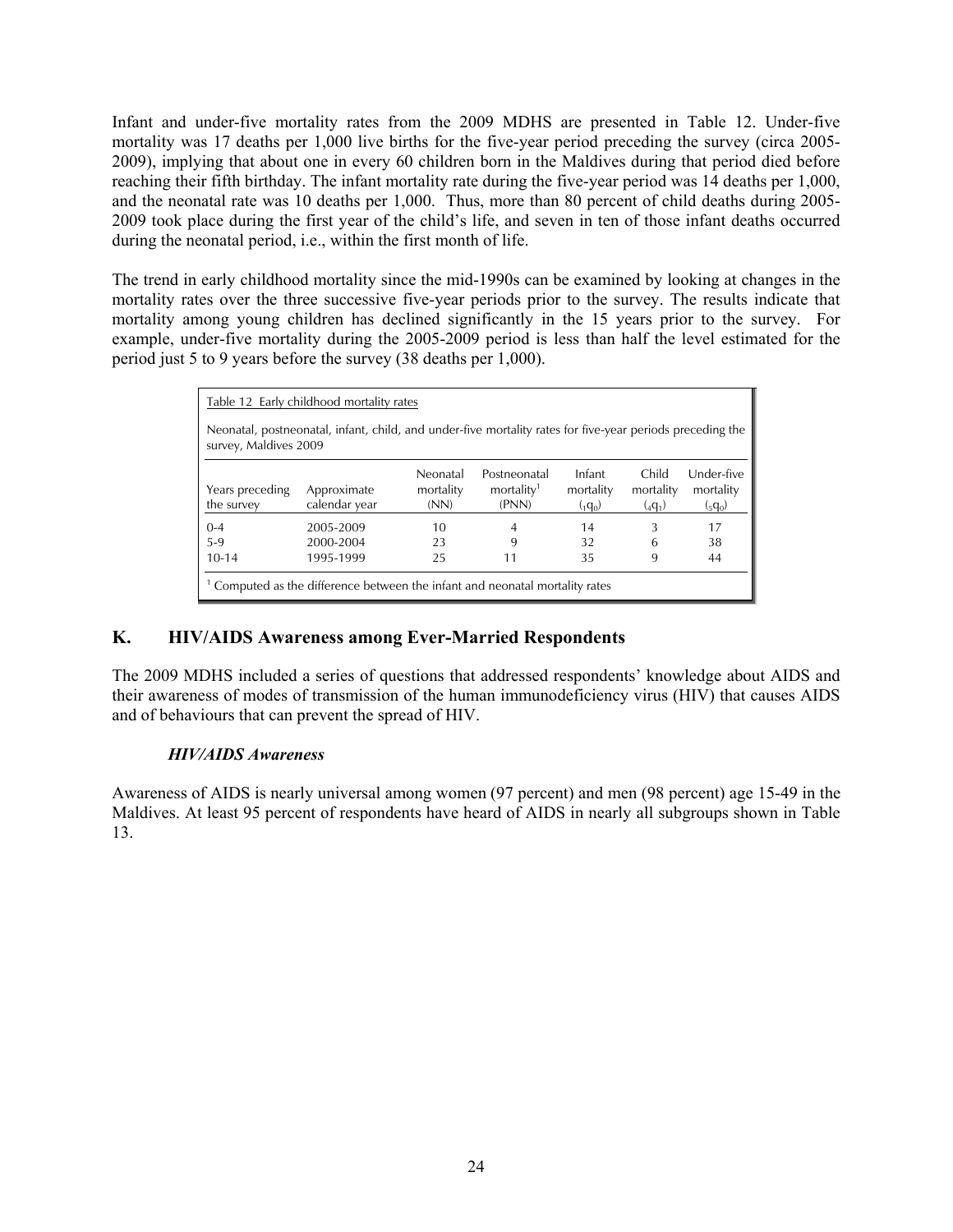Table 13. Knowledge of AIDS

Percentage of ever-married women age 15-49 and ever-married men age 15-49 who have heard of AIDS, by background characteristics, Maldives 2009

|                            | Women        |            | Men      |           |
|----------------------------|--------------|------------|----------|-----------|
|                            | Has          |            | Has      |           |
| Background                 | heard of     |            | heard of |           |
| characteristic             | aids         | Number     | aids     | Number    |
| Age                        |              |            |          |           |
| 15-24                      | 96.7         | 1,387      | 97.8     | 117       |
| $15-19$                    | 98.2         | 119        | $\ast$   | 3         |
| 20-24                      | 96.6         | 1,268      | 97.7     | 115       |
| 25-29                      | 97.6         | 1,539      | 99.7     | 255       |
| 30-39                      | 97.5         | 2,471      | 98.7     | 548       |
| 40-49                      | 95.4         | 1,734      | 96.2     | 467       |
| <b>Marital status</b>      |              |            |          |           |
| Married or living together | 97.0         | 6,500      | 98.2     | 1,312     |
| Divorced/separated/widowed | 95.3         | 631        | 95.2     | 75        |
| <b>Residence</b>           |              |            |          |           |
| Urban (Malé)               | 97.5         | 2,368      | 97.7     | 527       |
| Rural                      | 96.6         | 4,763      | 98.2     | 860       |
|                            |              |            |          |           |
| Region                     |              |            |          |           |
| Malé                       | 97.5         | 2,368      | 97.7     | 527       |
| North                      | 95.0         | 1,067      | 97.4     | 178       |
| North Central              | 97.8         | 1,038      | 98.6     | 196       |
| Central                    | 97.7         | 615        | 99.0     | 125       |
| South Central              | 97.0         | 853        | 98.4     | 156       |
| South                      | 96.0         | 1,190      | 97.7     | 205       |
| Atoll                      |              |            |          |           |
| Malé                       | 97.5         | 2,368      | na       | na        |
| Haa Alif                   | 92.9         | 327        | na       | na        |
| Haa Dhaal                  | 95.9         | 440        | na       | na        |
| Shaviyani                  | 95.9         | 300        | na       | na        |
| Noonu                      | 99.1         | 286        | na       | na        |
| Raa                        | 98.0         | 334        | na       | na        |
| Baa                        | 96.3         | 233        | na       | na        |
| Lhaviyani                  | 97.5         | 184        | na       | na        |
| Kaafu                      | 97.9         | 255        | na       | na        |
| Alif Alif<br>Alif Dhaal    | 96.1<br>98.9 | 139<br>197 | na       | na        |
| Vaavu                      | 95.6         | 25         | na<br>na | na        |
| Meemu                      | 99.0         | 128        | na       | na<br>na  |
| Faafu                      | 97.8         | 100        | na       | na        |
| Dhaalu                     | 98.7         | 118        | na       | na        |
| Thaa                       | 99.3         | 211        | na       | na        |
| Lhaamu                     | 93.4         | 296        | na       | na        |
| Gaaf Alif                  | 93.8         | 198        | na       | na        |
| Gaaf Dhaal                 | 95.7         | 266        | na       | na        |
| Gnaviyani                  | 96.5         | 217        | na       | na        |
| Seenu                      | 96.7         | 509        | na       | na        |
| <b>Education</b>           |              |            |          |           |
| No education               | 94.1         | 1,668      | 95.6     | 311       |
| Primary                    | 96.5         | 2,464      | 97.7     | 470       |
| Secondary                  | 98.5         | 2,584      | 99.3     | 470       |
| More than secondary        | 100.0        | 333        | 100.0    | 101       |
| Certificate                | 100.0        | 81         | (100.0)  | 35        |
|                            |              |            |          | Continued |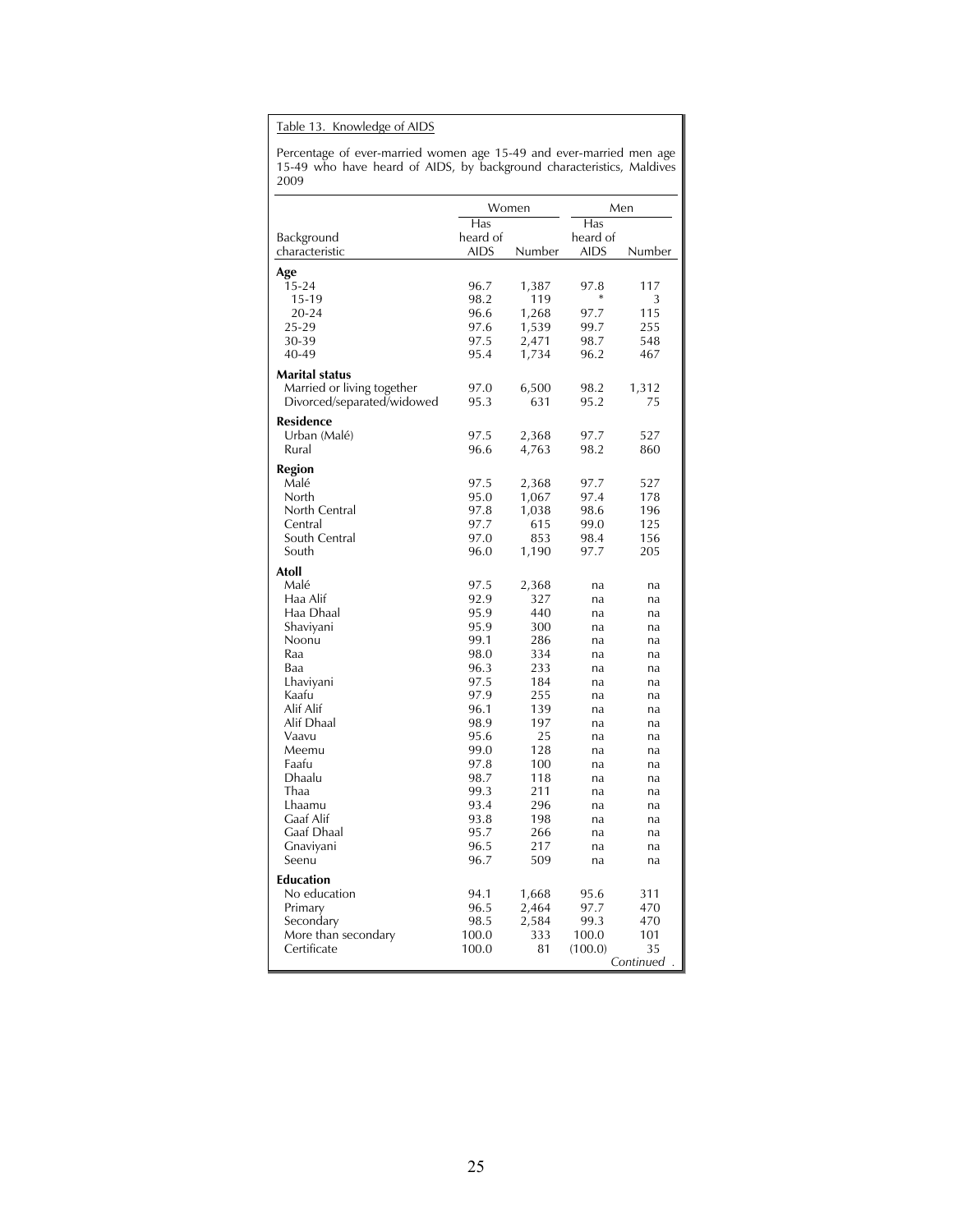| Table 13—Continued                                                                                                                                                                                                  |             |        |             |        |
|---------------------------------------------------------------------------------------------------------------------------------------------------------------------------------------------------------------------|-------------|--------|-------------|--------|
|                                                                                                                                                                                                                     |             | Women  |             | Men    |
|                                                                                                                                                                                                                     | Has         |        | Has         |        |
| Background                                                                                                                                                                                                          | heard of    |        | heard of    |        |
| characteristic                                                                                                                                                                                                      | <b>AIDS</b> | Number | <b>AIDS</b> | Number |
| Wealth index quintile                                                                                                                                                                                               |             |        |             |        |
| Poorest                                                                                                                                                                                                             | 95.3        | 1,300  | 96.3        | 206    |
| Poorer                                                                                                                                                                                                              | 96.4        | 1,396  | 98.7        | 235    |
| Middle                                                                                                                                                                                                              | 97.1        | 1,488  | 97.8        | 298    |
| Richer                                                                                                                                                                                                              | 97.0        | 1,447  | 98.8        | 282    |
| Richest                                                                                                                                                                                                             | 98.3        | 1,499  | 98.0        | 366    |
| <b>Total 15-49</b>                                                                                                                                                                                                  | 96.9        | 7,131  | 98.0        | 1,388  |
| Men 50-64                                                                                                                                                                                                           | na          | na     | 91.6        | 339    |
| <b>Total 15-64</b>                                                                                                                                                                                                  | na          | na     | 96.7        | 1,727  |
| $na = Not applicable$<br>Note: Figures in parentheses are based on fewer than 25-49 unweighted<br>cases. An asterisk indicates that a figure is based on fewer than 25<br>unweighted cases and has been suppressed. |             |        |             |        |

### *Methods of HIV Prevention*

AIDS prevention programmes focus their messages and efforts on three important aspects of behaviour: condom use, staying faithful to one partner, and delaying first sexual intercourse in young persons (i.e., abstinence). Table 14 shows the percentage of women and men who, in response to prompted questions, agreed that specific actions would help an individual to avoid AIDS.

Using condoms (79 percent) and abstaining from sex (80 percent) were each recognized by eight in ten women age 15-49 as ways of avoiding HIV. Limiting sex to one partner who is not HIV positive was recognized by 9 in 10 women (92 percent) as a way to avoid HIV. Seventy-six percent of women recognize both using condoms and limiting sex to one partner who is not HIV positive as ways to prevent transmission of HIV.

Men age 15-49 were somewhat more likely than women to recognize both condom use (87 percent) and abstaining from sexual intercourse (86 percent) as ways to prevent HIV transmission. On the other hand, they were somewhat less likely than women to recognize that a person may avoid HIV by limiting sex to one partner who is not HIV positive; 84 percent of men agreed that this was a way to avoid HIV infection. The proportion of men (75 percent) recognized both using condoms and limiting sex to one partner who is not HIV positive as methods for preventing HIV transmission was virtually identical to the rate among women.

Overall, differentials in the levels of knowledge of the various modes of prevention are not large. Among both women and men, the largest differentials tend to be observed between knowledge of prevention methods and education. For example, 85 percent of women with more than secondary education say that the risk of HIV transmission can be reduced by using condoms and limiting sex to one partner who is not HIV positive, compared with only 69 percent of women with no education. However, the educational differentials are not uniform, with no clear pattern observed among either women or men with regard to knowledge of abstaining as a prevention method.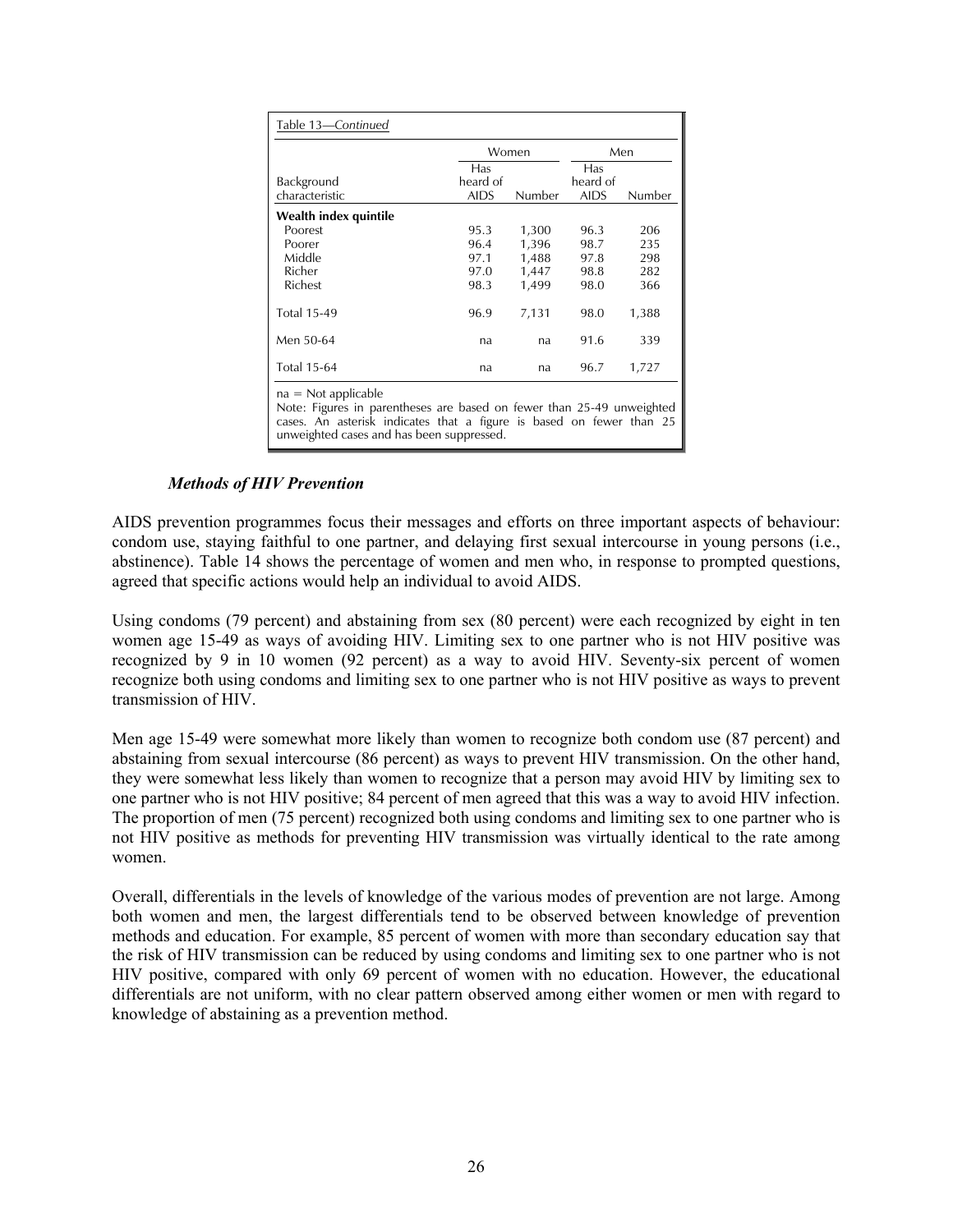#### Table 14. Knowledge of HIV prevention methods

Percentage of ever-married women and ever-married men age 15-49 who, in response to prompted questions, say that people can reduce the risk of getting the AIDS virus by using condoms every time they have sexual intercourse, by having one uninfected sex partner who has no other partners, and by abstaining from sexual intercourse, by background characteristics, Maldives 2009

|                                                                                         |                                                              |                                                                                   | Women                                                                                                       |                                                              |                                                        |                                                |                                                                                   | Male                                                                                                                              |                                                |                                              |
|-----------------------------------------------------------------------------------------|--------------------------------------------------------------|-----------------------------------------------------------------------------------|-------------------------------------------------------------------------------------------------------------|--------------------------------------------------------------|--------------------------------------------------------|------------------------------------------------|-----------------------------------------------------------------------------------|-----------------------------------------------------------------------------------------------------------------------------------|------------------------------------------------|----------------------------------------------|
|                                                                                         |                                                              |                                                                                   | Percentage who say HIV can be prevented by                                                                  |                                                              |                                                        |                                                |                                                                                   | Percentage who say HIV can be prevented by                                                                                        |                                                |                                              |
| Background<br>characteristic                                                            | Using<br>condoms <sup>1</sup>                                | Limiting<br>sexual<br>intercourse<br>to one<br>uninfected<br>partner <sup>2</sup> | Using<br>condoms<br>and limiting<br>sexual<br>intercourse<br>to one<br>uninfected<br>partner <sup>1,2</sup> | Abstaining<br>from sexual<br>intercourse                     | Number                                                 | Using<br>condoms <sup>1</sup>                  | Limiting<br>sexual<br>intercourse<br>to one<br>uninfected<br>partner <sup>2</sup> | $\overline{\mathrm{Using}}$<br>condoms<br>and limiting<br>sexual<br>intercourse<br>to one<br>uninfected<br>partner <sup>1,2</sup> | Abstaining<br>from sexual<br>intercourse       | Number                                       |
| Age                                                                                     |                                                              |                                                                                   |                                                                                                             |                                                              |                                                        |                                                |                                                                                   |                                                                                                                                   |                                                |                                              |
| $15 - 24$<br>15-19<br>$20 - 24$<br>25-29<br>30-39<br>40-49                              | 75.5<br>59.7<br>77.0<br>82.3<br>82.2<br>75.2                 | 91.6<br>90.8<br>91.7<br>91.5<br>93.3<br>90.0                                      | 72.5<br>57.1<br>74.0<br>77.9<br>79.4<br>71.7                                                                | 76.2<br>75.0<br>76.3<br>79.3<br>82.8<br>80.4                 | 1,387<br>119<br>1,268<br>1,539<br>2,471<br>1,734       | 89.8<br>$\ast$<br>89.5<br>88.8<br>87.4<br>83.7 | 84.5<br>$\ast$<br>84.4<br>85.9<br>83.3<br>84.9                                    | 78.8<br>$\ast$<br>78.6<br>75.8<br>74.7<br>74.9                                                                                    | 79.1<br>$\ast$<br>78.9<br>88.4<br>85.9<br>85.6 | 117<br>3<br>115<br>255<br>548<br>467         |
| <b>Marital status</b><br>Married or living together                                     | 79.2                                                         | 91.9                                                                              | 75.7                                                                                                        | 80.2                                                         | 6,500                                                  | 86.8                                           | 84.3                                                                              | 75.2                                                                                                                              | 86.1                                           | 1,312                                        |
| Divorced/separated/<br>widowed                                                          | 80.2                                                         | 90.5                                                                              | 77.4                                                                                                        | 80.3                                                         | 631                                                    | 84.1                                           | 86.9                                                                              | 77.3                                                                                                                              | 78.7                                           | 75                                           |
|                                                                                         |                                                              |                                                                                   |                                                                                                             |                                                              |                                                        |                                                |                                                                                   |                                                                                                                                   |                                                |                                              |
| <b>Region</b><br>Malé<br>North<br>North Central<br>Central<br>South Central<br>South    | 82.4<br>74.8<br>73.1<br>81.9<br>79.4<br>80.8                 | 92.9<br>90.9<br>93.9<br>91.0<br>89.1<br>90.7                                      | 79.4<br>72.7<br>70.7<br>76.8<br>73.1<br>77.7                                                                | 77.5<br>81.7<br>79.8<br>82.1<br>81.4<br>82.6                 | 2,368<br>1,067<br>1,038<br>615<br>853<br>1,190         | 89.0<br>83.3<br>83.2<br>88.1<br>87.2<br>85.3   | 82.2<br>78.7<br>94.2<br>85.3<br>90.3<br>80.9                                      | 74.6<br>70.5<br>80.5<br>77.3<br>80.9<br>70.7                                                                                      | 85.8<br>82.7<br>87.8<br>86.7<br>87.2<br>84.2   | 527<br>178<br>196<br>125<br>156<br>205       |
| Residence                                                                               |                                                              |                                                                                   |                                                                                                             |                                                              |                                                        |                                                |                                                                                   |                                                                                                                                   |                                                |                                              |
| Urban (Malé)<br>Rural                                                                   | 82.4<br>77.7                                                 | 92.9<br>91.2                                                                      | 79.4<br>74.1                                                                                                | 77.5<br>81.5                                                 | 2,368<br>4,763                                         | 89.0<br>85.1                                   | 82.2<br>85.8                                                                      | 74.6<br>75.7                                                                                                                      | 85.8<br>85.6                                   | 527<br>860                                   |
| Atoll<br>Malé<br>Haa Alif<br>Haa Dhaal<br>Shaviyani<br>Noonu<br>Raa<br>Baa<br>Lhaviyani | 82.4<br>70.7<br>78.4<br>74.0<br>67.2<br>72.7<br>74.0<br>82.1 | 92.9<br>90.8<br>90.7<br>91.3<br>96.6<br>94.5<br>91.2<br>92.3                      | 79.4<br>69.9<br>75.6<br>71.6<br>65.6<br>70.1<br>70.8<br>79.7                                                | 77.5<br>81.0<br>81.4<br>82.9<br>81.9<br>76.5<br>79.9<br>82.5 | 2,368<br>327<br>440<br>300<br>286<br>334<br>233<br>184 | na<br>na<br>na<br>na<br>na<br>na<br>na<br>na   | na<br>na<br>na<br>na<br>na<br>na<br>na<br>na                                      | na<br>na<br>na<br>na<br>na<br>na<br>na<br>na                                                                                      | na<br>na<br>na<br>na<br>na<br>na<br>na<br>na   | na<br>na<br>na<br>na<br>na<br>na<br>na<br>na |
| Kaafu<br>Alif Alif<br>Alif Dhaal<br>Vaavu                                               | 78.7<br>79.3<br>88.5<br>76.2                                 | 93.5<br>88.9<br>88.9<br>92.7                                                      | 75.8<br>74.5<br>80.2<br>73.3                                                                                | 82.6<br>83.2<br>80.9<br>79.1                                 | 255<br>139<br>197<br>25                                | na<br>na<br>na                                 | na<br>na<br>na                                                                    | na<br>na<br>na                                                                                                                    | na<br>na<br>na                                 | na<br>na<br>na                               |
| Meemu<br>Faafu<br>Dhaalu<br>Thaa<br>Lhaamu                                              | 80.8<br>76.2<br>79.7<br>81.8<br>78.0                         | 95.5<br>93.1<br>92.1<br>82.3<br>88.6                                              | 77.9<br>71.8<br>75.0<br>67.5<br>74.7                                                                        | 81.0<br>81.2<br>82.7<br>86.7<br>77.4                         | 128<br>100<br>118<br>211<br>296                        | na<br>na<br>na<br>na<br>na<br>na               | na<br>na<br>na<br>na<br>na<br>na                                                  | na<br>na<br>na<br>na<br>na<br>na                                                                                                  | na<br>na<br>na<br>na<br>na<br>na               | na<br>na<br>na<br>na<br>na<br>na             |
| Gaaf Alif<br>Gaaf Dhaal<br>Gnaviyani<br>Seenu                                           | 83.1<br>86.0<br>81.9<br>76.7                                 | 88.9<br>93.2<br>92.5<br>89.4                                                      | 78.8<br>84.6<br>79.9<br>72.7                                                                                | 85.0<br>86.3<br>86.8<br>77.9                                 | 198<br>266<br>217<br>509                               | na<br>na<br>na<br>na                           | na<br>na<br>na<br>na                                                              | na<br>na<br>na<br>na                                                                                                              | na<br>na<br>na<br>na                           | na<br>na<br>na<br>na                         |
| Education<br>No education<br>Primary<br>Secondary<br>More than secondary<br>Certificate | 72.7<br>79.8<br>81.4<br>88.2<br>93.4                         | 87.8<br>91.3<br>93.9<br>96.5<br>100.0                                             | 68.7<br>76.2<br>78.3<br>85.3<br>93.4                                                                        | 78.8<br>80.9<br>80.3<br>80.3<br>81.9                         | 1,668<br>2,464<br>2,584<br>333<br>81                   | 81.1<br>86.8<br>88.5<br>91.0<br>(95.8)         | 84.9<br>80.8<br>86.6<br>91.0<br>(81.0)                                            | 73.4<br>72.7<br>77.5<br>82.0<br>(78.2)                                                                                            | 84.9<br>85.8<br>85.8<br>84.2<br>(94.1)         | 311<br>470<br>470<br>101<br>35<br>Continued. |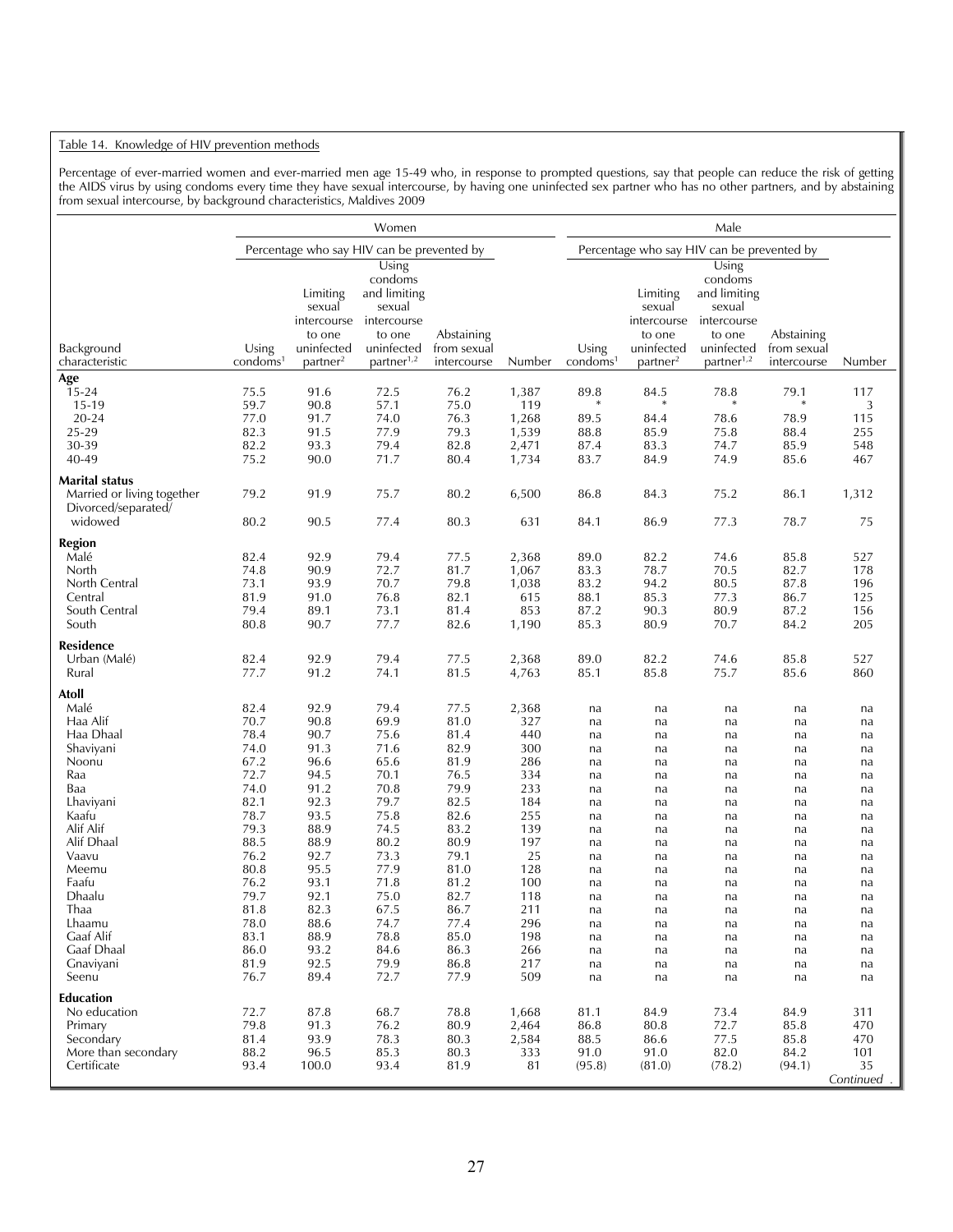| Table 14-Continued    |                      |                      |                                            |                           |        |                      |                      |                                            |                           |        |
|-----------------------|----------------------|----------------------|--------------------------------------------|---------------------------|--------|----------------------|----------------------|--------------------------------------------|---------------------------|--------|
|                       |                      |                      | Women                                      |                           |        |                      |                      | Male                                       |                           |        |
|                       |                      |                      | Percentage who say HIV can be prevented by |                           |        |                      |                      | Percentage who say HIV can be prevented by |                           |        |
|                       |                      | Limiting<br>sexual   | Using<br>condoms<br>and limiting<br>sexual |                           |        |                      | Limiting<br>sexual   | Using<br>condoms<br>and limiting<br>sexual |                           |        |
|                       |                      | intercourse          | intercourse                                |                           |        |                      | intercourse          | intercourse                                |                           |        |
| Background            | Using                | to one<br>uninfected | to one<br>uninfected                       | Abstaining<br>from sexual |        | Using                | to one<br>uninfected | to one<br>uninfected                       | Abstaining<br>from sexual |        |
| characteristic        | condoms <sup>1</sup> | partner <sup>2</sup> | partner <sup>1,2</sup>                     | intercourse               | Number | condoms <sup>1</sup> | partner <sup>2</sup> | partner <sup>1,2</sup>                     | intercourse               | Number |
| Wealth index quintile |                      |                      |                                            |                           |        |                      |                      |                                            |                           |        |
| Poorest               | 74.5                 | 89.1                 | 70.4                                       | 79.1                      | 1,300  | 85.4                 | 85.4                 | 77.1                                       | 90.0                      | 206    |
| Poorer                | 77.4                 | 91.3                 | 73.9                                       | 81.3                      | 1,396  | 84.6                 | 84.6                 | 73.9                                       | 84.9                      | 235    |
| Middle                | 79.0                 | 92.2                 | 75.5                                       | 83.2                      | 1,488  | 85.9                 | 85.9                 | 76.4                                       | 81.9                      | 298    |
| Richer                | 79.1                 | 92.2                 | 76.5                                       | 79.4                      | 1,447  | 86.7                 | 86.7                 | 75.4                                       | 89.6                      | 282    |
| Richest               | 85.5                 | 93.7                 | 82.2                                       | 77.8                      | 1,499  | 89.1                 | 89.1                 | 74.2                                       | 83.9                      | 366    |
| <b>Total 15-49</b>    | 79.3                 | 91.8                 | 75.9                                       | 80.2                      | 7,131  | 86.6                 | 84.4                 | 75.3                                       | 85.7                      | 1,388  |
| Men 50-64             | na                   | na                   | na                                         | na                        | na     | 72.6                 | 79.0                 | 62.7                                       | 80.2                      | 339    |
| <b>Total 15-64</b>    | na                   | na                   | na                                         | na                        | na     | 83.9                 | 83.4                 | 72.8                                       | 84.6                      | 1,727  |

na = Not applicable

Note: Figures in parentheses are based on fewer than 25-49 unweighted cases. An asterisk indicates that a figure is based on fewer than 25 unweighted cases and has been suppressed.

<sup>1</sup> Using condoms every time they have sexual intercourse

2 Partner who has no other partners

# **L. HIV/AIDS Awareness among Youth**

In the 2009 MDHS, never married women and men age 15-24 were also asked a series of questions that addressed their knowledge about AIDS and their awareness of modes of transmission of the human immunodeficiency virus (HIV) that causes AIDS and of behaviours that can prevent the spread of HIV.

#### *HIV/AIDS Awareness*

Table 15 shows that 96 percent of never-married women and men age 15-24 in Maldives are aware of AIDS.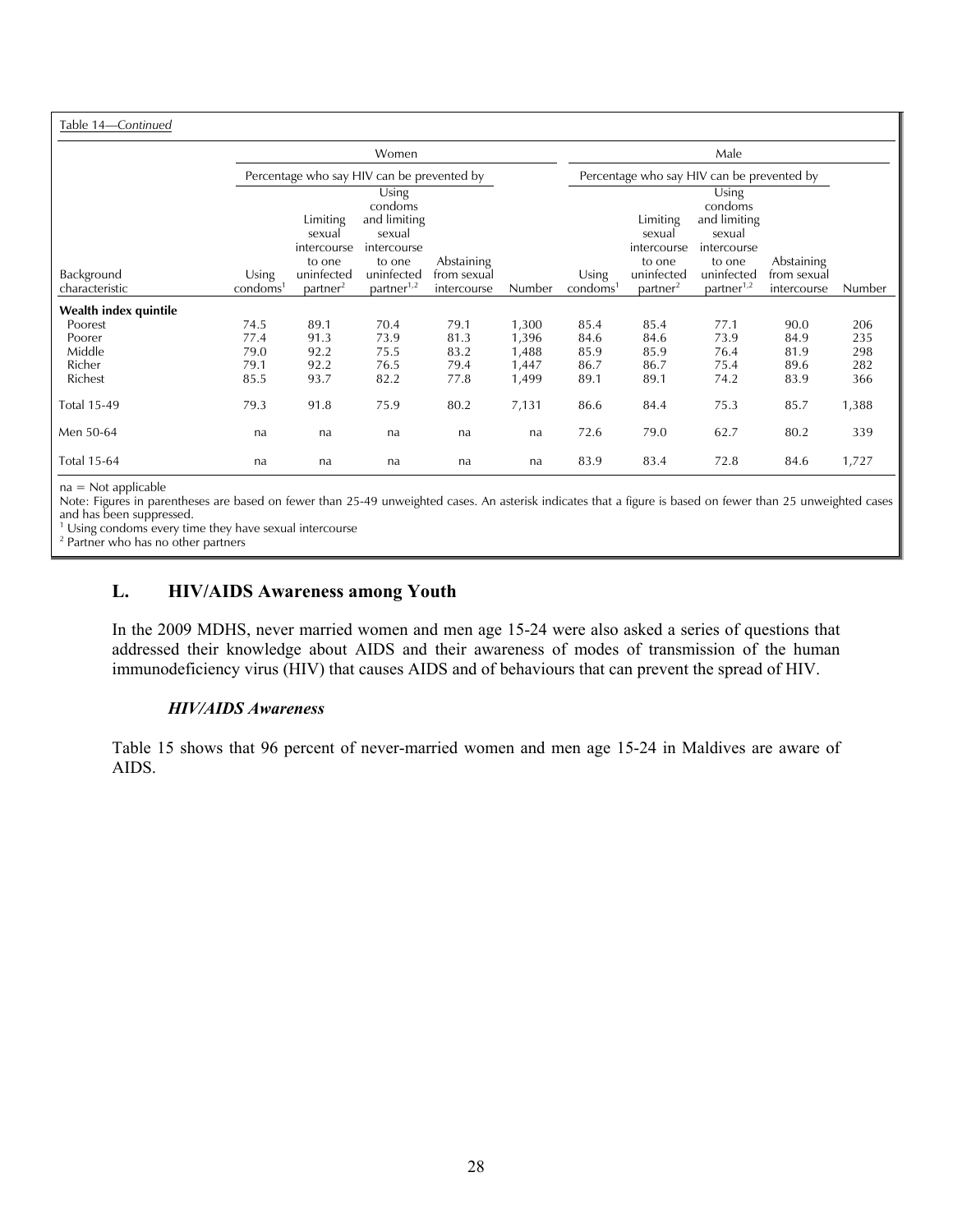### Table 15. Knowledge of AIDS

Percentage of never married women age 15-24 and never-married men age 15-24 by sex who have heard of AIDS, by background characteristics, Maldives 2009

|                               | Has             | Women       | Has          | Men        |
|-------------------------------|-----------------|-------------|--------------|------------|
| Background                    | heard of        |             | heard of     |            |
| characteristic                | <b>AIDS</b>     | Number      | aids         | Number     |
| Age                           |                 |             |              |            |
| 15-24                         | 95.7            | 1,213       | 96.1         | 1,027      |
| $15-19$                       | 95.1            | 883         | 95.0         | 707        |
| 20-24                         | 97.2            | 330         | 98.5         | 320        |
| Marital status                |                 |             |              |            |
| Never married<br>Ever had sex | 95.7            | 1,213<br>43 | 96.1         | 1,027      |
| Never had sex                 | (100.0)<br>95.5 | 1,170       | 98.6<br>95.8 | 101<br>926 |
| Residence                     |                 |             |              |            |
| Urban (Malé)                  | 99.6            | 508         | 99.3         | 433        |
| Rural                         | 92.8            | 705         | 93.7         | 594        |
| <b>Region</b>                 |                 |             |              |            |
| Malé                          | 99.6            | 508         | 99.3         | 433        |
| North                         | 86.1            | 188         | 88.7         | 126        |
| North Central                 | 96.2            | 145         | 97.0         | 133        |
| Central                       | 94.3            | 86          | 95.4         | 86         |
| South Central                 | 94.5            | 119         | 98.4         | 113        |
| South                         | 95.4            | 167         | 90.1         | 136        |
| Atoll                         |                 |             |              |            |
| Malé                          | 99.6            | 508         | na           | na         |
| Haa Alif                      | (89.2)          | 48          | na           | na         |
| Haa Dhaal                     | 82.0            | 84          | na           | na         |
| Shaviyani                     | 89.5            | 56          | na           | na         |
| Noonu<br>Raa                  | (100.0)<br>96.5 | 26<br>62    | na           | na         |
| Baa                           | (95.6)          | 31          | na<br>na     | na<br>na   |
| Lhaviyani                     | (92.3)          | 26          | na           | na         |
| Kaafu                         | 89.8            | 41          | na           | na         |
| Alif Alif                     | (100.0)         | 16          | na           | na         |
| Alif Dhaal                    | 98.2            | 27          | na           | na         |
| Vaavu                         | (88.6)          | 3           | na           | na         |
| Meemu                         | 100.0           | 19          | na           | na         |
| Faafu                         | 98.3            | 17          | na           | na         |
| Dhaalu                        | (98.2)          | 14          | na           | na         |
| Thaa                          | (100.0)         | 31          | na           | na         |
| Lhaamu                        | (83.8)          | 37          | na           | na         |
| Gaaf Alif                     | 89.8            | 35          | na           | na         |
| Gaaf Dhaal                    | (100.0)         | 37          | na           | na         |
| Gnaviyani                     | (100.0)         | 28          | na           | na         |
| Seenu                         | (93.7)          | 66          | na           | na         |
| <b>Education</b>              | *               |             | *            |            |
| No education                  |                 | 5           |              | 2          |
| Primary<br>Secondary          | 83.3<br>96.1    | 45<br>1,080 | 88.7<br>96.7 | 99<br>897  |
| More than secondary           | (100.0)         | 68          | *            | 21         |
| Certificate                   |                 | 15          | *            | 8          |
| Wealth index quintile         |                 |             |              |            |
| Poorest                       | 89.6            | 213         | 91.3         | 169        |
| Poorer                        | 93.2            | 211         | 94.8         | 173        |
| Middle                        | 93.3            | 200         | 93.8         | 181        |
| Richer                        | 99.0            | 316         | 98.0         | 278        |
| Richest                       | 100.0           | 273         | 100.0        | 226        |
| Total 15-24                   | 95.7            | 1,213       | 96.1         | 1,027      |

na = Not applicable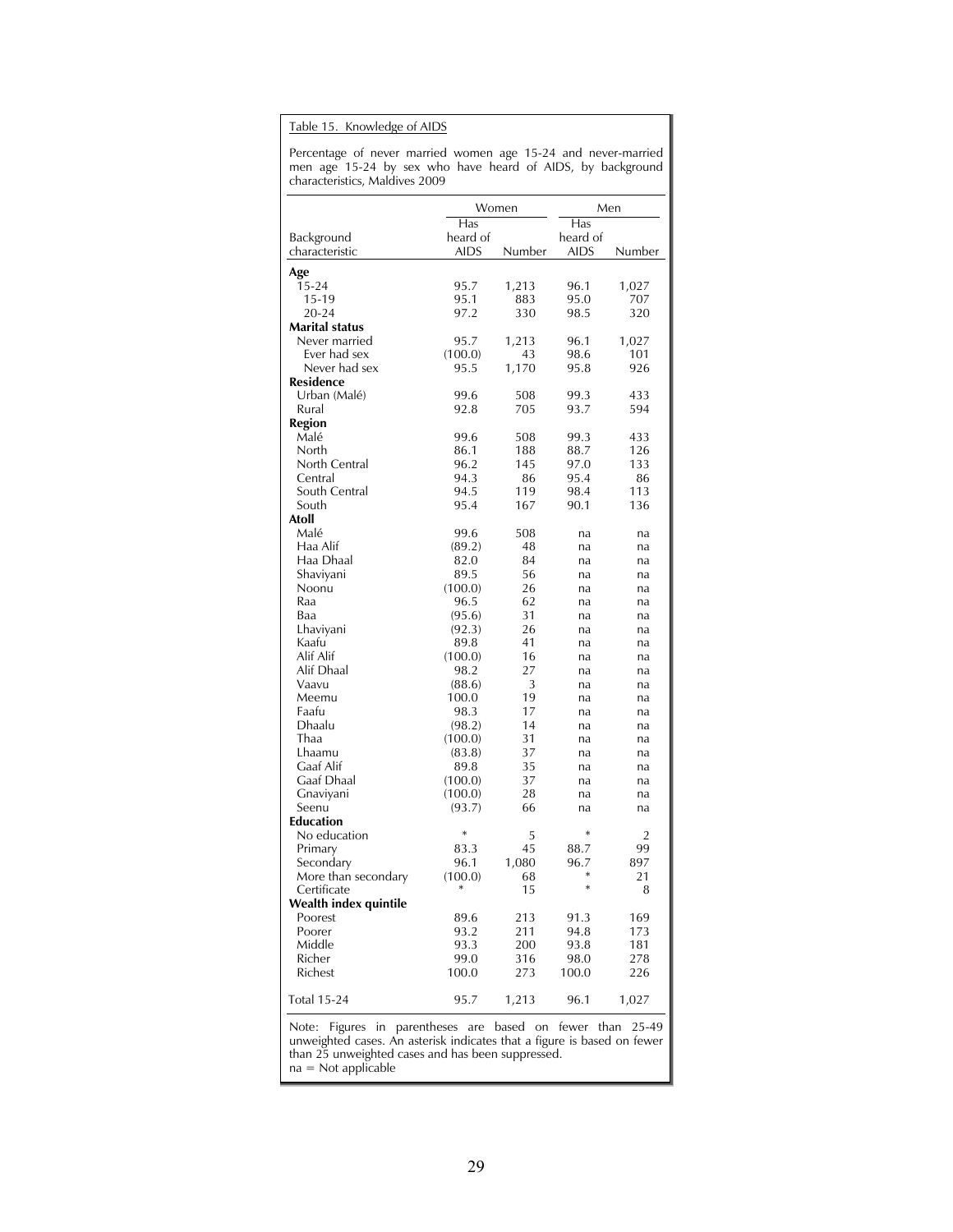### *Methods of HIV Prevention*

Table 16 shows the percentage of never-married women and men age 15-24 who, in response to prompted questions, agreed that specific actions would help a person avoid AIDS.

Of the three prevention methods, young women most often recognized limiting sex to one partner who is not HIV positive (78 percent) as a means of preventing HIV transmission, followed closely by abstinence (73 percent). Only 59 percent of never-married 15-24 year-old women reported knowing that condoms can prevent the transmission of HIV, and only around half recognized both condom use and limiting sex to one uninfected partner as ways to prevent AIDS.

Overall, about three-quarters of never-married men age 15-24 recognized each of the three prevention methods. Only six in ten never-married young men (62 percent) recognized both condoms and limiting to one partner who is not HIV positive as ways to prevent transmission.

Knowledge of prevention methods is somewhat higher among youth age 20-24 than among youth age 15- 19, among both women and men. Both women and men age 15-24 were more knowledgeable about ways to prevent HIV transmission if they had ever had sex than if they were not yet sexually active.

Table 16. Knowledge of HIV prevention methods

Percentage of never married women and never married men age 15-24 who, in response to prompted questions, say that people can reduce the risk of getting the AIDS virus by using condoms every time they have sexual intercourse, by having one uninfected sex partner who has no other partners, and by abstaining from sexual intercourse, by background characteristics, Maldives 2009

|                       |                      |                      | Women                                        |             |       |                             | Men                  |                                   |             |        |  |
|-----------------------|----------------------|----------------------|----------------------------------------------|-------------|-------|-----------------------------|----------------------|-----------------------------------|-------------|--------|--|
|                       |                      |                      | $\overline{\mathsf{Using}}$                  |             |       |                             |                      | $\overline{\mathsf{Using}}$       |             |        |  |
|                       |                      |                      | condoms                                      |             |       | condoms                     |                      |                                   |             |        |  |
|                       |                      |                      | and                                          |             |       |                             |                      | and                               |             |        |  |
|                       |                      | Limiting             | limiting                                     |             |       |                             | Limiting<br>sexual   | limiting                          |             |        |  |
|                       |                      | sexual               | sexual<br>intercourse intercourse Abstaining |             |       |                             |                      | sexual<br>intercourse intercourse | Abstaining  |        |  |
|                       |                      | to one               | to one                                       | from        |       |                             | to one               | to one                            | from        |        |  |
| Background            | Using                | uninfected           | uninfected                                   | sexual      |       | Using                       | uninfected           | uninfected                        | sexual      |        |  |
| characteristic        | condoms <sup>1</sup> | partner <sup>2</sup> | partner <sup>1,2</sup>                       | intercourse |       | Number condoms <sup>1</sup> | partner <sup>2</sup> | partner <sup>1,2</sup>            | intercourse | Number |  |
| Age                   |                      |                      |                                              |             |       |                             |                      |                                   |             |        |  |
| $15 - 24$             | 58.9                 | 78.0                 | 50.9                                         | 73.2        | 1,213 | 75.8                        | 77.0                 | 62.3                              | 78.3        | 1,027  |  |
| $15-19$               | 55.2                 | 76.5                 | 47.1                                         | 71.6        | 883   | 71.7                        | 72.8                 | 56.6                              | 75.3        | 707    |  |
| $20 - 24$             | 68.8                 | 81.9                 | 61.2                                         | 77.6        | 330   | 85.0                        | 86.2                 | 74.8                              | 84.7        | 320    |  |
| <b>Marital status</b> |                      |                      |                                              |             |       |                             |                      |                                   |             |        |  |
| Never married         | 58.9                 | 78.0                 | 50.9                                         | 73.2        | 1,213 | 75.8                        | 77.0                 | 62.3                              | 78.3        | 1,027  |  |
| Ever had sex          | (77.2)               | (85.7)               | (68.0)                                       | (84.6)      | 43    | 89.5                        | 83.9                 | 75.3                              | 85.5        | 101    |  |
| Never had sex         | 58.2                 | 77.7                 | 50.3                                         | 72.8        | 1,170 | 74.3                        | 76.2                 | 60.9                              | 77.5        | 926    |  |
| <b>Residence</b>      |                      |                      |                                              |             |       |                             |                      |                                   |             |        |  |
| Urban (Malé)          | 65.9                 | 77.4                 | 53.4                                         | 75.7        | 508   | 87.8                        | 79.7                 | 71.5                              | 84.0        | 433    |  |
| Rural                 | 53.9                 | 78.4                 | 49.1                                         | 71.4        | 705   | 67.1                        | 75.0                 | 55.6                              | 74.1        | 594    |  |
| <b>Region</b>         |                      |                      |                                              |             |       |                             |                      |                                   |             |        |  |
| Malé                  | 65.9                 | 77.4                 | 53.4                                         | 75.7        | 508   | 87.8                        | 79.7                 | 71.5                              | 84.0        | 433    |  |
| North                 | 50.8                 | 72.4                 | 46.5                                         | 68.5        | 188   | 61.0                        | 75.6                 | 53.7                              | 70.1        | 126    |  |
| North Central         | 52.7                 | 83.0                 | 49.9                                         | 68.9        | 145   | 71.4                        | 78.9                 | 61.4                              | 72.7        | 133    |  |
| Central               | 52.6                 | 77.1                 | 45.6                                         | 73.1        | 86    | 72.4                        | 72.5                 | 54.8                              | 73.6        | 86     |  |
| South Central         | 51.9                 | 76.5                 | 46.3                                         | 79.0        | 119   | 72.1                        | 81.7                 | 64.7                              | 78.8        | 113    |  |
| South                 | 60.3                 | 83.4                 | 55.3                                         | 70.4        | 167   | 61.0                        | 66.6                 | 44.8                              | 75.5        | 136    |  |
|                       |                      |                      |                                              |             |       |                             |                      |                                   | Continued.  |        |  |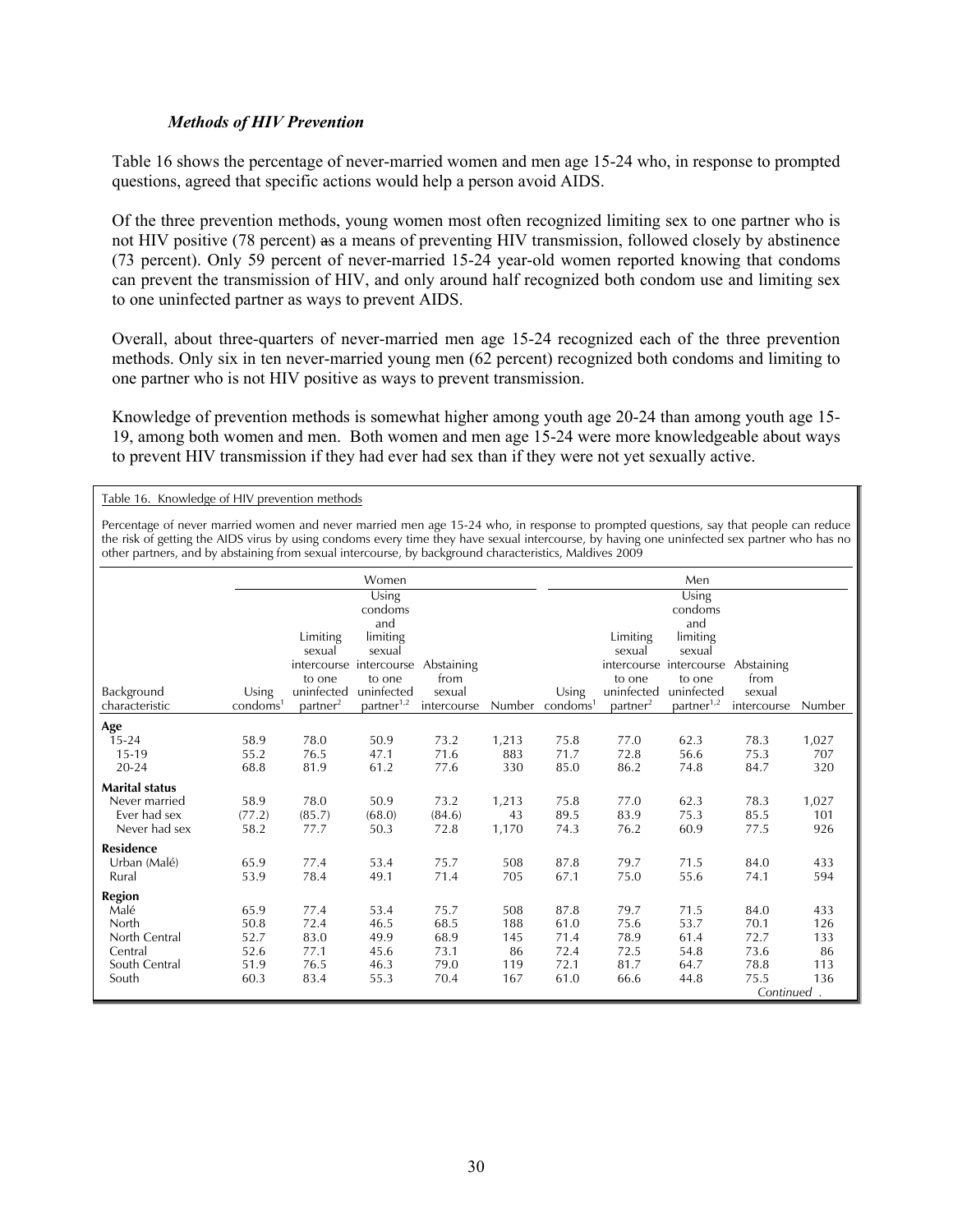| Table 16—Continued               |                      |                      |                                    |                  |            |                      |                      |                         |                                                 |                |
|----------------------------------|----------------------|----------------------|------------------------------------|------------------|------------|----------------------|----------------------|-------------------------|-------------------------------------------------|----------------|
|                                  |                      |                      | Women                              |                  |            |                      |                      | Men                     |                                                 |                |
|                                  |                      |                      | Using                              |                  |            |                      |                      | Using                   |                                                 |                |
|                                  |                      |                      | condoms                            |                  |            |                      |                      | condoms                 |                                                 |                |
|                                  |                      |                      | and                                |                  |            |                      |                      | and                     |                                                 |                |
|                                  |                      | Limiting             | limiting                           |                  |            |                      | Limiting             | limiting                |                                                 |                |
|                                  |                      | sexual               | sexual                             |                  |            |                      | sexual               | sexual                  |                                                 |                |
|                                  |                      |                      | intercourse intercourse Abstaining |                  |            |                      |                      | intercourse intercourse |                                                 |                |
| Background                       | Using                | to one<br>uninfected | to one<br>uninfected               | from<br>sexual   |            | Using                | to one               | to one                  | Abstaining<br>uninfected uninfected from sexual |                |
| characteristic                   | condoms <sup>1</sup> | partner <sup>2</sup> | partner <sup>1,2</sup>             | intercourse      | Number     | condoms <sup>1</sup> | partner <sup>2</sup> | partner <sup>1,2</sup>  | intercourse                                     | Number         |
| <b>Atoll</b>                     |                      |                      |                                    |                  |            |                      |                      |                         |                                                 |                |
| Malé                             | 65.9                 | 77.4                 | 53.4                               | 75.7             | 508        | na                   | na                   | na                      | na                                              | na             |
| Haa Alif                         | (48.2)               | (76.5)               | (46.4)                             | (70.2)           | 48         | na                   | na                   | na                      | na                                              | na             |
| Haa Dhaal                        | 52.4                 | 66.6                 | 46.1                               | 66.9             | 84         | na                   | na                   | na                      | na                                              | na             |
| Shaviyani                        | 50.7                 | 77.5                 | 47.4                               | 69.5             | 56         | na                   | na                   | na                      | na                                              | na             |
| Noonu                            | (44.5)               | (90.0)               | (44.5)                             | (67.0)           | 26         | na                   | na                   | na                      | na                                              | na             |
| Raa                              | 51.6                 | 85.1                 | 51.0                               | 61.6             | 62         | na                   | na                   | na                      | na                                              | na             |
| Baa                              | (51.3)               | (81.8)               | (49.3)                             | (83.5)           | 31         | na                   | na                   | na                      | na                                              | na             |
| Lhaviyani                        | (65.1)               | (72.8)               | (53.0)                             | (70.6)           | 26         | na                   | na                   | na                      | na                                              | na             |
| Kaafu                            | 46.8                 | 76.8                 | 41.3                               | 65.4             | 41         | na                   | na                   | na                      | na                                              | na             |
| Alif Alif                        | (65.4)               | (69.0)               | (50.4)                             | (87.6)           | 16         | na                   | na                   | na                      | na                                              | na             |
| Alif Dhaal                       | 55.7                 | 82.9                 | 50.6                               | 77.1             | 27         | na                   | na                   | na                      | na                                              | na             |
| Vaavu                            | (38.1)               | (69.2)               | (31.3)                             | (66.6)           | 3          | na                   | na                   | na                      | na                                              | na             |
| Meemu                            | 43.0                 | 75.3                 | 37.1                               | 82.8             | 19         | na                   | na                   | na                      | na                                              | na             |
| Faafu                            | 35.9                 | 80.1<br>(88.3)       | 32.6<br>(46.0)                     | 86.9<br>(79.6)   | 17         | na                   | na                   | na                      | na                                              | na             |
| Dhaalu<br>Thaa                   | (47.8)               | (86.8)               | (57.1)                             | (87.3)           | 14<br>31   | na                   | na                   | na                      | na                                              | na             |
| Lhaamu                           | (61.6)<br>(57.4)     | (62.2)               | (48.3)                             | (66.3)           | 37         | na                   | na                   | na                      | na                                              | na             |
| Gaaf Alif                        | 52.7                 | 66.9                 | 45.7                               | 67.7             | 35         | na                   | na                   | na                      | na                                              | na<br>na       |
| Gaaf Dhaal                       | (66.2)               | (85.6)               | (58.9)                             | (74.5)           | 37         | na<br>na             | na<br>na             | na<br>na                | na<br>na                                        | na             |
| Gnaviyani                        | (54.2)               | (93.3)               | (54.2)                             | (82.4)           | 28         | na                   | na                   | na                      | na                                              | na             |
| Seenu                            | (63.6)               | (86.6)               | (58.9)                             | (64.5)           | 66         | na                   | na                   | na                      | na                                              | na             |
|                                  |                      |                      |                                    |                  |            |                      |                      |                         |                                                 |                |
| <b>Education</b>                 | $\ast$               | $\ast$               | $\ast$                             | $\ast$           |            | $\ast$               | $\ast$               | $\ast$                  | $\ast$                                          |                |
| No education                     |                      |                      |                                    |                  | 5          |                      |                      |                         |                                                 | $\overline{2}$ |
| Primary                          | 49.2                 | 61.5                 | 34.7                               | 61.2             | 45         | 63.9                 | 68.4<br>77.5         | 49.6                    | 71.6<br>78.3                                    | 99             |
| Secondary<br>More than secondary | 57.8                 | 78.8<br>(82.3)       | 50.6<br>(68.9)                     | 73.0             | 1,080      | 76.5<br>$\ast$       | $\ast$               | 62.9<br>$\ast$          | $\ast$                                          | 897<br>21      |
| Certificate                      | (86.6)<br>$\ast$     | $\ast$               |                                    | (84.2)<br>$\ast$ | 68<br>15   | $\ast$               | $\ast$               | $\ast$                  | $\ast$                                          | 8              |
|                                  |                      |                      |                                    |                  |            |                      |                      |                         |                                                 |                |
| Wealth index quintile            |                      |                      |                                    |                  |            |                      |                      |                         |                                                 |                |
| Poorest                          | 49.3                 | 74.8                 | 43.8                               | 69.8             | 213        | 56.7                 | 71.7                 | 45.2                    | 68.5                                            | 169            |
| Poorer<br>Middle                 | 54.6<br>51.0         | 77.7<br>78.9         | 49.1<br>47.8                       | 76.6             | 211<br>200 | 69.9<br>69.9         | 76.9<br>75.9         | 59.6<br>58.9            | 74.6<br>79.7                                    | 173<br>181     |
| Richer                           | 62.6                 | 77.0                 | 52.5                               | 66.6<br>67.8     | 316        | 85.8                 | 76.4                 | 67.7                    | 79.7                                            | 278            |
| Richest                          | 71.2                 | 81.2                 | 58.2                               | 84.4             | 273        | 87.0                 | 82.5                 | 73.2                    | 85.4                                            | 226            |
|                                  |                      |                      |                                    |                  |            |                      |                      |                         |                                                 |                |
| <b>Total 15-24</b>               | 58.9                 | 78.0                 | 50.9                               | 73.2             | 1,213      | 75.8                 | 77.0                 | 62.3                    | 78.3                                            | 1,027          |

Note: Figures in parentheses are based on fewer than 25-49 unweighted cases. An asterisk indicates that a figure is based on fewer than 25 unweighted cases and has been suppressed.

 $na = Not applicable$ 

<sup>1</sup> Using condoms every time they have sexual intercourse

2 Partner who has no other partners

# **M. Disability**

Each respondent to the household questionnaire was asked to report on the ability of household members to function within six domains. The domains enquired about are those recommended by the Washington Group on Disability Statistics (Washington Group on Disability Statistics, 2006) and include: vision, hearing, communicating, remembering, mobility and self-care. Respondents were asked to report for each household member age 5 years and older whether the person is able to perform the function with no difficulty, only with some difficulty, with a lot of difficulty, or cannot perform the function at all. Table 17 presents the percentage of households members reported to have either some difficulty or a lot of difficulty functioning within each of the six domains. It also presents the percentage of household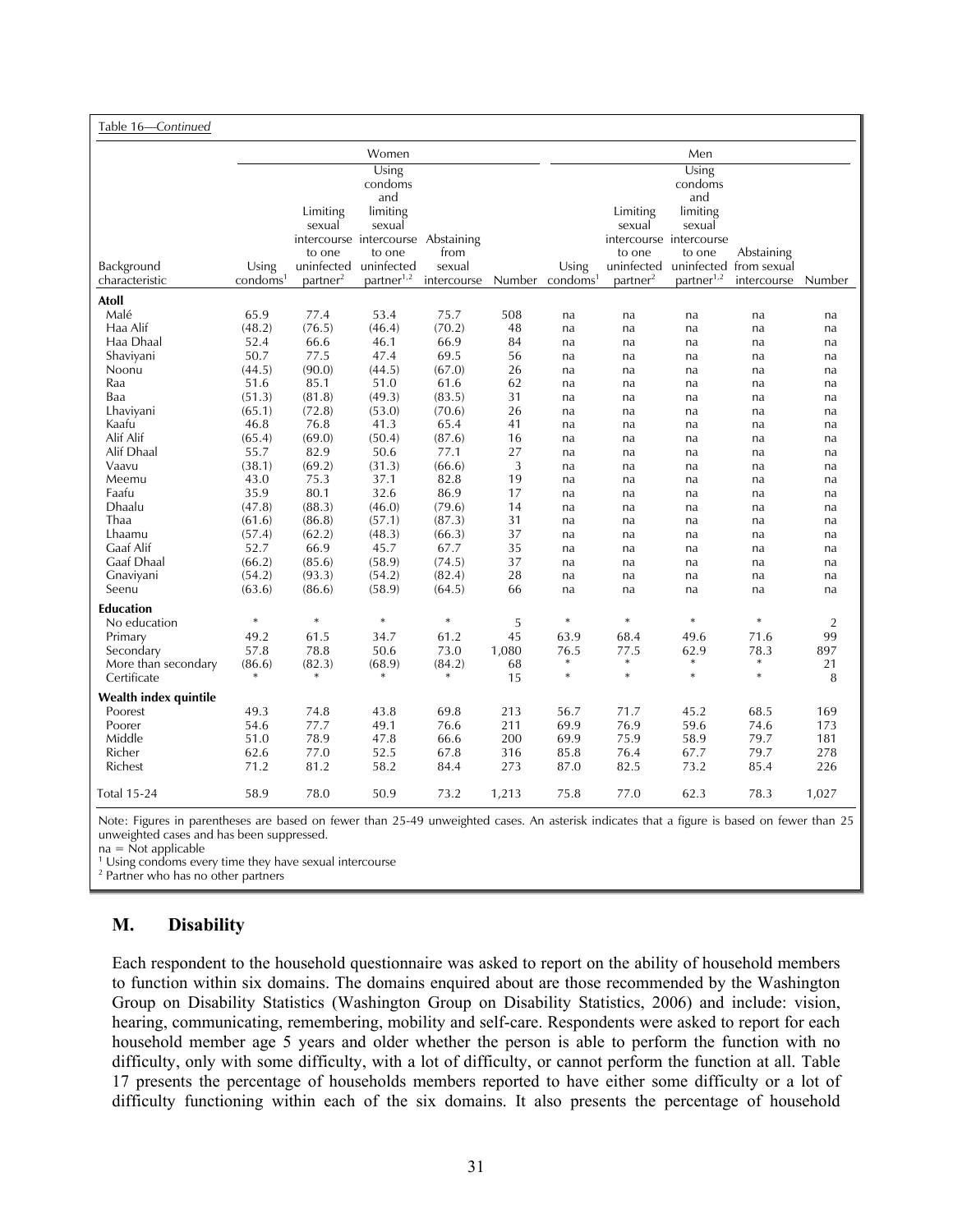members reported as not being able to perform the function at all. In addition, the table presents the percentage of household members reported to have some difficulty functioning within at least one of the domains, the percentage having a lot of difficulty functioning within at least one of the domains, and the percentage who could not perform at all in at least one of the six domains. Each of these disability measures is presented for the entire household population age 5 years and older, as well as separately for household members age 5-14 years, 15-49 years, and 50 years and older.

Looking at all household members age 5 years and older, one in three household members were reported to have at least some degree of disability; 22 percent had some difficulty in functioning in at least one of the domains, 10 percent had a lot of difficulty in at least one of the domains, and 1 percent could not function at all in at least one of the six domains. The domains in which functional impairments were most common were vision and mobility. Thirteen percent of household members age five years and older were reported to have some difficulty and 5 percent had a lot of difficulty with their vision. Less than one percent was reported as unable to see at all. Seven percent of household members age five years and older had some difficulty with mobility, 4 percent a lot of difficulty with mobility, and one percent were not able to move at all.

 The proportion of household members reported to have at least some functional impairment rose with age, from 20 percent among household members age 5-14 to 85 percent among household members age 50 and older. Twenty-nine percent of household members age 50 and older were reported to have a lot of difficulty functioning within at least one of the domains compared to 5 percent of household members age 5-14 and 6 percent age 15-49. Four percent of household members age 50 and older could not function at all in at least one of the domains compared to less than one percent of household members in the each of the other age groups. The domains in which household members age 50 and older had the greatest problems in functioning were vision and mobility, followed by remembering.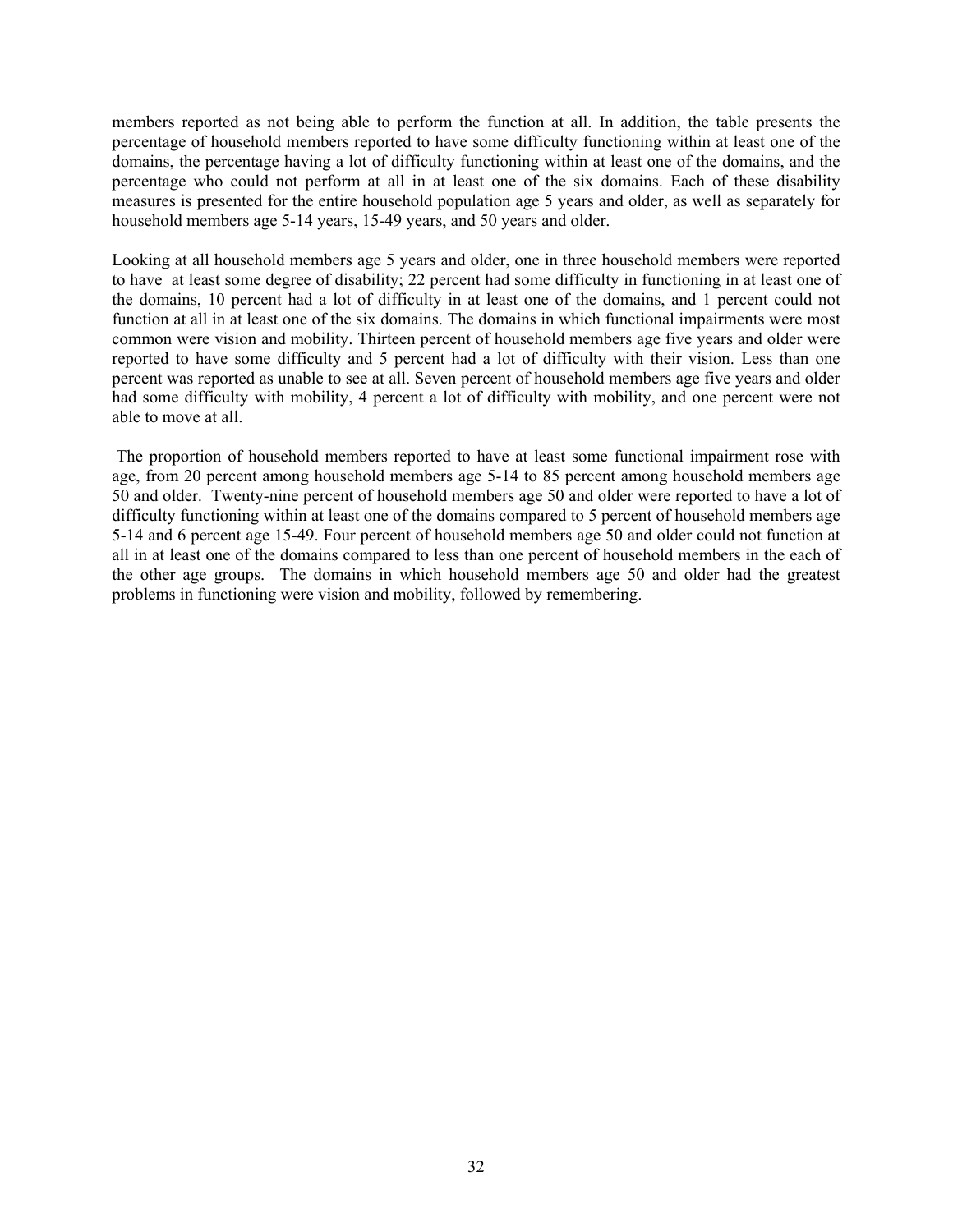| Table 17. . | Disability |
|-------------|------------|
|             |            |

Percentage of de-facto household members age 5 and above with a disability, by specific age groups, Maldives 2009

|                                                | Level of functioning |                      |                     |  |  |
|------------------------------------------------|----------------------|----------------------|---------------------|--|--|
|                                                | Some<br>difficulty   | Lot of<br>difficulty | Cannot do<br>at all |  |  |
| All household members age 5 and above          |                      |                      |                     |  |  |
| <b>Function domain</b>                         |                      |                      |                     |  |  |
| Vision                                         | 13.2                 | 4.7                  | 0.2                 |  |  |
| Hearing                                        | 4.0                  | 1.5                  | 0.2                 |  |  |
| Communicating                                  | 2.5                  | 1.1                  | 0.5                 |  |  |
| Remembering                                    | 6.4                  | 2.3                  | 0.4                 |  |  |
| Mobility                                       | 7.4                  | 4.0                  | 0.6                 |  |  |
| Self-care                                      | 1.6                  | 1.1                  | 0.6                 |  |  |
| Prevalence of at least one function being      |                      |                      |                     |  |  |
| reported at the specified level of functioning | 22.0                 | 9.6                  | 1.3                 |  |  |
| Number of household members                    | 35,691               | 35,691               | 35,691              |  |  |
| Household members age 5-14                     |                      |                      |                     |  |  |
| <b>Function domain</b>                         |                      |                      |                     |  |  |
| Vision                                         | 6.9                  | 2.1                  | 0.1                 |  |  |
| Hearing                                        | 2.1                  | 0.7                  | 0.2                 |  |  |
| Communicating                                  | 3.3                  | 1.2                  | 0.4                 |  |  |
| Remembering                                    | 4.8                  | 2.0                  | 0.4                 |  |  |
| Mobility                                       | 1.3                  | 0.7                  | 0.2                 |  |  |
| Self-care                                      | 0.8                  | 0.6                  | 0.4                 |  |  |
| Prevalence of at least one function being      |                      |                      |                     |  |  |
| reported at the specified level of functioning | 13.9                 | 5.0                  | 0.7                 |  |  |
| Number of household members                    | 8,269                | 8,269                | 8,269               |  |  |
| Household members age 15-49                    |                      |                      |                     |  |  |
| <b>Function domain</b>                         |                      |                      |                     |  |  |
| Vision                                         | 10.8                 | 3.3                  | 0.1                 |  |  |
| Hearing                                        | 2.9                  | 1.0                  | 0.2                 |  |  |
| Communicating                                  | 1.6                  | 0.8                  | 0.4                 |  |  |
| Remembering                                    | 4.4                  | 1.3                  | 0.3                 |  |  |
| Mobility                                       | 4.1                  | 1.7                  | 0.2                 |  |  |
| Self-care                                      | 0.7                  | 0.4                  | 0.2                 |  |  |
| Prevalence of at least one function being      |                      |                      |                     |  |  |
| reported at the specified level of functioning | 17.6                 | 6.4                  | 0.8                 |  |  |
| Number of household members                    | 21,917               | 21,917               | 21,917              |  |  |
| Household members age 50+                      |                      |                      |                     |  |  |
| <b>Function domain</b>                         |                      |                      |                     |  |  |
| Vision                                         | 31.9                 | 14.5                 | 0.7                 |  |  |
| Hearing                                        | 11.5                 | 4.6                  | 0.4                 |  |  |
| Communicating                                  | 4.7                  | 2.1                  | 0.6                 |  |  |
| Remembering                                    | 16.8                 | 6.6                  | 0.9                 |  |  |
| Mobility                                       | 29.9                 | 18.1                 | 2.6                 |  |  |
| Self-care                                      | 6.6                  | 4.3                  | 2.2                 |  |  |
| Prevalence of at least one function being      |                      |                      |                     |  |  |
|                                                |                      |                      |                     |  |  |
| reported at the specified level of functioning | 51.3                 | 29.3                 | 4.2                 |  |  |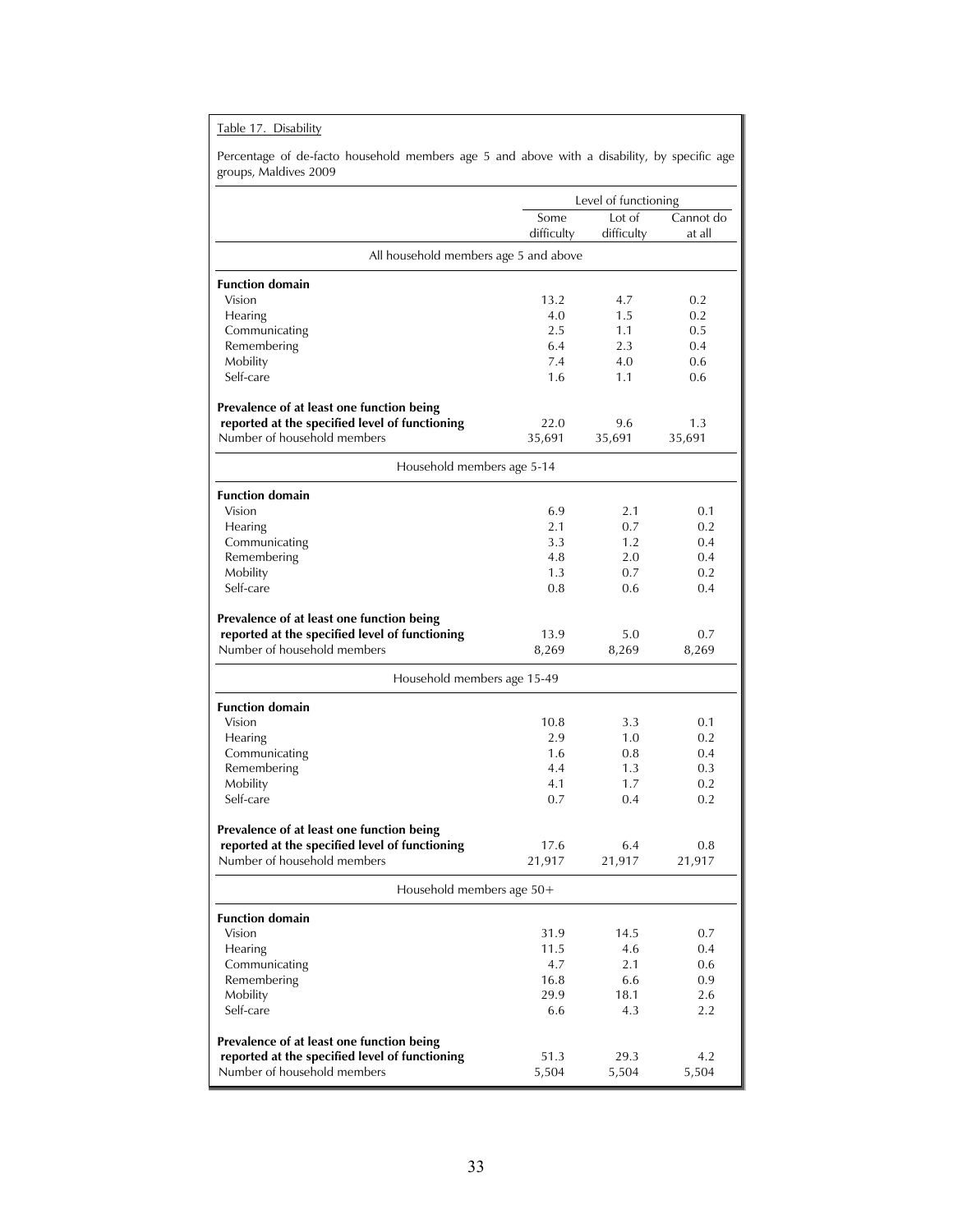# **N. Care and Support for Older Adults**

Overall, as Table 18 shows, five percent of the household population is age 65 and older and 26 percent of households include a household member that is age 65 or older. Malé has the smallest percentage of households with an older household member (16 percent), while 37 percent of households in the South include a household member age 65 or older.

| Table 18. Households with older adult population                                                                                                                     |                                              |                                              |                                        |                                        |                                                    |                                                     |                                              |                                                |  |
|----------------------------------------------------------------------------------------------------------------------------------------------------------------------|----------------------------------------------|----------------------------------------------|----------------------------------------|----------------------------------------|----------------------------------------------------|-----------------------------------------------------|----------------------------------------------|------------------------------------------------|--|
| Percent distribution of household population by specific age groups and the percentage of households with a usual member<br>(de jure) age 65 or older, Maldives 2009 |                                              |                                              |                                        |                                        |                                                    |                                                     |                                              |                                                |  |
|                                                                                                                                                                      |                                              | Age                                          |                                        |                                        |                                                    | Number of<br>usual<br>members of                    | Percentage of<br>households                  |                                                |  |
| Region                                                                                                                                                               | $0 - 14$                                     | $15-64$                                      | $65+$                                  | Don't<br>know/<br>missing              | Total                                              | a household<br>(de jure<br>members)                 | with a usual<br>member age<br>65 or older    | Number of<br>households                        |  |
| Malé<br>North<br>North Central<br>Central<br>South Central<br>South                                                                                                  | 25.7<br>33.3<br>33.4<br>32.1<br>32.6<br>34.0 | 71.3<br>61.1<br>60.4<br>63.3<br>60.9<br>57.9 | 2.8<br>5.4<br>6.0<br>4.6<br>6.4<br>7.6 | 0.2<br>0.1<br>0.2<br>0.1<br>0.0<br>0.5 | 100.0<br>100.0<br>100.0<br>100.0<br>100.0<br>100.0 | 12,994<br>6,302<br>5,970<br>3,515<br>4,698<br>6,963 | 15.9<br>25.9<br>28.2<br>26.5<br>30.0<br>37.2 | 1,994<br>1,032<br>1,008<br>480<br>780<br>1,150 |  |
| Total                                                                                                                                                                | 30.8                                         | 63.9                                         | 5.1                                    | 0.2                                    | 100.0                                              | 40,443                                              | 25.7                                         | 6,443                                          |  |

To gauge the level of care and support that is provided by households for older adults, each respondent to the household questionnaire was asked to report on the care and support the older members (age 65 and older) of their household require in five areas of physical activity. Respondents were asked to report whether the older household members required assistance with the following physical activities: personal care such as bathing, dressing, eating; medical care such as giving medications, changing dressings; household activities such as cooking, laundry, cleaning; going outside the house; to be watched over so as not to hurt themselves or others. The findings are presented in Table 19. Overall, about 4 in 10 older adults need assistance with medical care, whether it is taking medications, changing dressings, or other medical requirements. About one in four older adults requires help with personal care and a similar proportion needs assistance with general household tasks. One in five older adults must be assisted when they leave their home, and a similar proportion needs to be watched over for safety reasons.

| Table 19. Care and support of physical activities for older adults                                                                      |          |         |            |         |                     |                       |  |  |
|-----------------------------------------------------------------------------------------------------------------------------------------|----------|---------|------------|---------|---------------------|-----------------------|--|--|
| Percentage of de-facto household members age 65 and older requiring care and support for specific<br>physical activities, Maldives 2009 |          |         |            |         |                     |                       |  |  |
| Total<br>Physical activities for which adults age 65<br>number of<br>and older require care and support<br>household                    |          |         |            |         |                     |                       |  |  |
|                                                                                                                                         | Personal | Medical | Household  | To go   | Watched<br>over for | members<br>age 65 and |  |  |
| Region                                                                                                                                  | care     | care    | activities | outside | safety              | older                 |  |  |
| Malé                                                                                                                                    | 22.0     | 39.2    | 20.8       | 28.6    | 17.4                | 382                   |  |  |
| North                                                                                                                                   | 27.4     | 46.4    | 24.7       | 20.4    | 18.6                | 338                   |  |  |
| North Central                                                                                                                           | 21.8     | 33.0    | 20.3       | 16.8    | 19.7                | 343                   |  |  |
| Central                                                                                                                                 | 25.4     | 41.4    | 23.8       | 18.7    | 14.8                | 157                   |  |  |
| South Central                                                                                                                           | 28.2     | 43.8    | 27.7       | 19.7    | 15.1                | 294                   |  |  |
| South                                                                                                                                   | 29.1     | 42.1    | 33.5       | 24.3    | 32.5                | 519                   |  |  |
| Total                                                                                                                                   | 25.8     | 40.9    | 25.8       | 22.1    | 21.3                | 2,033                 |  |  |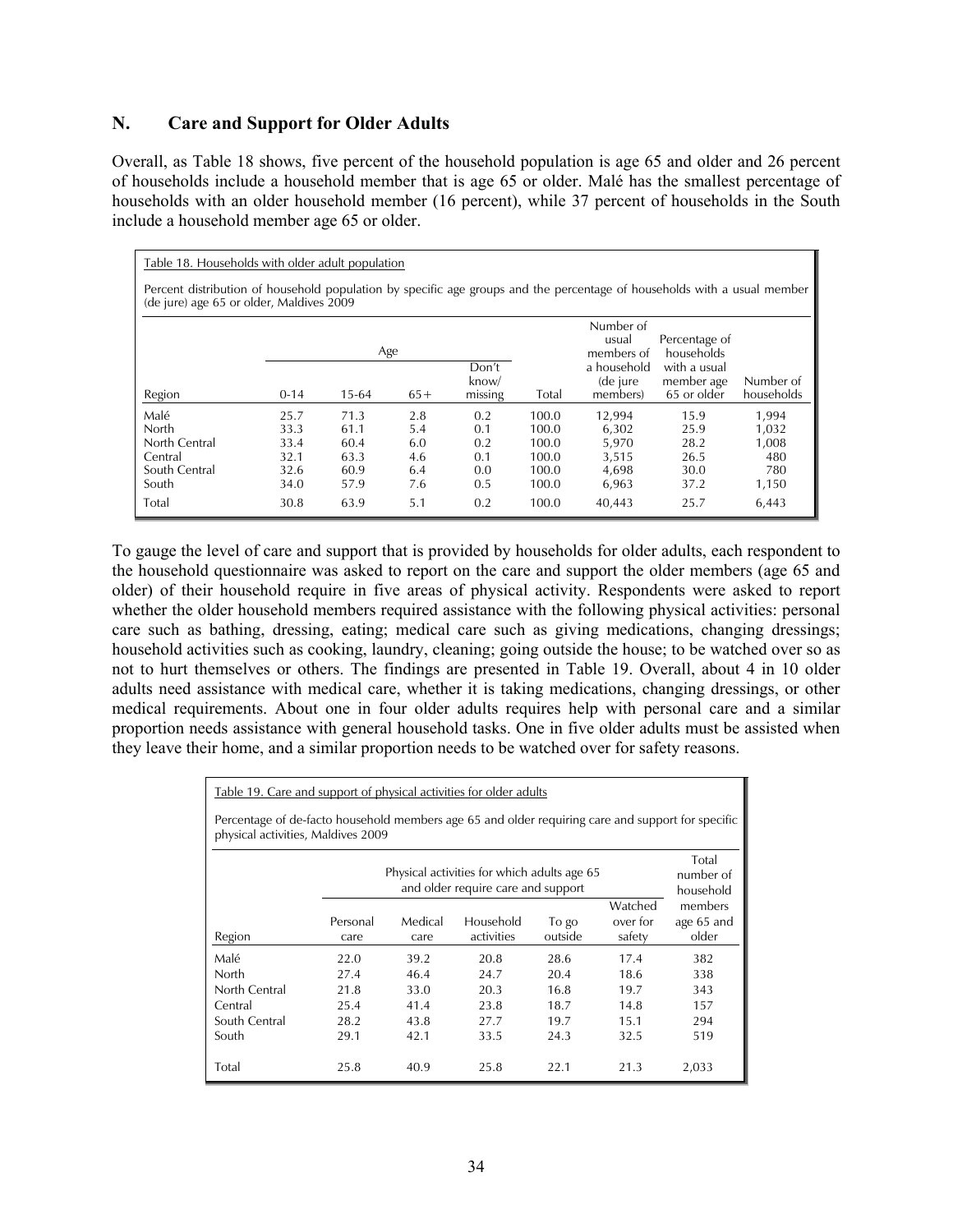To further assess the overall extent of care and support required by older adults, Table 20 presents the percentage of older adults who require assistance with one or more needs, two or more needs, three or more needs, four or more needs, or help with all five needs reported on. Overall, five percent of the population age 65 and older needs assistance with all five needs that were asked about, while 43 percent do not require assistance with any of the five activities.

| Percentage of de-facto household members age 65 and older requiring care and support in one or more areas,<br>Maldives 2009                |            |         |         |         |         |                   |              |  |  |
|--------------------------------------------------------------------------------------------------------------------------------------------|------------|---------|---------|---------|---------|-------------------|--------------|--|--|
| In how many areas of physical activity care and support is needed by<br>Total number<br>household members age 65 and older<br>of household |            |         |         |         |         |                   |              |  |  |
|                                                                                                                                            | Require    | One     | Two     | Three   | Four    | All               | members age  |  |  |
| Region                                                                                                                                     | no support | or more | or more | or more | or more | five <sup>1</sup> | 65 and older |  |  |
| Malé                                                                                                                                       | 42.9       | 57.1    | 34.3    | 20.7    | 12.5    | 3.5               | 382          |  |  |
| North                                                                                                                                      | 38.1       | 61.9    | 37.7    | 22.6    | 10.4    | 5.0               | 338          |  |  |
| North Central                                                                                                                              | 55.2       | 44.8    | 31.4    | 20.1    | 12.0    | 3.2               | 343          |  |  |
| Central                                                                                                                                    | 44.6       | 55.4    | 30.8    | 21.2    | 13.1    | 3.6               | 157          |  |  |
| South Central                                                                                                                              | 44.2       | 55.8    | 37.0    | 21.9    | 13.5    | 6.3               | 294          |  |  |
| South                                                                                                                                      | 35.1       | 64.9    | 42.7    | 30.9    | 15.5    | 7.5               | 519          |  |  |
| Total                                                                                                                                      | 42.5       | 57.5    | 36.6    | 23.7    | 13.0    | 5.1               | 2,033        |  |  |

# **O. Health Expenditures**

The MDHS included a health expenditure module to determine how much money households paid for all their health care related expenditures. Households were asked to report on expenditures for health insurance premiums, hospital stays in the previous year, and for all health care related costs incurred in the previous month, including: visits to health care providers, laboratory tests, other medical tests, prescription drugs, non-prescription drugs, and finally, travel and accommodation costs associated with obtaining care on other islands.

Prior to asking specific expenditure questions, households were asked to report on the frequency of the related health activity and some of the results are presented in Table 21. Each household was asked whether any member of the household was covered by a health welfare or assistance plan at any time in the preceding year. Table 21 shows that nearly 3 in 10 households have at least one household member who was covered by a health welfare or assistance plan in the previous year. As many as 4 in 10 households in Malé had a member so covered. Coverage with a health welfare or assistance plan is more common as the wealth level of the household rises. Among the poorest households, fewer than one in five has a member who had coverage, while 4 in ten of the wealthiest households had a member who had coverage.

Households were also asked to report whether any household member had been hospitalized in the previous year; fifty-five percent of households had a household member who had a hospital stay in the previous year. Households were also asked to report whether any household member had visited a health care provider in the month prior to the survey; as many as six in ten households had a member who visited a health care provider within the one month prior to the survey.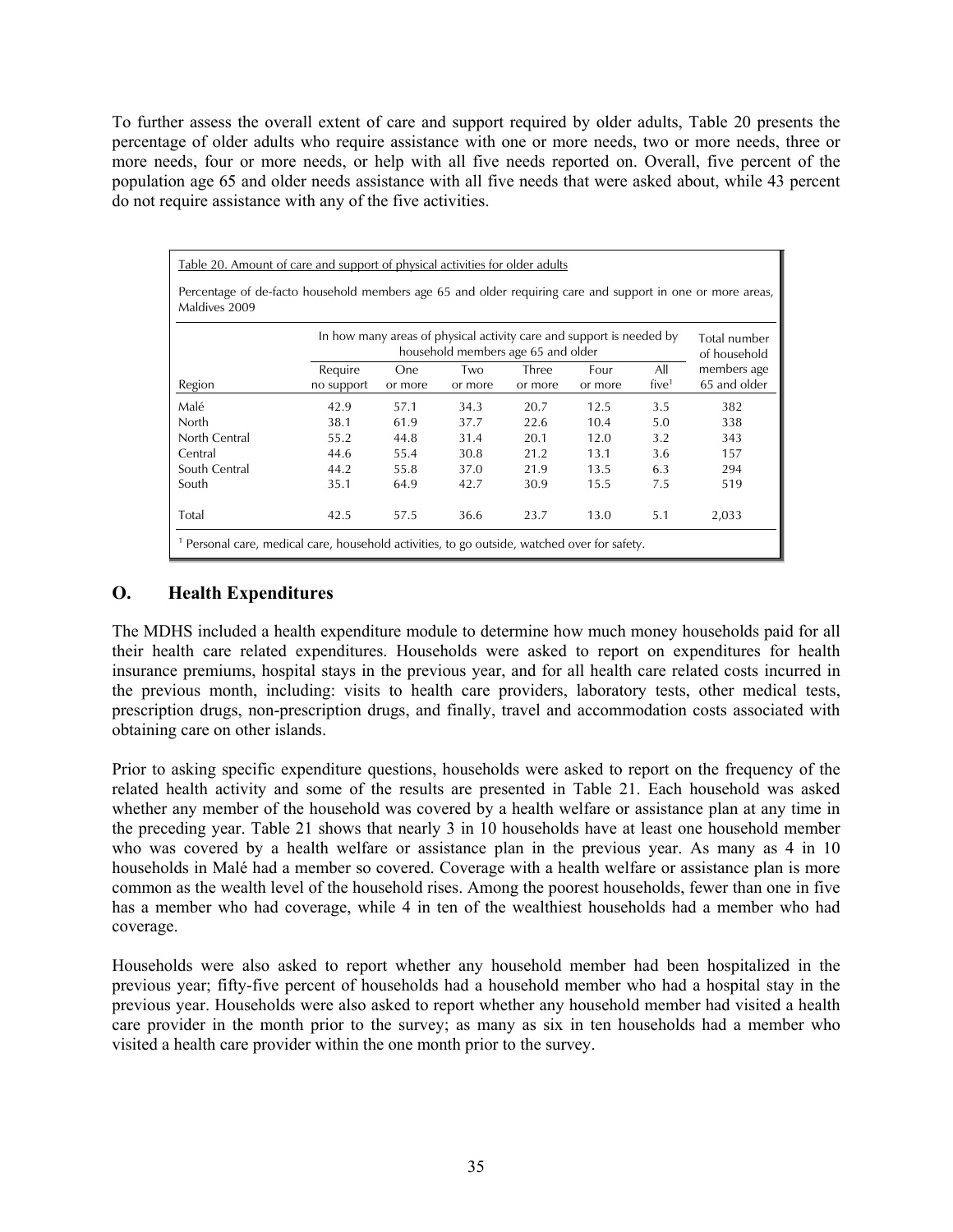Table 21 Health insurance coverage and utilization of inpatient and outpatient services

Percentage of households with at least one household member who was covered by a health welfare plan or assistance, was hospitalized during the year before the survey, or visited a health provider during the past month, Maldives 2009

|                                 | Percentage of households with at least                    | one member who:                        |                                                             |                         |
|---------------------------------|-----------------------------------------------------------|----------------------------------------|-------------------------------------------------------------|-------------------------|
| Background<br>characteristic    | Was covered<br>by a health<br>welfare plan/<br>assistance | Had a<br>hospital<br>stay last<br>year | Visited a<br>health<br>provider<br>during the<br>last month | Number of<br>households |
| <b>Residence</b>                |                                                           |                                        |                                                             |                         |
| Urban (Malé)                    | 40.2                                                      | 42.9                                   | 59.8                                                        | 1,994                   |
| Rural                           | 23.2                                                      | 60.3                                   | 61.8                                                        | 4,449                   |
|                                 |                                                           |                                        |                                                             |                         |
| Region<br>Malé                  | 40.2                                                      | 42.9                                   | 59.8                                                        | 1,994                   |
| North                           | 22.9                                                      | 61.2                                   | 62.1                                                        | 1,032                   |
| North Central                   | 21.0                                                      | 58.7                                   | 62.0                                                        | 1,008                   |
| Central                         | 35.6                                                      | 60.9                                   | 62.7                                                        | 480                     |
| South Central                   | 16.9                                                      | 59.7                                   | 62.5                                                        | 780                     |
| South                           | 24.6                                                      | 60.8                                   | 60.4                                                        | 1,150                   |
| Atoll                           |                                                           |                                        |                                                             |                         |
| Malé                            | 40.2                                                      | 42.9                                   | 59.8                                                        | 1,994                   |
| Haa Alif                        | 25.7                                                      | 57.9                                   | 66.3                                                        | 332                     |
| Haa Dhaal                       | 21.2                                                      | 60.1                                   | 57.1                                                        | 429                     |
| Shaviyani                       | 22.3                                                      | 67.1                                   | 65.0                                                        | 270                     |
| Noonu                           | 21.6                                                      | 59.1                                   | 60.1                                                        | 254                     |
| Raa                             | 22.4                                                      | 59.4                                   | 56.7                                                        | 343                     |
| Baa                             | 20.9                                                      | 60.1                                   | 74.1                                                        | 230                     |
| Lhaviyani                       | 17.6                                                      | 55.1                                   | 59.4                                                        | 181                     |
| Kaafu                           | 32.8                                                      | 54.6                                   | 53.5                                                        | 201                     |
| Alif Alif                       | 33.8                                                      | 67.4                                   | 73.6                                                        | 116                     |
| Alif Dhaal                      | 40.8                                                      | 66.6                                   | 68.8                                                        | 141                     |
| Vaavu                           | 36.6                                                      | 47.6                                   | 49.6                                                        | 21                      |
| Meemu                           | 28.1                                                      | 56.1                                   | 67.6                                                        | 118                     |
| Faafu                           | 31.8                                                      | 67.2                                   | 70.1                                                        | 83                      |
| Dhaalu                          | 17.1                                                      | 63.1                                   | 60.3                                                        | 103                     |
| Thaa                            | 12.3                                                      | 59.5                                   | 52.2                                                        | 209                     |
| Lhaamu                          | 10.9                                                      | 57.9                                   | 66.9                                                        | 267                     |
| Gaaf Alif                       | 22.4                                                      | 61.4                                   | 60.4                                                        | 200                     |
| Gaaf Dhaal                      | 29.1                                                      | 68.5                                   | 66.3                                                        | 304                     |
| Gnaviyani                       | 17.9                                                      | 50.3                                   | 50.7                                                        | 200                     |
| Seenu                           | 25.6                                                      | 60.1                                   | 60.7                                                        | 447                     |
| <b>Education of the head of</b> |                                                           |                                        |                                                             |                         |
| the household                   |                                                           |                                        |                                                             |                         |
| No education                    | 25.9                                                      | 58.4                                   | 62.6                                                        | 3,731                   |
| Primary                         | 24.4                                                      | 51.0                                   | 61.1                                                        | 1,293                   |
| Secondary                       | 42.7                                                      | 46.9                                   | 57.1                                                        | 829                     |
| More than secondary             | 42.6                                                      | 44.7                                   | 51.8                                                        | 211                     |
| Certificate                     | 55.0<br>21.7                                              | 59.3<br>56.5                           | 65.8<br>60.3                                                | 80<br>299               |
| Missing                         |                                                           |                                        |                                                             |                         |
| Wealth index quintile           |                                                           |                                        |                                                             |                         |
| Poorest                         | 17.5                                                      | 56.5                                   | 60.9                                                        | 1,523                   |
| Poorer                          | 21.4                                                      | 62.5                                   | 63.4                                                        | 1,269                   |
| Middle                          | 27.9                                                      | 62.2                                   | 60.6                                                        | 1,257                   |
| Richer                          | 37.0<br>42.2                                              | 51.4                                   | 62.3                                                        | 1,232                   |
| Richest                         |                                                           | 40.3                                   | 58.5                                                        | 1,162                   |
| Total                           | 28.5                                                      | 54.9                                   | 61.2                                                        | 6,443                   |

Results of the specific expenditure questions are not included in this Preliminary Report because as can be seen in Table 22, a high percentage of household respondents reported that they did not know all the expenditure questions they were asked. Table 22 shows what percentage of households had a household member who experienced a health care service, but did not know the answer to the question on how much the service cost. For example, 38 percent of households had a member of the household admitted to a hospital in the previous year, but did not know how much the household was charged for the hospital stay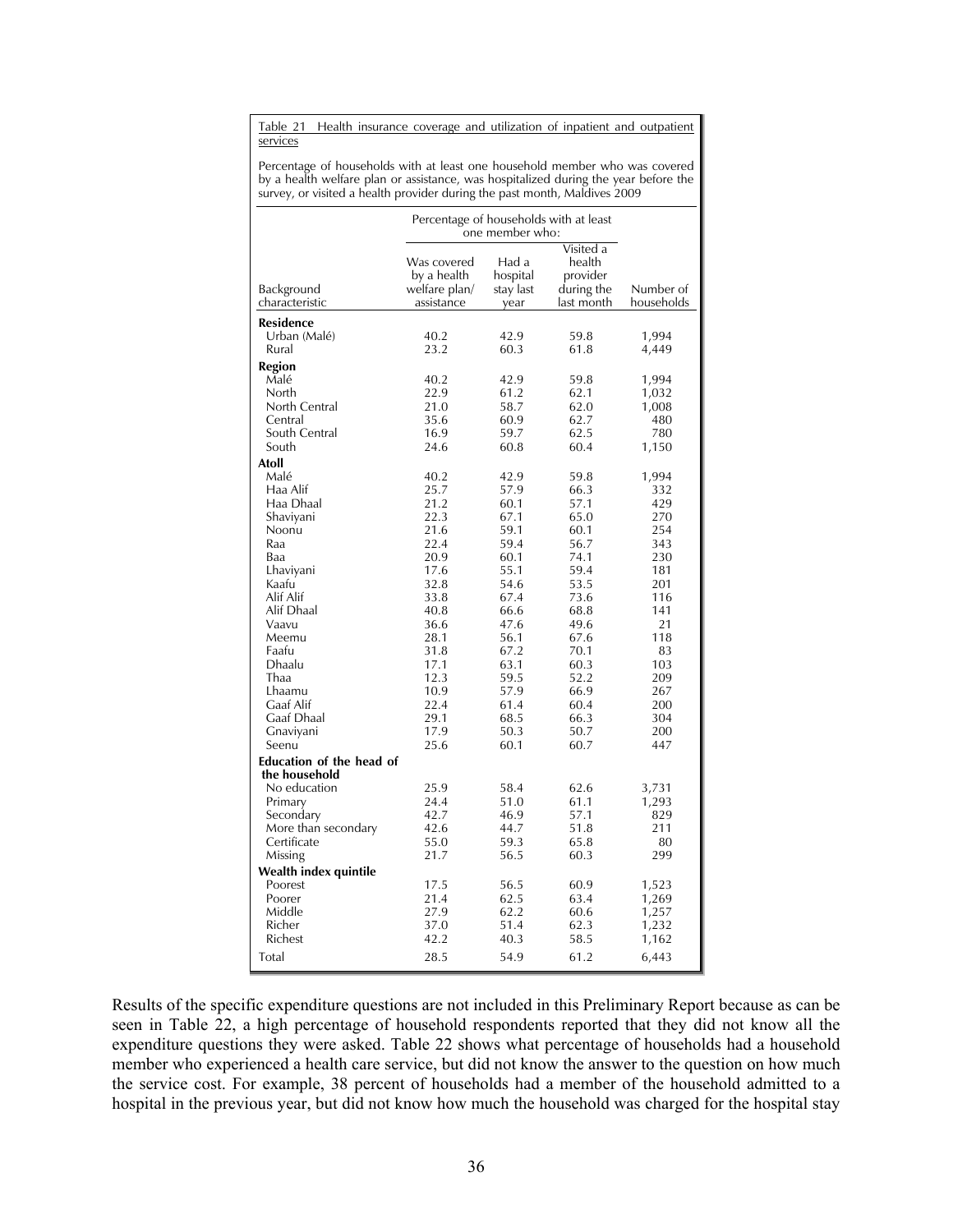(excluding costs covered by a health welfare or assistance plan). Similarly, thirty-two percent of households reported having a member of the household obtain laboratory tests, but did not know how much the household was charged for the laboratory tests (excluding costs covered by a health welfare or assistance plan). Due to the rather high percentage of "Don't know" responses or missing data on costs, the cost data are not included in this report.

|                                                  |                  |                   |                    |                          | Percentage "don't know" and missing on cost |                               |  |  |  |  |  |  |  |
|--------------------------------------------------|------------------|-------------------|--------------------|--------------------------|---------------------------------------------|-------------------------------|--|--|--|--|--|--|--|
| Background<br>characteristic                     | Hospital<br>stay | Provider<br>visit | Laboratory<br>fees | Other<br>medical<br>test | Prescription<br>drugs                       | Non-<br>prescription<br>drugs |  |  |  |  |  |  |  |
| <b>Residence</b>                                 |                  |                   |                    |                          |                                             |                               |  |  |  |  |  |  |  |
| Urban (Malé)                                     | 47.2             | 33.1              | 44.4               | 45.8                     | 45.6                                        | 35.6                          |  |  |  |  |  |  |  |
| Rural                                            | 35.1             | 18.4              | 25.3               | 36.6                     | 25.4                                        | 17.5                          |  |  |  |  |  |  |  |
| <b>Region</b>                                    |                  |                   |                    |                          |                                             |                               |  |  |  |  |  |  |  |
| Malé                                             | 47.2             | 33.1              | 44.4               | 45.8                     | 45.6                                        | 35.6                          |  |  |  |  |  |  |  |
| North                                            | 32.2             | 10.7              | 19.8               | 31.0                     | 22.5                                        | 17.9                          |  |  |  |  |  |  |  |
| North Central                                    | 30.4             | 11.1              | 22.8               | 34.9                     | 21.5                                        | 11.6                          |  |  |  |  |  |  |  |
| Central                                          | 43.4             | 30.1              | 40.8               | 50.7                     | 33.7                                        | 31.6                          |  |  |  |  |  |  |  |
| South Central                                    | 36.7             | 25.4              | 29.3               | 37.4                     | 24.9                                        | 20.1                          |  |  |  |  |  |  |  |
| South                                            | 37.0             | 22.1              | 22.9               | 33.8                     | 28.5                                        | 14.0                          |  |  |  |  |  |  |  |
| Atoll                                            |                  |                   |                    |                          |                                             |                               |  |  |  |  |  |  |  |
| Malé                                             | 47.2             | 33.1              | 44.4               | 45.8                     | 45.6                                        | 35.6                          |  |  |  |  |  |  |  |
| Haa Alif                                         | 20.2             | 7.9               | 11.3               | (14.8)                   | 13.2                                        | (12.1)                        |  |  |  |  |  |  |  |
| Haa Dhaal                                        | 35.7             | 10.5              | 20.8               | (32.1)                   | 22.5                                        | (13.8)                        |  |  |  |  |  |  |  |
| Shaviyani                                        | 39.9             | 14.6              | 27.9               | (49.0)                   | 33.2                                        | (27.4)                        |  |  |  |  |  |  |  |
| Noonu                                            | 32.6             | 10.8              | 19.5               | (31.8)                   | 23.3                                        | *                             |  |  |  |  |  |  |  |
| Raa                                              | 33.0             | 8.0               | 26.4               | 38.5                     | 25.1                                        | $\ast$                        |  |  |  |  |  |  |  |
| Baa                                              | 31.0             | 11.9              | 29.3               | (35.3)                   | 17.7                                        | 6.9                           |  |  |  |  |  |  |  |
| Lhaviyani                                        | 20.7             | 15.5              | 10.7               | (30.1)                   | 18.5                                        | (22.4)                        |  |  |  |  |  |  |  |
| Kaafu                                            | 34.0             | 26.7              | 34.5               | (53.3)                   | 24.6                                        | (31.5)                        |  |  |  |  |  |  |  |
| Alif Alif                                        | 46.7             | 19.3              | 38.5               | 54.5                     | 32.6                                        | (27.9)                        |  |  |  |  |  |  |  |
| Alif Dhaal                                       | 53.3             | 45.4              | 49.9               | 48.7                     | 47.2                                        | 33.7<br>$\ast$                |  |  |  |  |  |  |  |
| Vaavu                                            | 29.9             | 11.6              | 27.1               | (26.0)                   | 16.4                                        | $\ast$                        |  |  |  |  |  |  |  |
| Meemu<br>Faafu                                   | 35.4<br>21.9     | 12.5<br>11.1      | 29.4<br>19.5       | 33.4                     | 22.1<br>13.9                                | $\ast$                        |  |  |  |  |  |  |  |
| Dhaalu                                           | 38.6             | 24.6              | (26.6)             | (33.9)<br>(49.6)         | 26.6                                        | $\ast$                        |  |  |  |  |  |  |  |
| Thaa                                             | 35.0             | 26.9              | 33.3               | (44.9)                   | 20.1                                        | $\ast$                        |  |  |  |  |  |  |  |
| Lhaamu                                           | 43.3             | 35.1              | 30.3               | 32.2                     | 31.9                                        | (25.5)                        |  |  |  |  |  |  |  |
| Gaaf Alif                                        | 49.1             | 27.4              | 24.8               | 41.1                     | 32.0                                        | (27.8)                        |  |  |  |  |  |  |  |
| Gaaf Dhaal                                       | 38.5             | 15.5              | 23.3               | (28.4)                   | 34.6                                        | (11.4)                        |  |  |  |  |  |  |  |
| Gnaviyani                                        | 30.9             | 24.1              | 25.9               | (38.5)                   | 29.7                                        | (13.2)                        |  |  |  |  |  |  |  |
| Seenu                                            | 32.5             | 23.8              | 20.9               | (32.4)                   | 22.2                                        | *                             |  |  |  |  |  |  |  |
| <b>Education of the head of the</b><br>household |                  |                   |                    |                          |                                             |                               |  |  |  |  |  |  |  |
| No education                                     | 36.9             | 21.5              | 29.8               | 41.2                     | 30.3                                        | 25.5                          |  |  |  |  |  |  |  |
| Primary                                          | 36.7             | 21.4              | 27.8               | 32.1                     | 26.6                                        | 22.7                          |  |  |  |  |  |  |  |
| Secondary                                        | 43.5             | 27.6              | 38.5               | 40.8                     | 38.5                                        | 31.6                          |  |  |  |  |  |  |  |
| More than secondary                              | (33.2)           | 22.5              | (29.7)             | *                        | (35.8)                                      | $\ast$                        |  |  |  |  |  |  |  |
| Certificate                                      | 43.0             | 16.9              | (27.1)             | ∗                        | 23.0                                        | $\ast$                        |  |  |  |  |  |  |  |
| Missing                                          | 45.7             | 35.5              | 52.3               | 68.1                     | 47.7                                        | (25.9)                        |  |  |  |  |  |  |  |
| Wealth index quintile                            |                  |                   |                    |                          |                                             |                               |  |  |  |  |  |  |  |
| Poorest                                          | 38.5             | 18.2              | 29.1               | 36.3                     | 27.6                                        | 14.8                          |  |  |  |  |  |  |  |
| Poorer                                           | 37.4             | 17.2              | 22.2               | 33.8                     | 25.8                                        | 19.6                          |  |  |  |  |  |  |  |
| Middle                                           | 31.8             | 20.6              | 25.0               | 39.9                     | 22.0                                        | 20.3                          |  |  |  |  |  |  |  |
| Richer                                           | 37.9             | 27.9              | 37.1               | 44.7                     | 42.4                                        | 29.9                          |  |  |  |  |  |  |  |
| Richest                                          | 48.6             | 32.7              | 44.7               | 44.0                     | 41.5                                        | 35.1                          |  |  |  |  |  |  |  |
| Total                                            | 38.0             | 22.8              | 31.6               | 40.1                     | 31.3                                        | 25.2                          |  |  |  |  |  |  |  |
| Number                                           | 3,537            | 3,941             | 2,175              | 1,182                    | 3,702                                       | 876                           |  |  |  |  |  |  |  |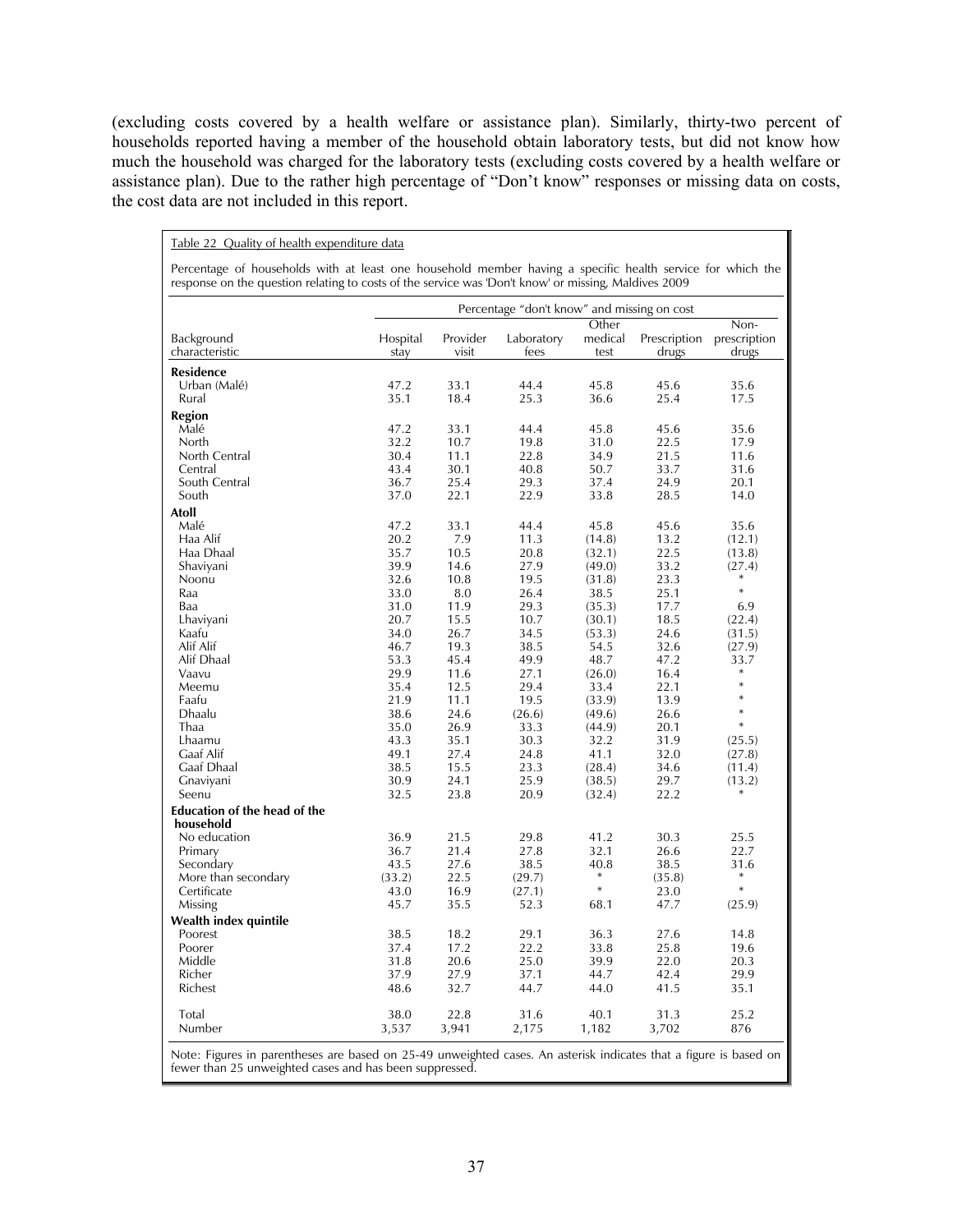# **P. Tsunami**

Nearly one in ten households reported having a household member who had been displaced as a result of the tsunami (see Table 23). Table 24 indicates that among those households that have a household member who was displaced by the tsunami, 14 percent have a household member who is still living in temporary shelter. About half are living in their own house that has been reconstructed or repaired, while 16 percent are living in a new house.

| Table 23. Tsunami displacement                                                                                                                                            |                    |                                                                            |     |                                                 |                         |  |  |  |  |
|---------------------------------------------------------------------------------------------------------------------------------------------------------------------------|--------------------|----------------------------------------------------------------------------|-----|-------------------------------------------------|-------------------------|--|--|--|--|
| Percentage of households who have a household member who was displaced because of the tsunami,<br>and whether or not they were displaced to another island, Maldives 2009 |                    |                                                                            |     |                                                 |                         |  |  |  |  |
| Percentage of<br>Displaced to where:<br>households who                                                                                                                    |                    |                                                                            |     |                                                 |                         |  |  |  |  |
| Region                                                                                                                                                                    | the same<br>island | Displaced on Displaced to<br>another<br><b>Not</b><br>island<br>determined |     | have a household<br>member who was<br>displaced | Number of<br>households |  |  |  |  |
| Malé                                                                                                                                                                      | 1.1                | 0.5                                                                        | 0.0 | 1.5                                             | 1,994                   |  |  |  |  |
| North                                                                                                                                                                     | 5.3                | 0.1                                                                        | 0.1 | 5.5                                             | 1,032                   |  |  |  |  |
| North Central                                                                                                                                                             | 7.6                | 2.7                                                                        | 0.2 | 10.5                                            | 1,008                   |  |  |  |  |
| Central                                                                                                                                                                   | 13.3               | 5.1                                                                        | 0.7 | 19.1                                            | 480                     |  |  |  |  |
| South Central                                                                                                                                                             | 18.5               | 6.7                                                                        | 0.0 | 25.2                                            | 780                     |  |  |  |  |
| South                                                                                                                                                                     | 7.5                | 0.7                                                                        | 0.4 | 8.5                                             | 1,150                   |  |  |  |  |
| Total                                                                                                                                                                     | 6.9                | 1.9                                                                        | 0.2 | 9.0                                             | 6,443                   |  |  |  |  |

#### Table 24. Current location of tsunami displaced

For those households who have a household member who was displaced because of the tsunami, the distribution of where those displaced members live now, Maldives 2009

|                                                                                                               |           |         | Own        |                           |      |                        |       |            |
|---------------------------------------------------------------------------------------------------------------|-----------|---------|------------|---------------------------|------|------------------------|-------|------------|
|                                                                                                               |           | Old     | renovated/ |                           |      |                        |       |            |
|                                                                                                               | Temporary | damaged | repaired   | Reconstructed Living with |      | <b>Not</b>             |       | Number of  |
| Region                                                                                                        | shelter   | house   | house      | new house                 |      | host family determined | Total | households |
| Malé                                                                                                          | *         | $\ast$  | $\ast$     | $\ast$                    | $*$  | $\ast$                 | 100.0 | 31         |
| North                                                                                                         | 19.1      | 3.9     | 53.0       | 6.3                       | 17.7 | 0.0                    | 100.0 | 57         |
| North Central                                                                                                 | 7.5       | 10.8    | 43.4       | 30.5                      | 6.0  | 1.7                    | 100.0 | 106        |
| Central                                                                                                       | 6.8       | 9.4     | 64.1       | 8.8                       | 10.4 | 0.6                    | 100.0 | 92         |
| South Central                                                                                                 | 17.6      | 10.2    | 48.8       | 16.1                      | 7.3  | 0.0                    | 100.0 | 197        |
| South                                                                                                         | 12.2      | 6.0     | 52.2       | 7.8                       | 15.3 | 6.5                    | 100.0 | 98         |
| Total                                                                                                         | 13.8      | 8.3     | 49.1       | 16.3                      | 10.1 | 2.4                    | 100.0 | 580        |
| Note: An asterisk indicates that a figure is based on fewer than 25 unweighted cases and has been suppressed. |           |         |            |                           |      |                        |       |            |